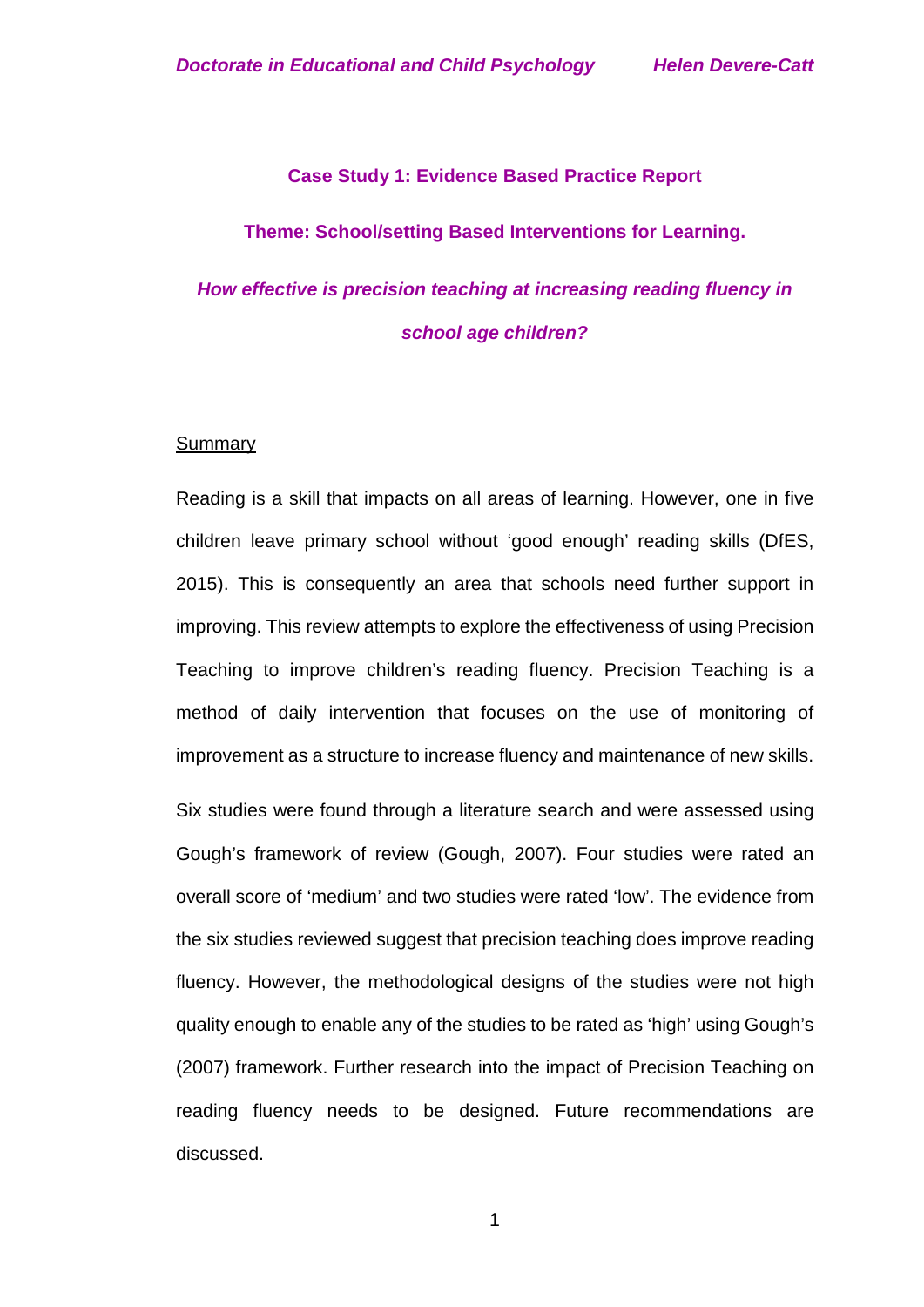#### **Introduction**

#### What is Precision Teaching?

Precision teaching (PT) was developed in 1965 by Ogden Lindsley as a method of improving learning for children with special educational needs (Lindsley, 1964). It can be thought of as a "precise and systematic method of instruction" rather than simply a method of teaching (West, Young & Spooner, 1990, p5). The aim of PT is to achieve fluency instead of just accuracy in a particular skill (Downer, 2007).

An essential part of PT is the use of Standard Celeration Charts (SCC) which are time series graphs, tracking correct and incorrect answers (Brosnan, Moeyaert, Brooks Newsome, Healy, Onghena & Van den Noortgate, 2018; Lindsley, 1992). These charts measure progress over time and display a learning trend (Brosnan et al., 2018; Kubina & Yurich, 2012). This enables the child to see their learning progress immediately, consequently developing their confidence in their own learning. PT also allows teachers to change and develop their teaching methods based on the daily feedback from the SCC.

There are four principles that should be adhered to when using PT as an intervention method: Use daily, the child knows best, use SCC, use selfrecording (Lindsley, 1990). If these principles are sustained then the teacher should be aware of the type of instruction that suits the pupil and consequently adapt and change to suit the pupil's particular learning (Lindsley, 1990). This explains why PT usually occurs on a 1:1 basis as the adaptions for a particular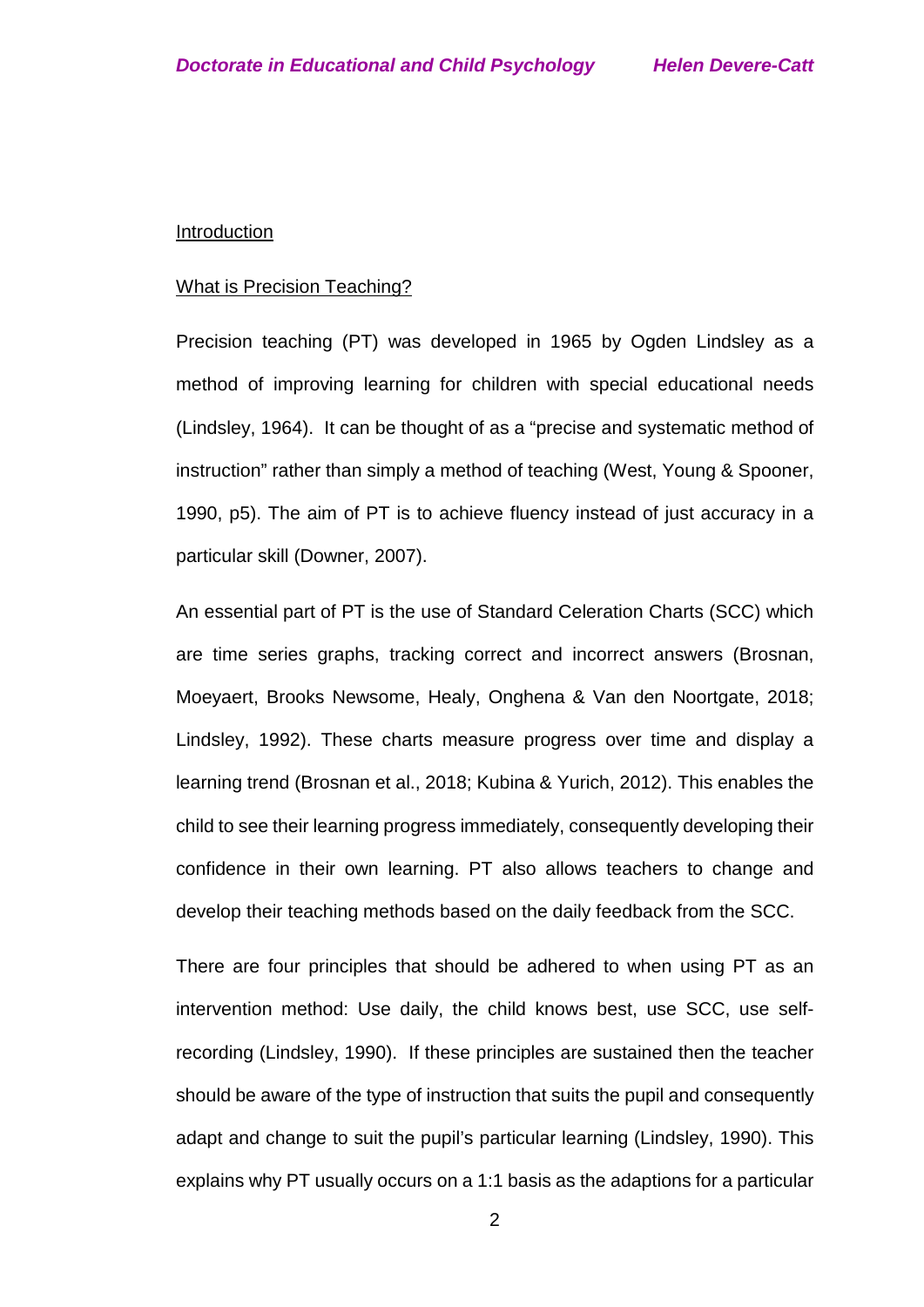learning style are essential for success. All children have different learning styles and these should be accommodated when teaching in order to enable success (Denig, 2004).

During a PT intervention, PT takes place daily and is supported by the SCC as well as time probes which detail the targets of learning (Brosnan et al., 2018). The probes are used to test the child's knowledge of a skill within 1 minute. In the case of this review the time probes all contained words to read and the number read both correctly and incorrectly was noted.

Johnson and Street (2013) stated that the PT intervention is usually characterised by five key steps:

- 1. The learning is pinpointed.
- 2. Specific resources including a 'time probe' are prepared.
- 3. The probe is used to monitor the student's performance.
- 4. The SCC is used to plot the correct and incorrect answers.
- 5. The SCC is used with student and teacher to celebrate successes and plan future sessions.

### Psychological Theory

Ogden Lindsley was a former student of B.F Skinner and precision teaching was designed around the behavioural principles of operant conditioning, (West et al., 1990) the use of rate of response (probe) and cumulative response recording (SCC) (Lindsley, 1991). The behaviourist B. F. Skinner believed that through the use of a consequence to a behaviour learning can develop (Skinner, 1977). Lindsley took these principles and applied them to special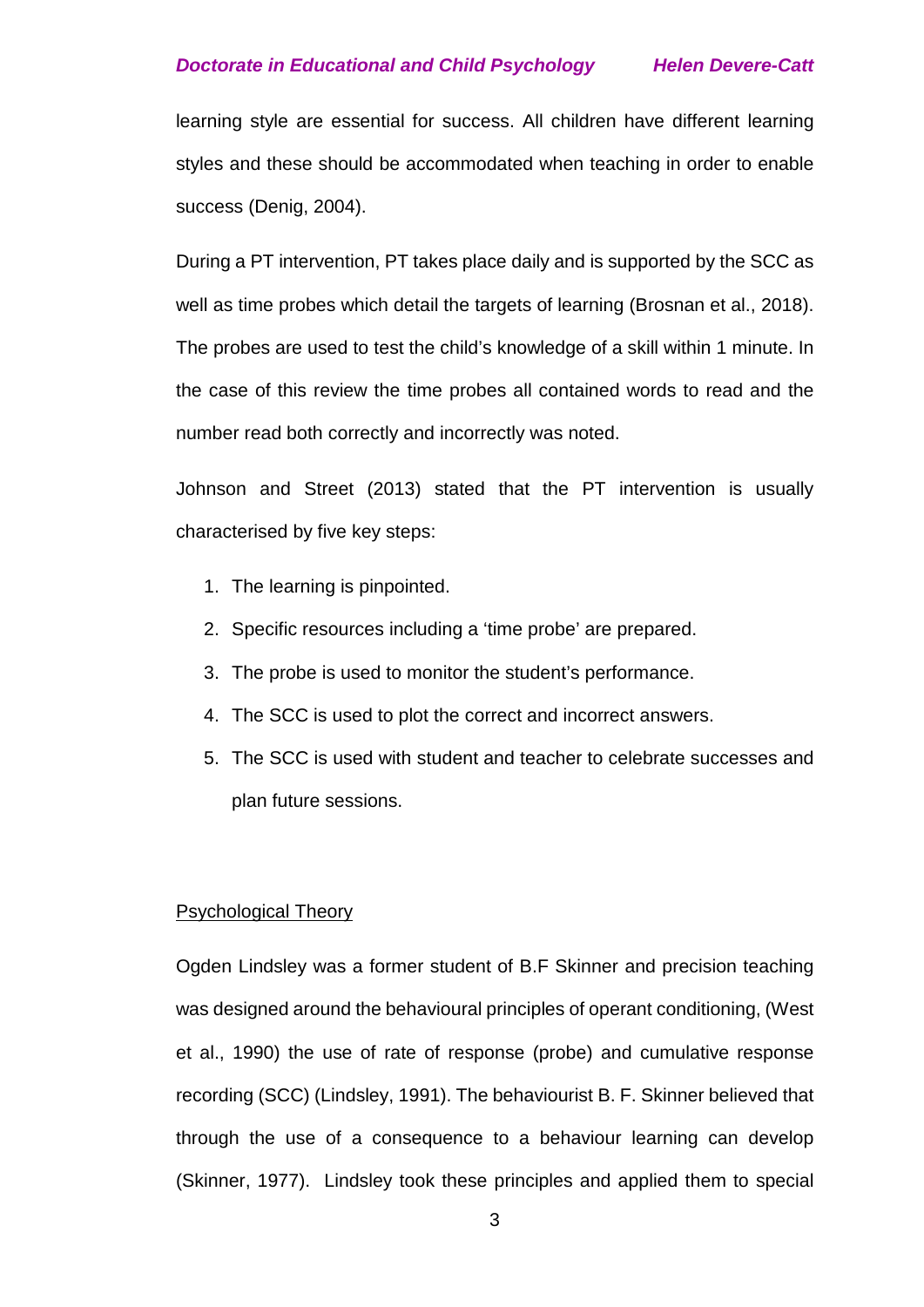educational needs education and children (Lindsley, 1990) resulting in the design of the PT intervention.

A psychological model of learning that can be applied to PT is the Hierarchy of Learning (Haring, Lovitt, Eaton & Hansen, 1978). This model identifies five stages in the development of skills that a child acquires when learning something new. The five stages are acquisition, fluency, maintenance, generalisation and finally adaption. The first stage is where the child acquires a new skill, the teacher is crucial in this stage by providing the new knowledge in a way that is accessible and relevant to the child. The child then must be provided with opportunities to become fluent in this new skill before moving to the next stage where they are able to maintain the new knowledge they have acquired. The fourth stage is where the child is able to generalise that skill in different conditions before moving to the final fifth stage 'adaption' where the skill can be used independently to solve problems. PT is targeted between the fluency and maintenance stages and aims to enable the child to become fluent and maintain the knowledge (Brosnan et al., 2018).

# Rationale and relevance to Educational Psychology

The ability to read is a key skill. Findings by the Organisation for Economic Cooperation and Development (2013) revealed that 16.4 % of adults in the United Kingdom function at the lowest level of literacy skills (level 1). This can prevent access to meaningful employment due to the necessities of reading across all areas of independent living such as completing job applications, etc.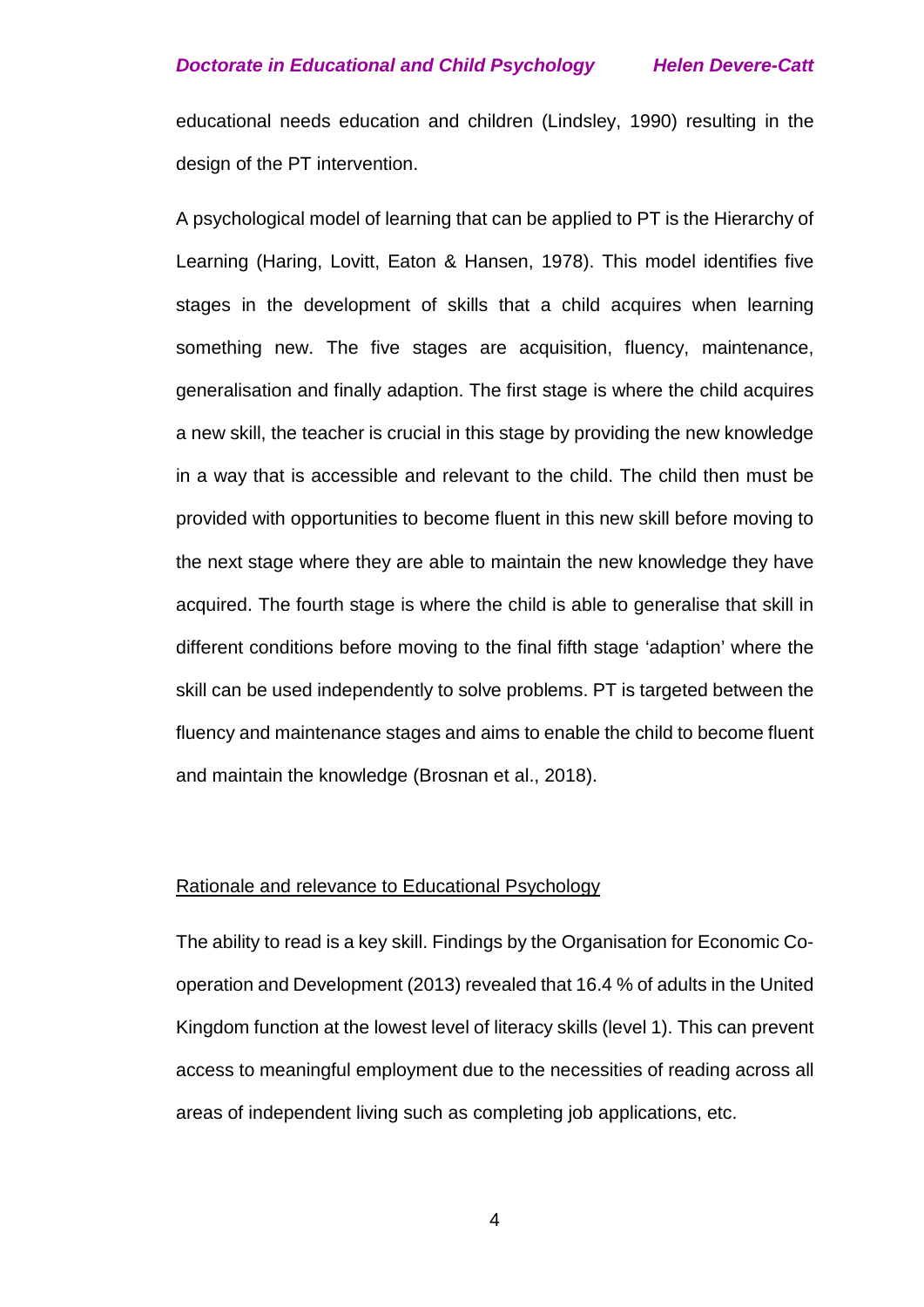The Department for Education revealed in 2015 that one in five children leave primary school unable to read to a level that will enable academic success at secondary school (DfES, 2015).

Therefore, it can be concluded that improving reading skills is a crucial requirement in schools across the UK. Targeting fluency is necessary in any intervention for children with difficulties in reading (Snowling & Hulme, 2010). PT is a cost effective (Binder, 1996) and efficient intervention as it requires only 10 minutes a day and teaching assistants can be trained in a short space of time. PT is a wave three intervention, it can be used across reading, writing and maths to support learning (Lindsley, 1992).

Educational psychologists should be providing advice related to evidence based interventions (Health & Care Professions Council, 2015) and for PT there is a base of evidence for effectiveness. Educational psychologists are a key part of implementing this intervention as they are in a position to provide training to school staff on implementation and resources. Educational psychologists are in the unique position of providing ongoing support to a school and can update training whenever necessary. Radford, Bosanquet, Webster, Blatchford and Rubie-Davies (2014) stated that in order for teaching assistants to be effective they should have been informed by relevant theories of teaching and learning.

#### Review Question

How effective is precision teaching in increasing reading fluency in school age children?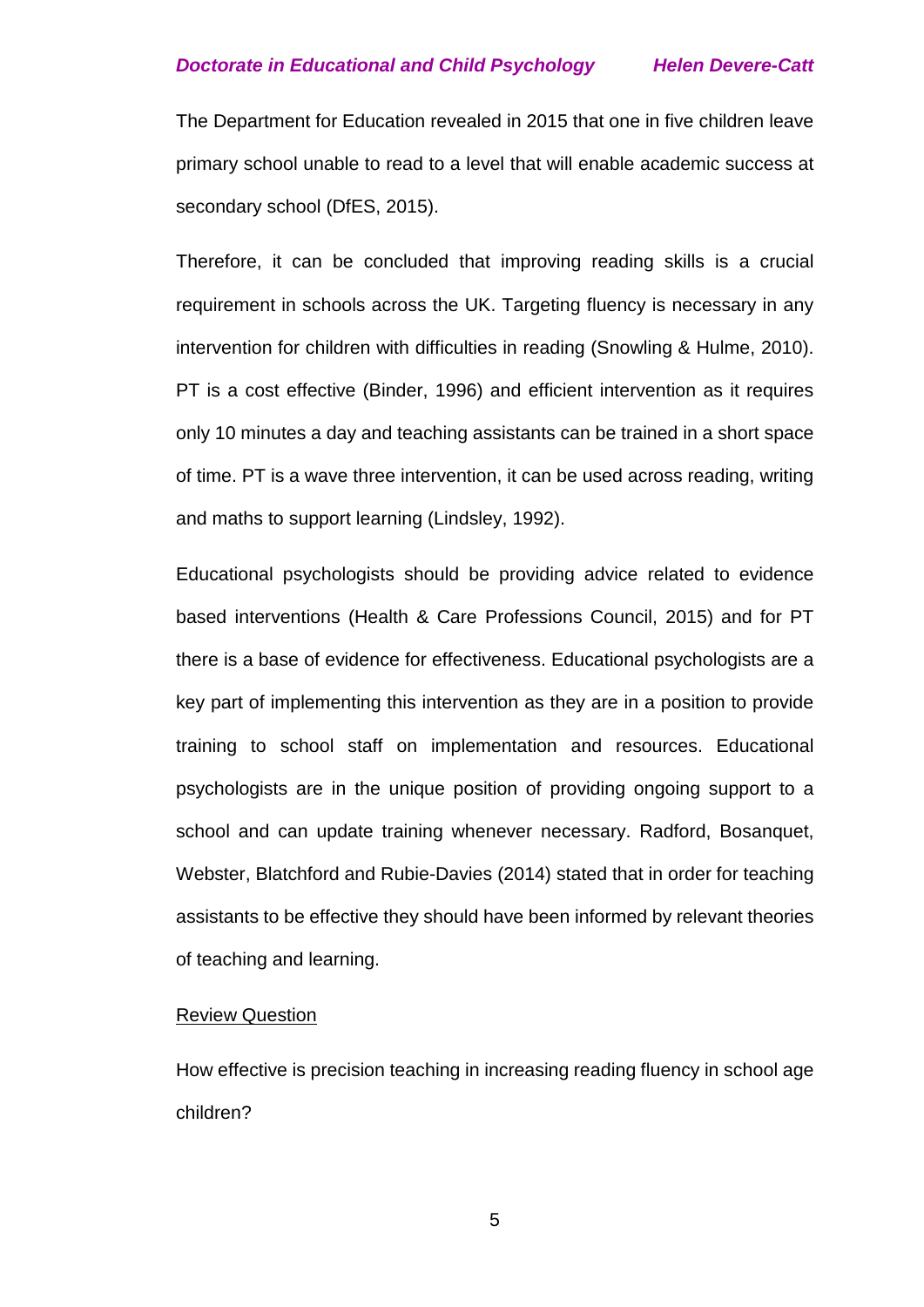This review specifically looks at the effect of PT on reading fluency after schools changed their method of teaching reading as a result of the Rose Report (2006). Previous reviews have only evaluated the impact of PT prior to 2006.

# Critical Review of the Evidence Base

# Literature Search

A comprehensive search of the literature was undertaken in January 2020 using three databases. These provided access to articles from peer reviewed journals relating to psychology, education and the sciences. Table 1 shows the search terms used.

Table 1

*Search Terms Used*

| Database                                        | Search terms                                                         |
|-------------------------------------------------|----------------------------------------------------------------------|
| Psychinfo                                       | "precision teaching" OR "precision monitor" + "reading"<br>or "read" |
| Web of Science                                  | "precision teaching" OR "precision monitor" + "reading"<br>or "read" |
| Education<br>Resources<br>Information<br>Centre | "precision teaching" OR "precision monitor" + "reading"<br>or "read" |
| (ERIC)                                          |                                                                      |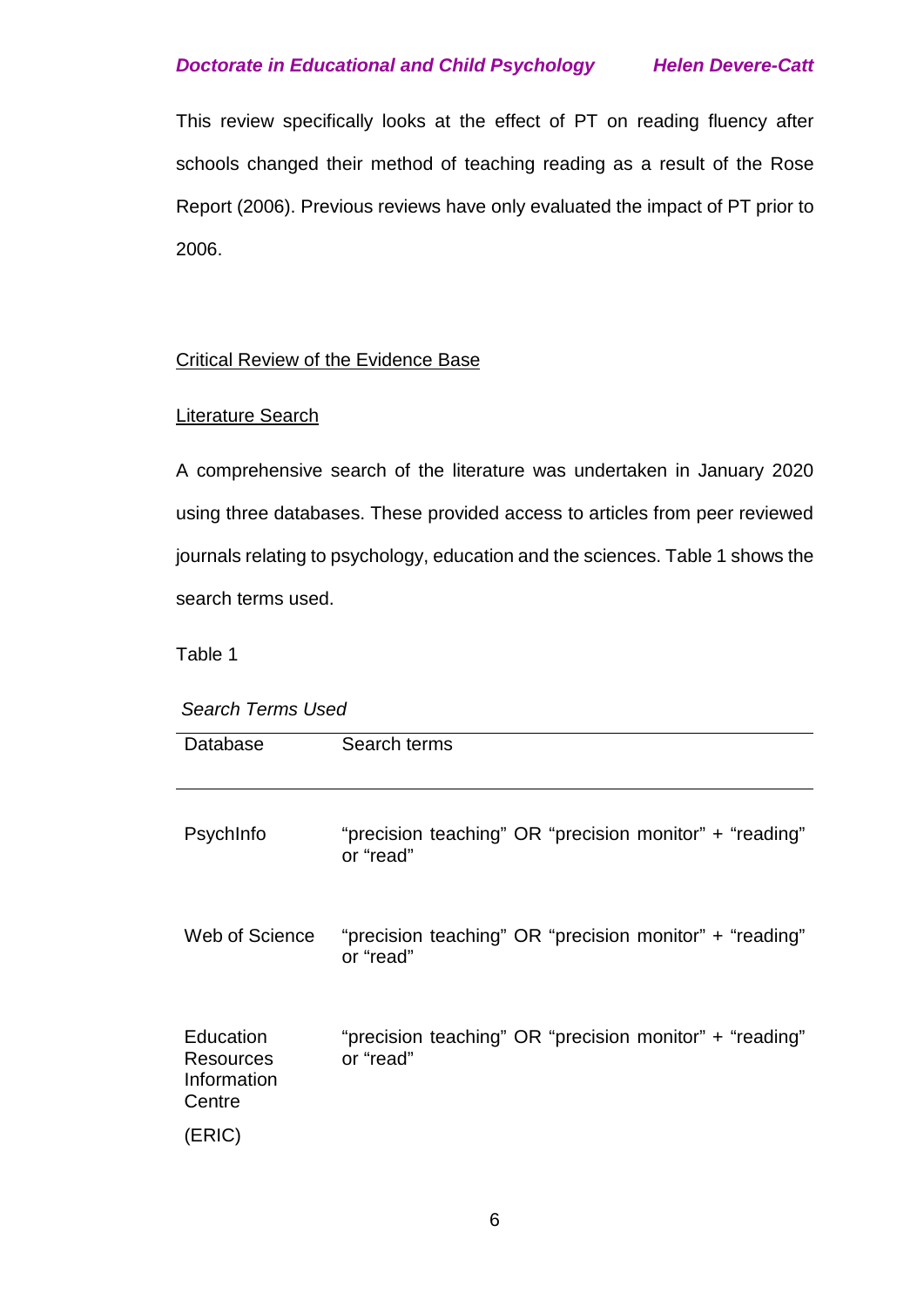The initial search produced 29 articles with 3 being duplicates leaving 26 studies. Twelve studies were excluded from this review by title and abstract reading. The remaining 14 studies were read in their entirety and 8 were subsequently excluded (Appendix A) based on the inclusion and exclusion criteria in table 2. The final six studies selected for this review are displayed in table 3. Figure 1 displays the searching process. Further information on the included studies can be found in the mapping table in Appendix B.

Table 2

|  | Inclusion and Exclusion Criteria |
|--|----------------------------------|
|--|----------------------------------|

|                                       | <b>Inclusion Criteria</b>                               | Exclusion<br>Criteria                                       | Rationale                                                                                                          |
|---------------------------------------|---------------------------------------------------------|-------------------------------------------------------------|--------------------------------------------------------------------------------------------------------------------|
| 1<br>Intervention                     | Precision<br>teaching                                   | Not precision<br>teaching                                   | To investigate<br>whether the<br>changes in<br>outcome are due<br>to the precision<br>teaching<br>intervention     |
| $\overline{2}$<br><b>Study Design</b> | Group based or<br>single case<br>experimental<br>design | Not group based<br>or single case<br>experimental<br>design | To be able to<br>compare the<br>effectiveness of<br>the intervention<br>using between or<br>within<br>participants |
| 3<br>Language                         | Studies written in<br>English                           | Studies not<br>written in English                           | Due to<br>translation<br>services not<br>available                                                                 |
| 4<br>Published date                   | <b>Studies</b><br>published since<br>2006               | <b>Studies</b><br>published before<br>2006                  | This is when the<br>Rose Report<br>was published<br>and schools<br>began teaching<br>reading using a<br>synthetic  |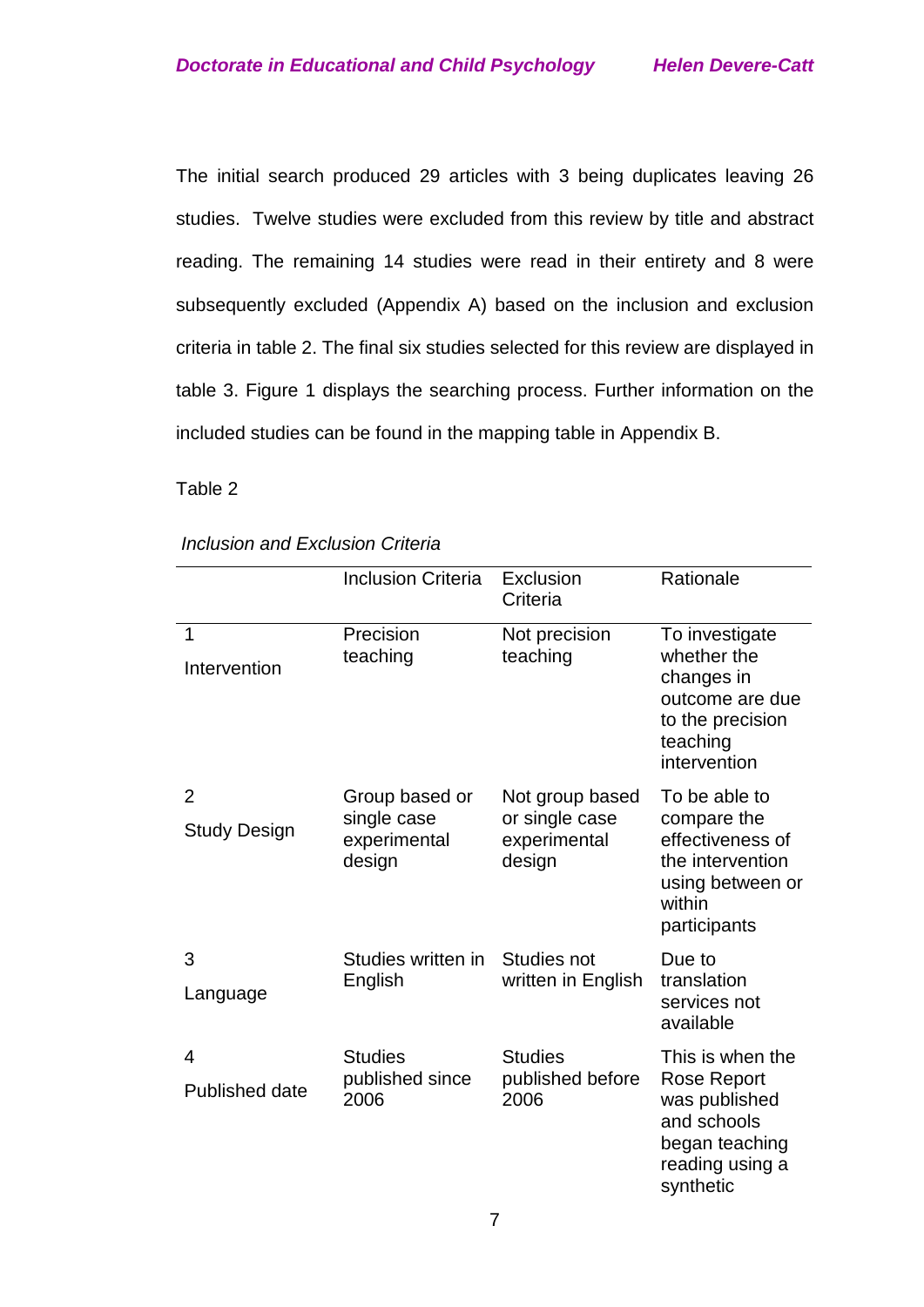|                             | <b>Inclusion Criteria</b>                        | Exclusion<br>Criteria                         | Rationale                                                                                                                                                                                     |
|-----------------------------|--------------------------------------------------|-----------------------------------------------|-----------------------------------------------------------------------------------------------------------------------------------------------------------------------------------------------|
|                             |                                                  |                                               | phonics<br>approach. Past<br>reviews have<br>only considered<br>the effectiveness<br>of PT prior to this<br>date                                                                              |
| 5<br>Type of<br>Publication | <b>Studies from</b><br>Peer reviewed<br>journals | Studies not from<br>peer reviewed<br>journals | Peer reviewed<br>journals ensure<br>higher quality<br>research than<br>non-peer<br>reviewed<br>journals due to<br>screening for<br>validity and<br>quality control<br>prior to<br>publication |
| 6<br>Participants           | School aged<br>pupils                            | Not school aged<br>pupils                     | The purpose is<br>to investigate the<br>effectiveness of<br>the intervention<br>on school aged<br>pupils (minimum<br>age 5, maximum<br>age 16)                                                |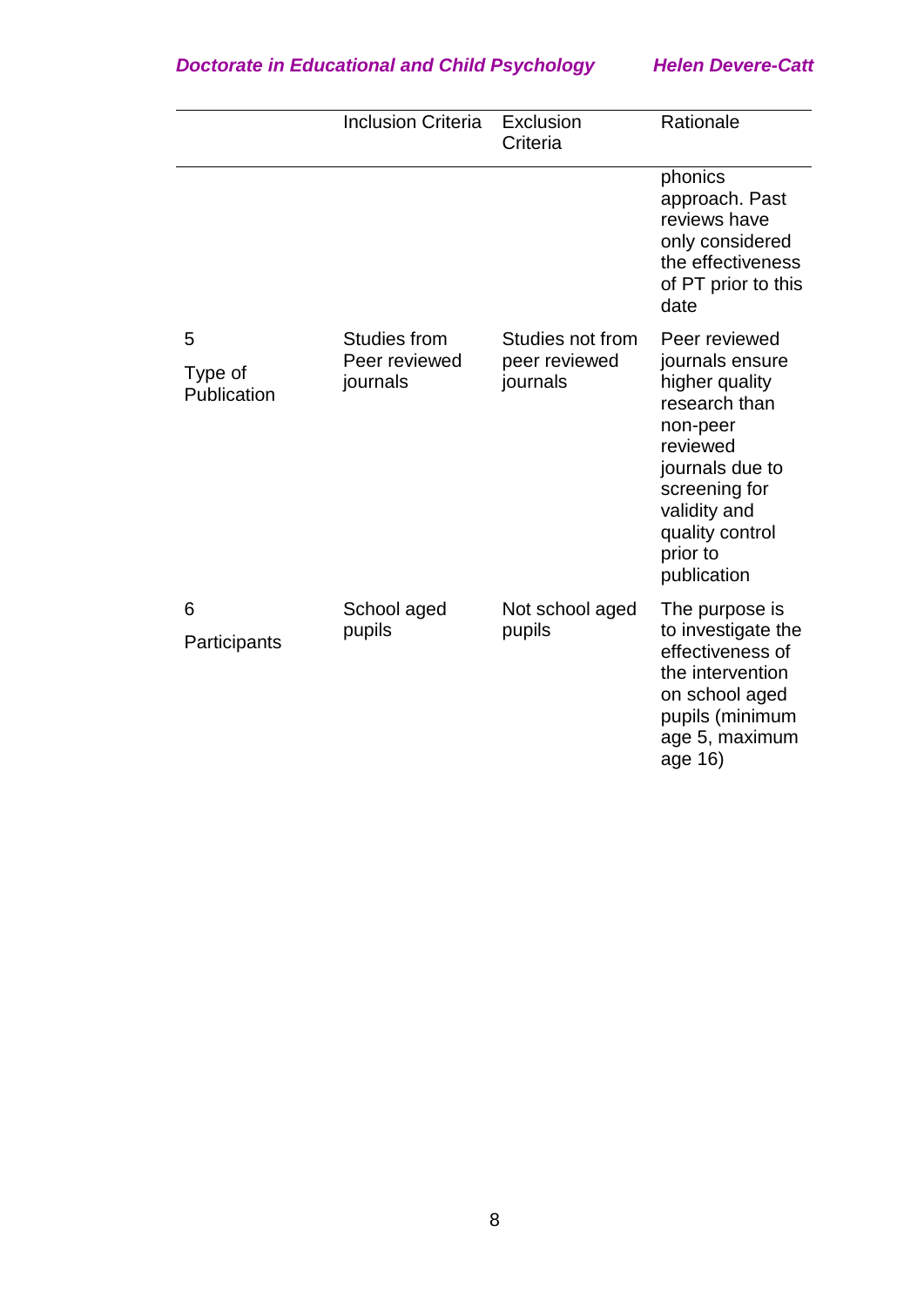Table 3

*List of Included Studies*

# Included Studies

- 1. Downer, C. (2007). The National Literacy Strategy Sight Recognition Programme Implemented by Teaching Assistants: A precision teaching approach. *Educational Psychology in Practice*, 23(2), 129- 143.
- 2. Roberts, W., & Norwich, B. (2010). Using precision teaching to enhance the word reading skills and academic self-concept of secondary students: a role for professional educational psychologists. *Educational Psychology in Practice*, 26(3), 279-298.
- 3. Griffin, C. P., & Murtagh, L. (2015). Increasing the sight vocabulary and reading fluency of children requiring reading support: the use of a Precision Teaching approach. *Educational Psychology in Practice*, 31(2), 186-209.
- 4. Lambe, D., Murphy, C., & Kelly, M. E. (2015). The impact of a precision teaching intervention on the reading fluency of typically developing children. *Behavioral Interventions*, 30, 364-377.
- 5. Hughes, J. C., Beverley, M., & Whitehead, J. (2007). Using precision teaching to increase the fluency of word reading with problem readers. *European Journal of Behavior Analysis*, 8, 221-238.
- 6. Mannion, L., & Griffin, C. (2018). Precision teaching through Irish: effects on isolated sight word reading fluency and contextualised reading fluency. *Irish Educational Studies*, 37(3), 391-410.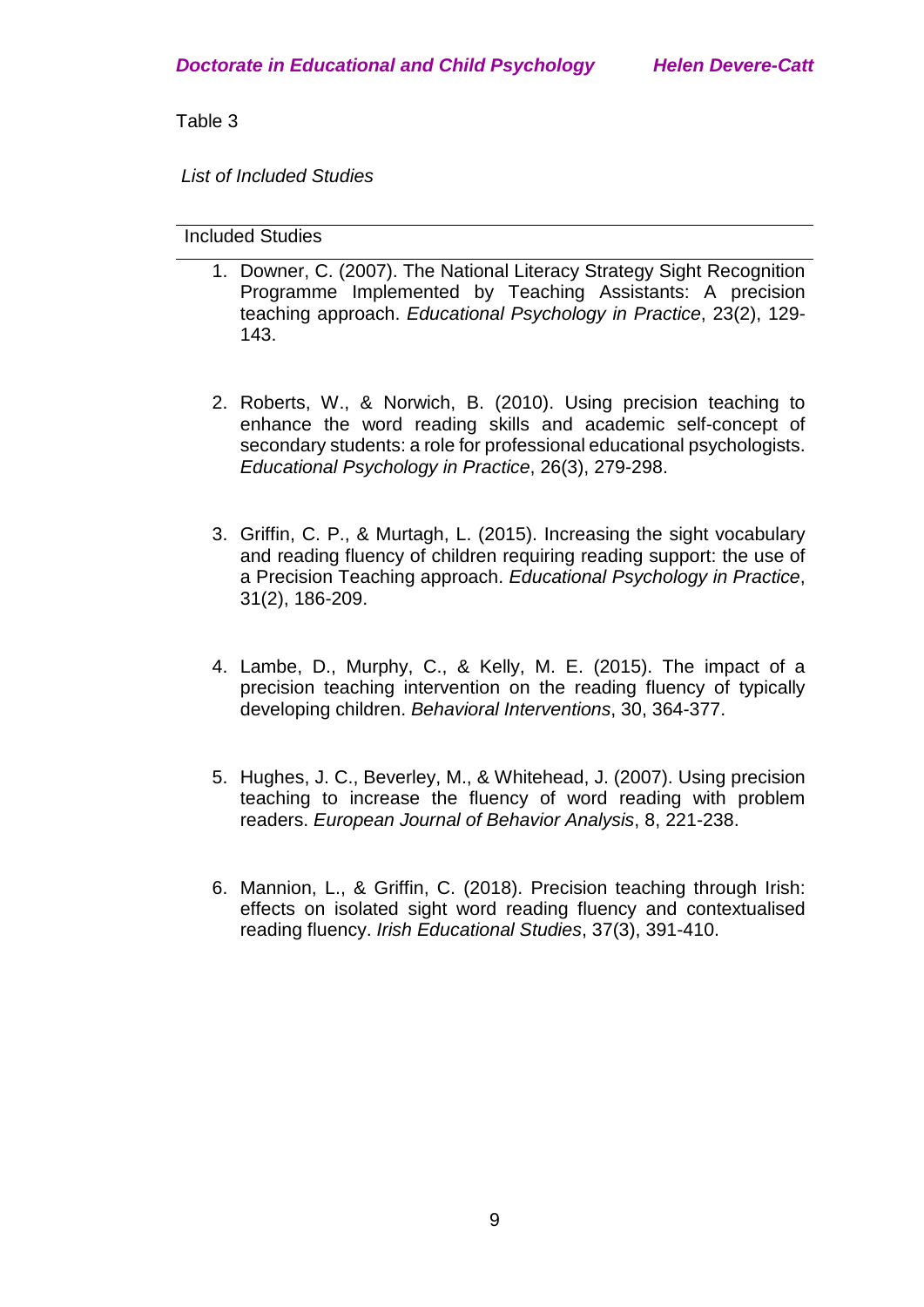#### Figure 1: *Flowchart of the searching and screening process*

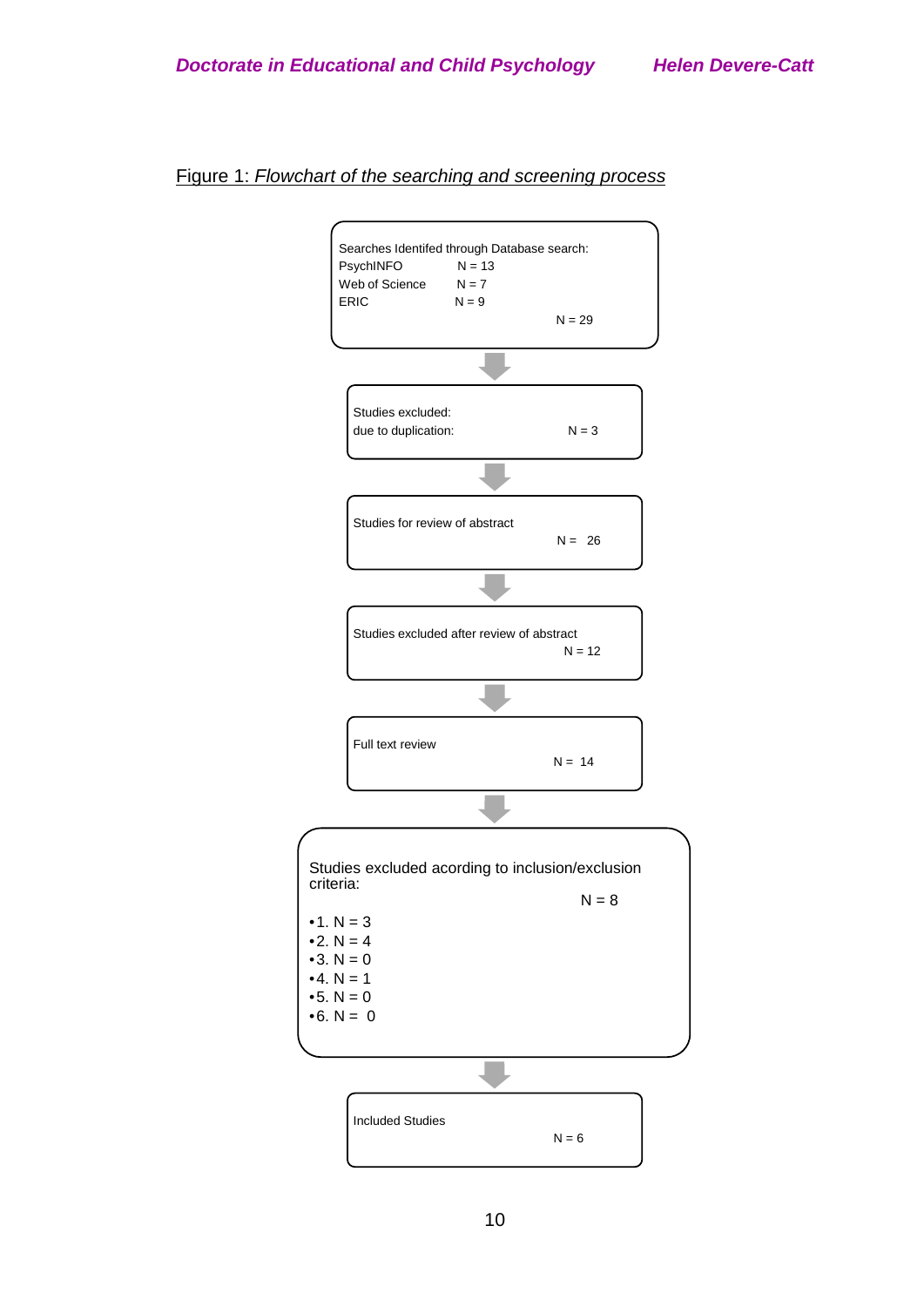## Weight of Evidence

This review used the framework by Gough (2007) to appraise the six included studies. Gough's framework includes 3 dimensions. The first dimension is weight of evidence A (WoE A) which evaluates the quality of the study according to an agreed criteria. This review uses Gersten, Compton, Coyne, Greenwood and Innocenti's (2005) quality indicators for the quasiexperimental design studies. Horner, Carr, Halle, Mcgee, Odom and Wolery's (2005) criteria is used to review the WoE A for the single case experimental design studies. The Weight of Evidence B (WoE B) dimension assesses the relevance of the methodological design to the research question. Weight of Evidence C (WoE C) considers how relevant the focus of the study is to the review question. Weight of Evidence D (WoE D) takes an average of the first three criteria and gives an overall numbered rating. Further information about the coding protocols used and rationale for WoE B and C can be found in Appendix C and D. Table 4 displays the WoEs for all 4 areas.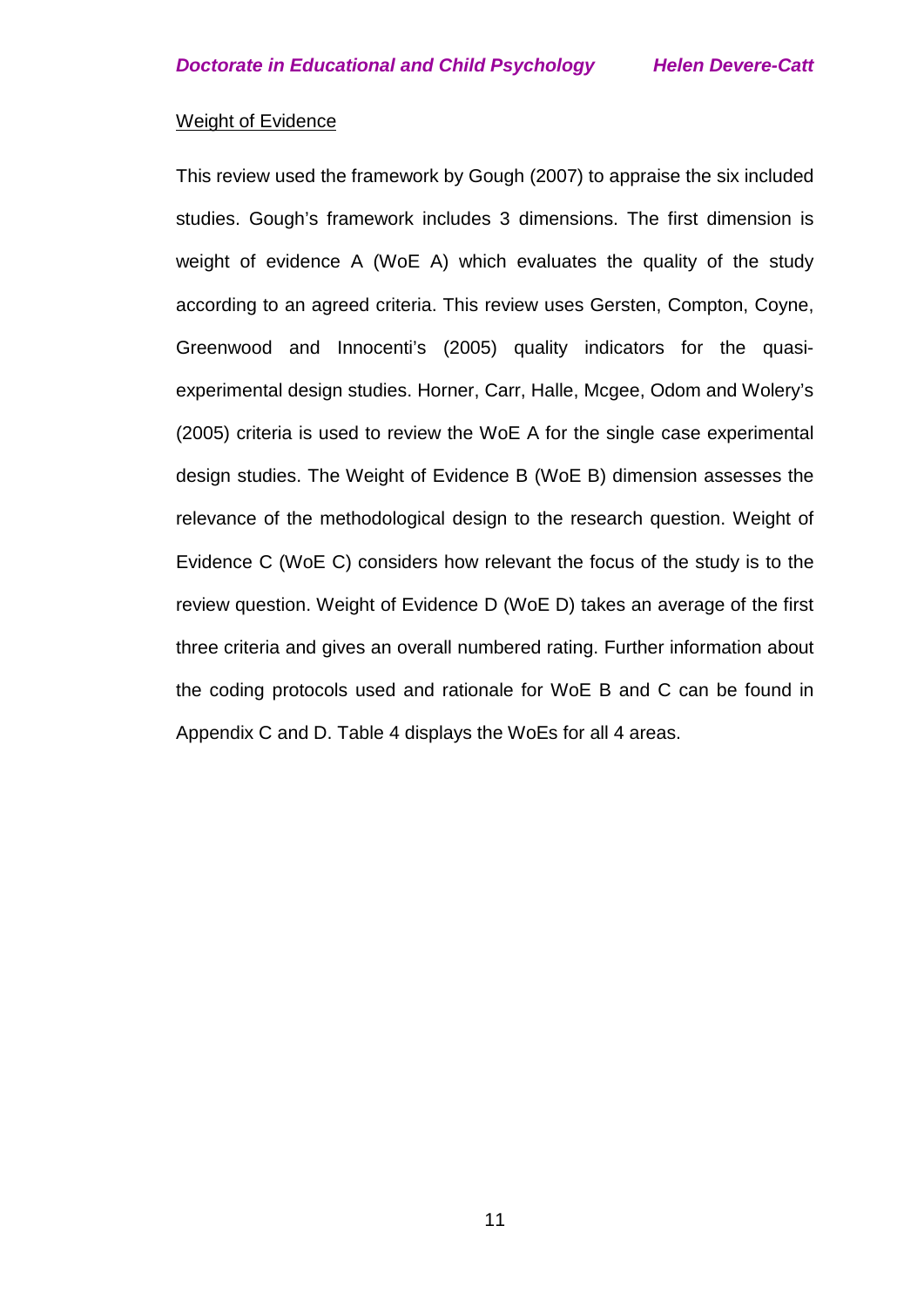#### Table 4

# *WoE A, B, C & D for all 6 Studies*

| Study                        | WoE A  | WoE B          | WoE C          | WoE D          |               |
|------------------------------|--------|----------------|----------------|----------------|---------------|
| Downer (2007)                | 1      | $\overline{2}$ | 1.8            | 1.6            |               |
|                              | Low    | Medium         | Medium         | Low            |               |
| Roberts & Norwich            | 2      | $\overline{2}$ | 2.5            | 2.2            |               |
| (2010)                       | Medium | Medium         | High           | Medium         |               |
| Griffin & Murtagh            | 2      | $\overline{2}$ | 2              | $\overline{2}$ |               |
| (2015)                       | Medium | Medium         | Medium         | Medium         |               |
| Lambe, Murphy &              | 2.1    | $\overline{2}$ | 1.5            | 1.9            |               |
| Kelly (2015)                 | Medium | Medium         | Low            | Medium         |               |
| Hughes, Beverley             | 1      | $\overline{2}$ | $\overline{2}$ | 1.7            |               |
| & Whitehead<br>(2007)        | Low    | Medium         | Medium         | Medium         |               |
| <b>Mannion &amp; Griffin</b> | 1      | $\overline{2}$ | 1.5            | 1.5            |               |
| (2018)                       | Low    | Medium         | Low            | Low            | Note. 0.9     |
|                              |        |                |                |                | $-1.6$<br>$=$ |

"low",  $1.7 - 2.3$  = "medium" and  $2.4 - 3$  = "high"

#### **Participants**

214 participants were included in the six included studies. The ages of participants ranged between 5 and 16 years of age. This demonstrates that the studies captured children across both primary and secondary settings. The studies included children from across England and Ireland suggesting that the intervention can be generalised to support reading in westernised countries. Studies by Downer (2007) and Roberts and Norwich (2010) both used over double the amount of male participants to female with Downer (2007) using 32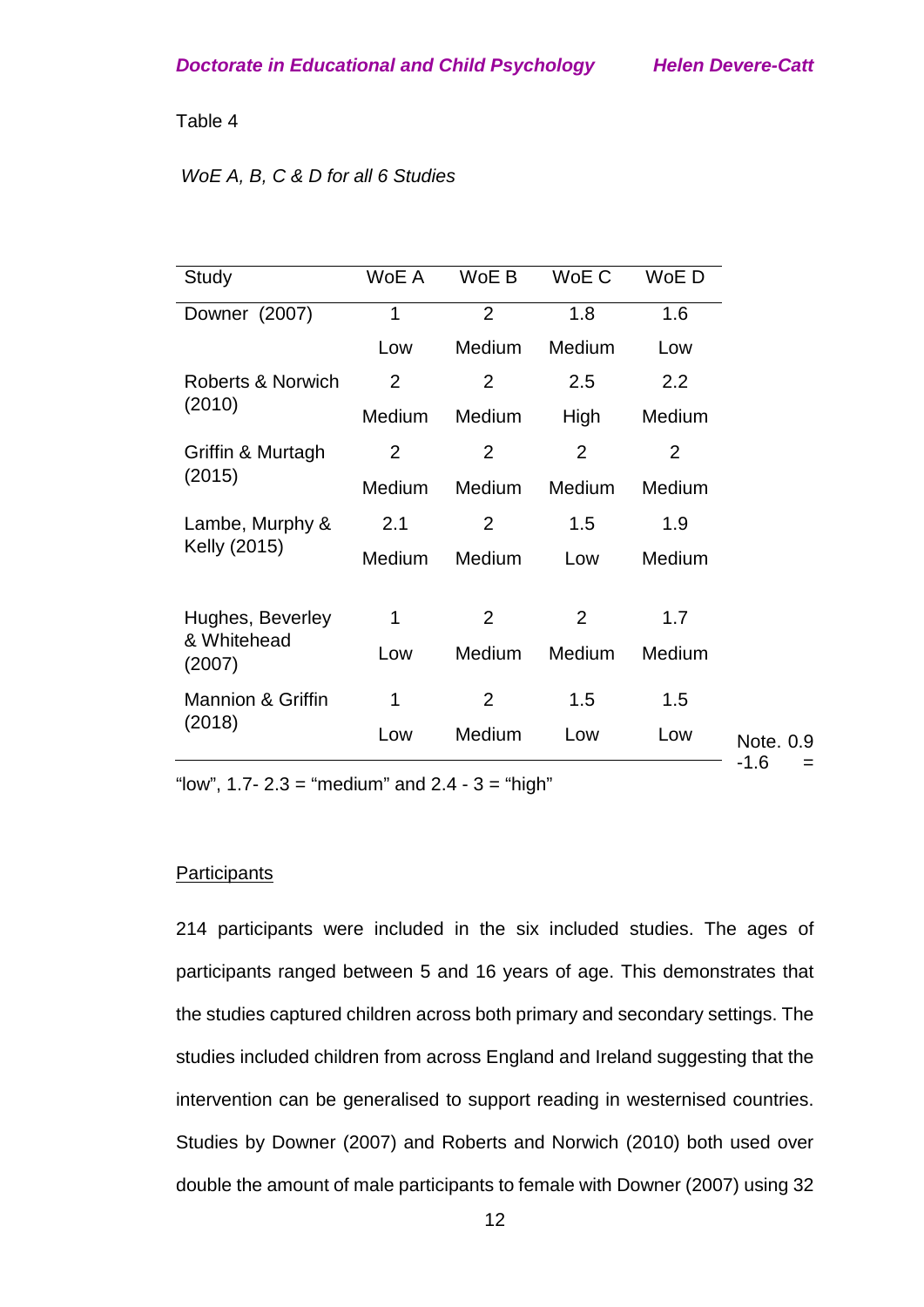male participants and 15 female, while Roberts and Norwich (2010) used 53 males and 24 female participants. The studies by Griffin and Murtagh (2015) and Hughes, Beverley and Whitehead (2007) did not state the gender of participants included. Both Lambe, Murphy and Kelly (2015) and Mannion and Griffin (2018) used more female participants, however their studies included participants without reading difficulties. Consequently, this may limit the generalisability of the precision teaching intervention to females with reading difficulties. None of the studies characterised the sample chosen, therefore making it difficult to generalise the study to ethnicity or culture.

Four of the studies reviewed included participants with reading difficulties, these participants were identified by school staff (Downer, 2007; Roberts & Norwich, 2010; Griffin & Murtagh, 2015; Hughes et al., 2007). The study by Griffin and Murtagh (2015) ran standardised tests to capture the reading age of participants during selection. However they still scored low in the 'describing participants' criteria for WoE A as the participants were not comparable. Children without reading difficulties were selected for the control group.

Mannion and Griffin (2018) scored higher on the WoE A criteria for similar characteristics across samples due to randomly assigning participants to control or experimental groups, therefore enabling it to be assumed participants were comparable across conditions.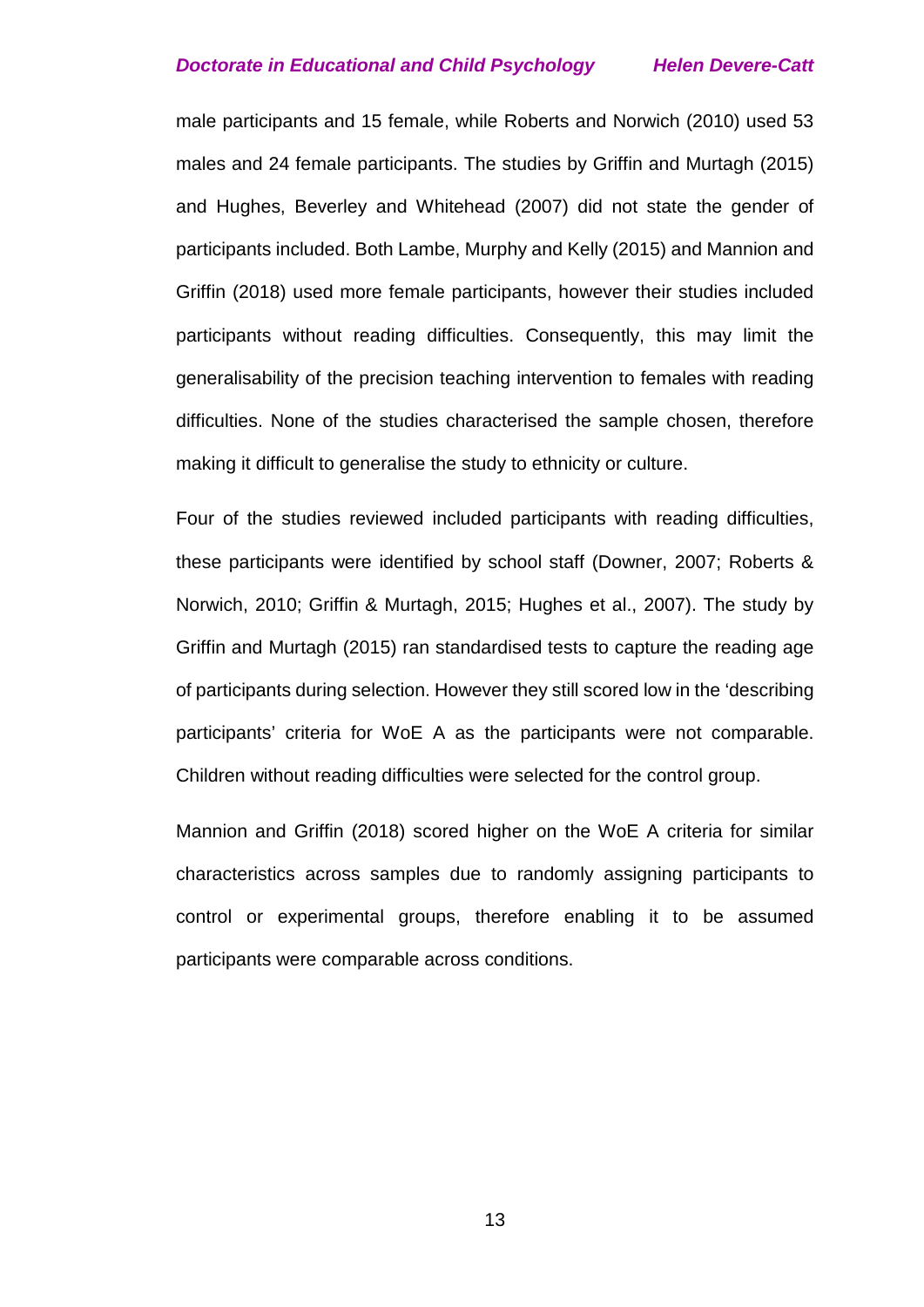## Research Design

Four of the six studies included in this review used a quasi-experimental design. The study by Downer (2007) does not include a control group therefore lowering the score in the WoE A criteria based on describing comparison conditions. The studies by Roberts and Norwich (2010) and Mannion and Griffin (2018) both included a control and experimental group and the participants were randomly assigned after selection resulting in higher scores for WoE A.

As discussed earlier Griffin and Murtagh (2015) did not have comparable conditions across their control and experimental groups therefore resulting in less superior scores for this WoE A dimension.

The final two studies included in the review were single case experimental designs. Horner et al., (2005) coding protocol was used to measure WoE A for these studies. The study by Lambe et al., (2015) did not include a control group unlike Hughes et al., (2007). However, the design used a multiple baseline effect and showed experimental effect over three time periods therefore scoring higher in WoE A.

As studies that include an evaluation of maintenance of effects of an intervention (Gersten et al., 2005) are considered better quality than those that do not, one study included was considered methodologically superior according to WoE A than the other five studies. This study was Roberts and Norwich (2010) who completed a follow up that was statistically analysed for one of the cohorts measured in the study.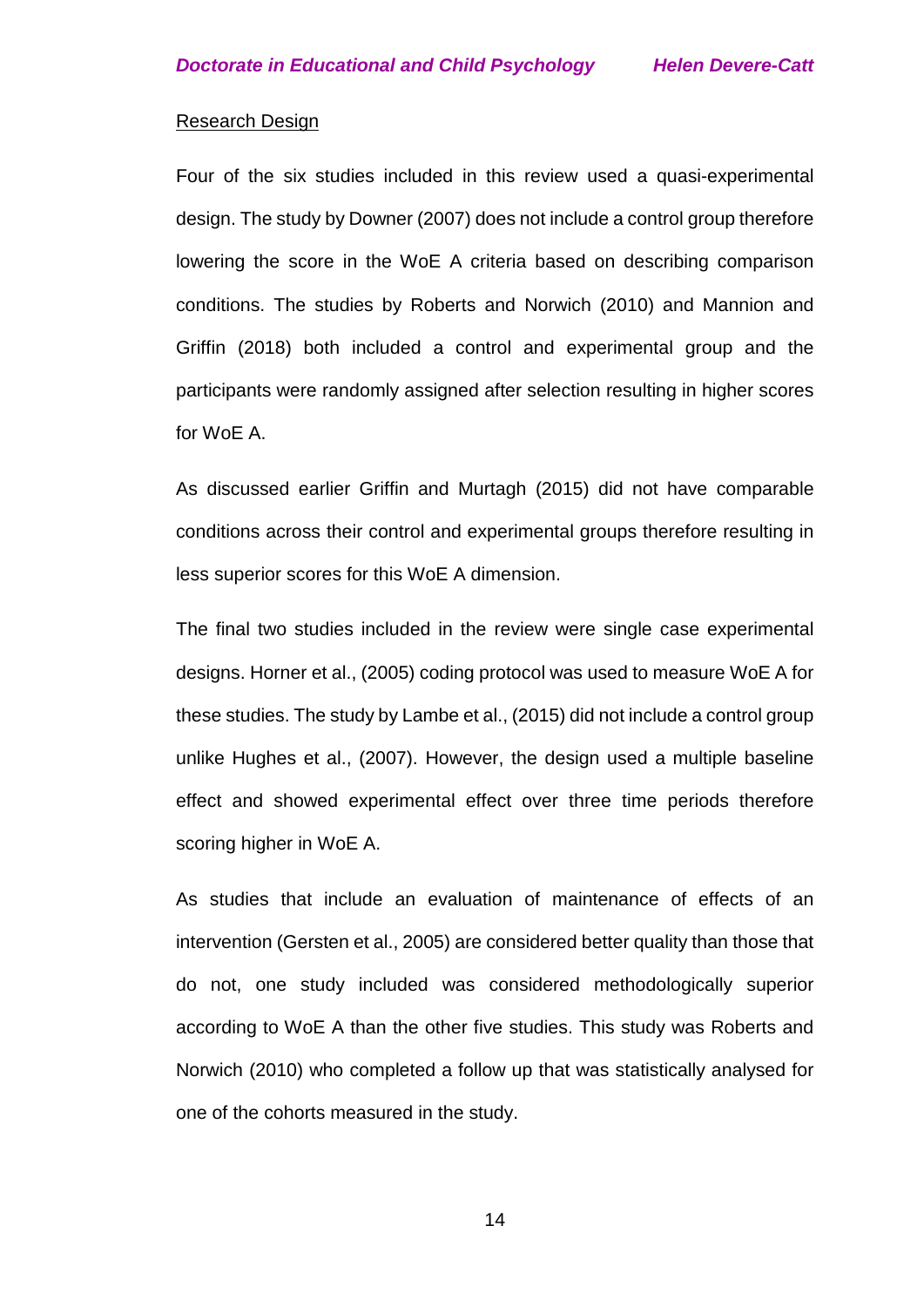#### **Measures**

All of the outcome measures across the studies were used at appropriate times (e.g. pre and post intervention). Only two studies used the same measures for testing reading fluency (Lambe et al., 2015; Hughes et al., 2007) who both used a set of words taken from the First 220 Dolch Sight words. The score was calculated from the words read per minute. Mannion and Griffin (2018) used a list of isolated Irish vocabulary, selected from the book *Fuaimeanna agus Focail 5*. The score was calculated from the words read per minute.

Downer (2007) used two different outcome measures depending on the age of the participant. For the infant and primary aged children word lists from a variety of sources were used and for secondary participants the Salford Reading Test. The Salford Reading Test is a standardised assessment providing a reading age but not specifically assessing reading fluency. Therefore this may be considered less superior when considering the outcomes of the study.

The study by Roberts and Norwich (2010) used a list of the 332 most commonly occurring sight words from the national literacy strategy which is not a standardised assessment, although gives a clear measurable pre and post intervention score. Reading fluency was measured by Griffin and Murtagh (2015) using wordlists from SNIP PT-Pack.

Some studies specify that children were given one minute to read as many words correctly as they could. Other studies are not specific about how the measures were applied to the participants (Griffin & Murtagh, 2015; Downer, 2007; Roberts & Norwich, 2010). This prevents replicability of these studies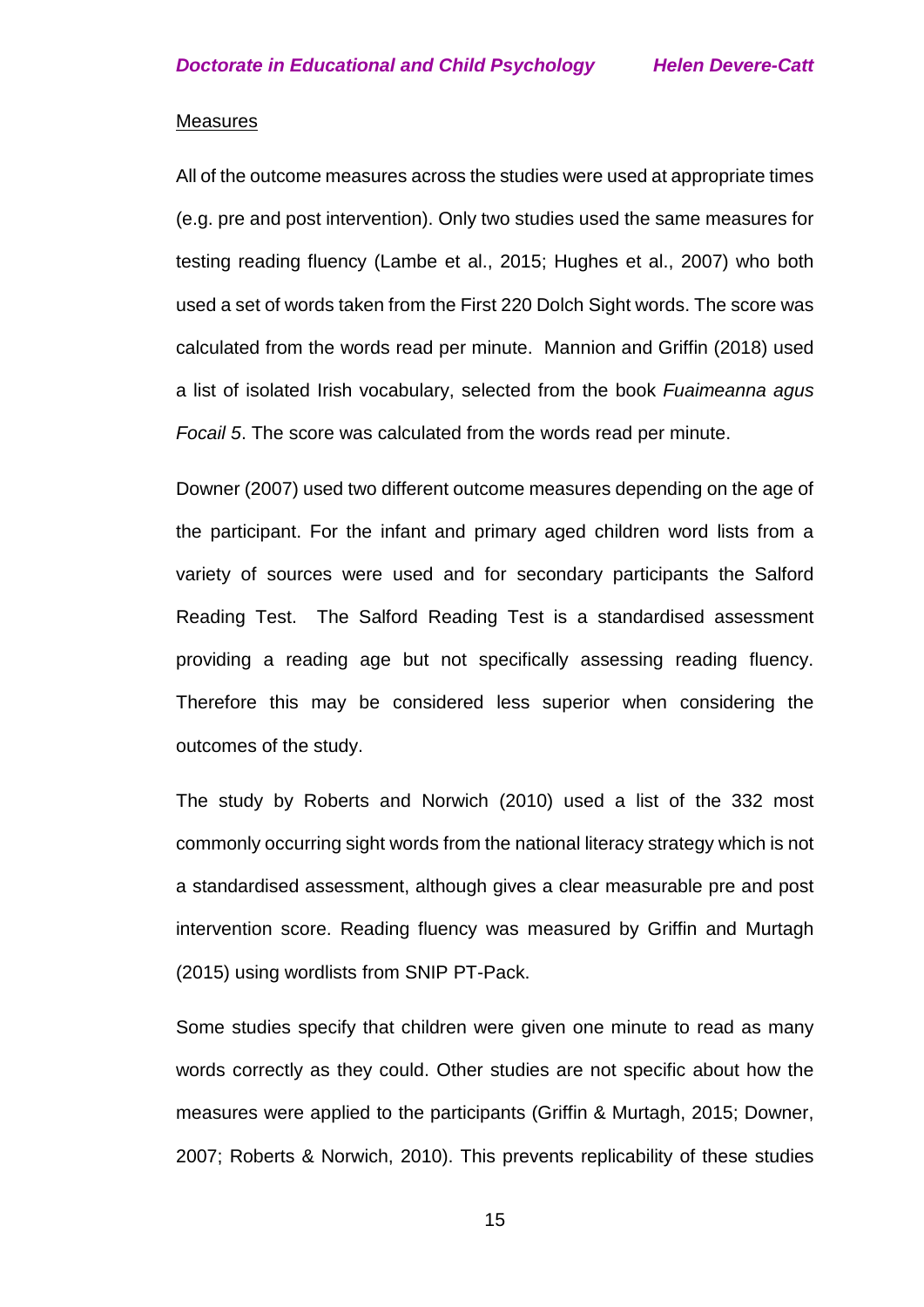thus suggesting they are less methodologically superior. None of the studies provide evidence of the construct validity or the criterion-related validity of the measures used, this may be one of the reasons none of the studies scored 'high' for WoE A.

#### Intervention

The interventions implemented ran from 2 weeks to 26 weeks. All were delivered daily apart from Lambe et al., (2015) and Hughes et al., (2007) who implemented PT 3-4 times a week. Lindsley (1990) stated one of the key components of PT is that the participant receives the intervention daily, thus it may be considered that Lambe et al., (2015) and Hughes et al., (2007) did not keep to the fidelity of the intervention. The interventions lasted between 4 minutes and 20 minutes. All interventions followed the procedure of teach-testchart- review. All studies included the use of a time probe and SCC as recommended by Lindsley (1990).

All the studies described the intervention in detail, therefore resulting in a higher WoE A rating as the intervention can be easily replicated. However, as the study by Mannion and Griffin (2018) was delivered by pupils in pairs to each other this may result in straying from the foundation of PT suggested by Lindsley (1990) that teachers support in adaption of learning as it may be considered that the children would not know how to adapt the learning for their peer.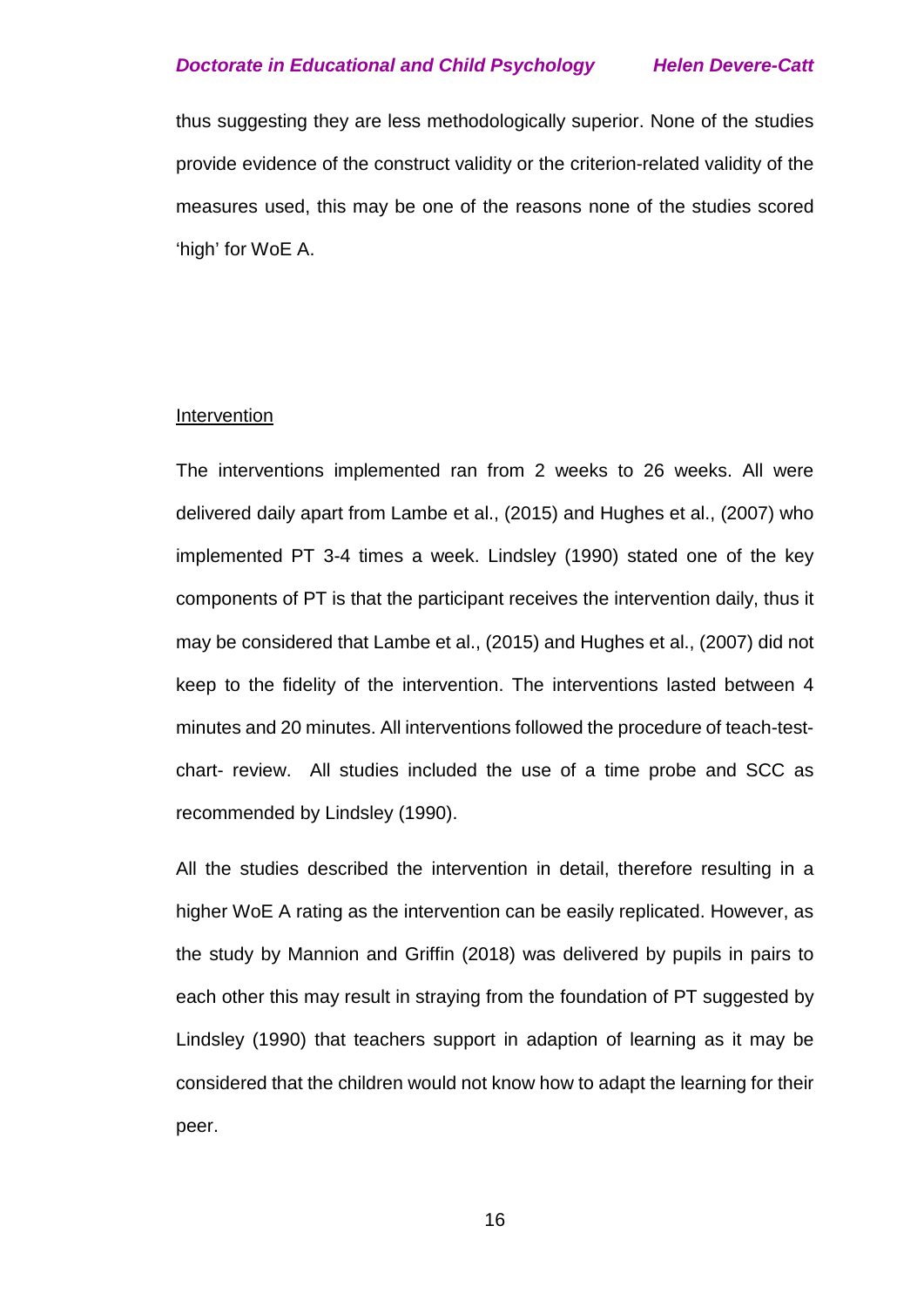#### **Delivery**

The precision teaching intervention was delivered in most of the studies by a teaching assistant in a 1:1 situation as is the usual model of delivery. Downer (2007) describe how TAs were shown how to use the materials for each child and a proforma for the probe sheets was provided. An intensive PT training programme was undertaken for TAs in the study by Roberts and Norwich (2010) and ongoing support was offered by the researcher. In the study by Griffin and Murtagh (2015) it is stated that teachers were trained by the researcher and guidelines alongside an individual folder of resources provided for each pupil in the experimental group. The study by Hughes et al., (2007) states that a TA delivered the intervention but there is little information about the training provided for the TA. The researcher delivered the PT intervention in the study by Lambe et al., (2015). In contrast to all of the other studies the intervention in the study by Mannion and Griffin (2018) was performed by the participants in pairs. The children received training and were provided with materials before beginning the intervention. The children used a laptop computer which presented the daily PT probes. As this may be considered as having less fidelity to the intervention the WoE C criteria scored this method of delivery lower.

Roberts and Norwich (2010) developed the intervention for the second cohort study by providing further training to the teaching assistants on how to adapt the learning for the individual child. This resulted in significant improvements in reading for cohort 2.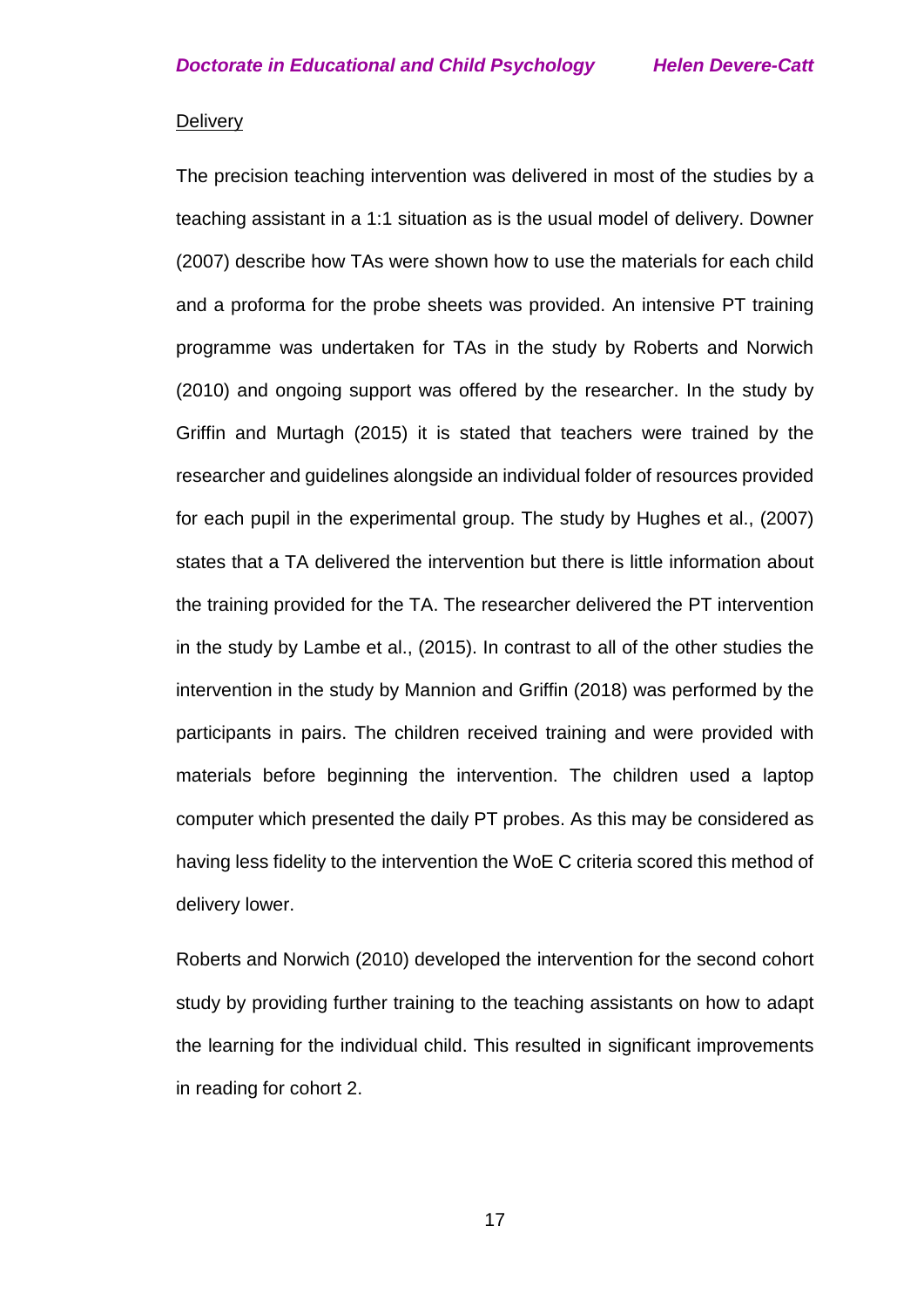#### Findings

All six studies stated that the precision teaching intervention increases reading fluency. Three studies reported effect sizes, thus resulting in higher WoE A scores for data analysis. Mannion and Griffin (2018) and Griffin and Murtagh (2015) both reported partial eta squared effect sizes, these have been converted to Cohen's d in order to allow easier comparison to other studies using the Campbell Collaboration calculator (table 5). Roberts and Norwich (2010) reported r effect sizes which have also been converted to Cohen's d using the Campbell Collaboration calculator. The effect sizes for the intervention compared with the control group were small for cohort 1 (groups A and B). For cohort 2 (after extra TA training) there was one large effect size for a group at follow up testing compared with their baseline score.

The effect size for the study by Downer (2007) was calculated as pre and post intervention mean scores and standard deviations were published. This revealed a large effect size suggesting the intervention was effective. The effect size for the Griffin and Murtagh (2015) study was large, however this study scored lower in WoE A criteria as the control group was not taken from a similar group therefore trust cannot be put into the effectiveness of the intervention compared to teaching as usual group.

For the purposes of this review the effect sizes descriptors were taken from Cohen's (1988) criteria; 0.2 means a small effect; 0.5 is a medium effect and 0.8 is a large effect.

The single case experimental design studies did not provide enough information for effect sizes to be calculated. The study by Lambe et al., (2015)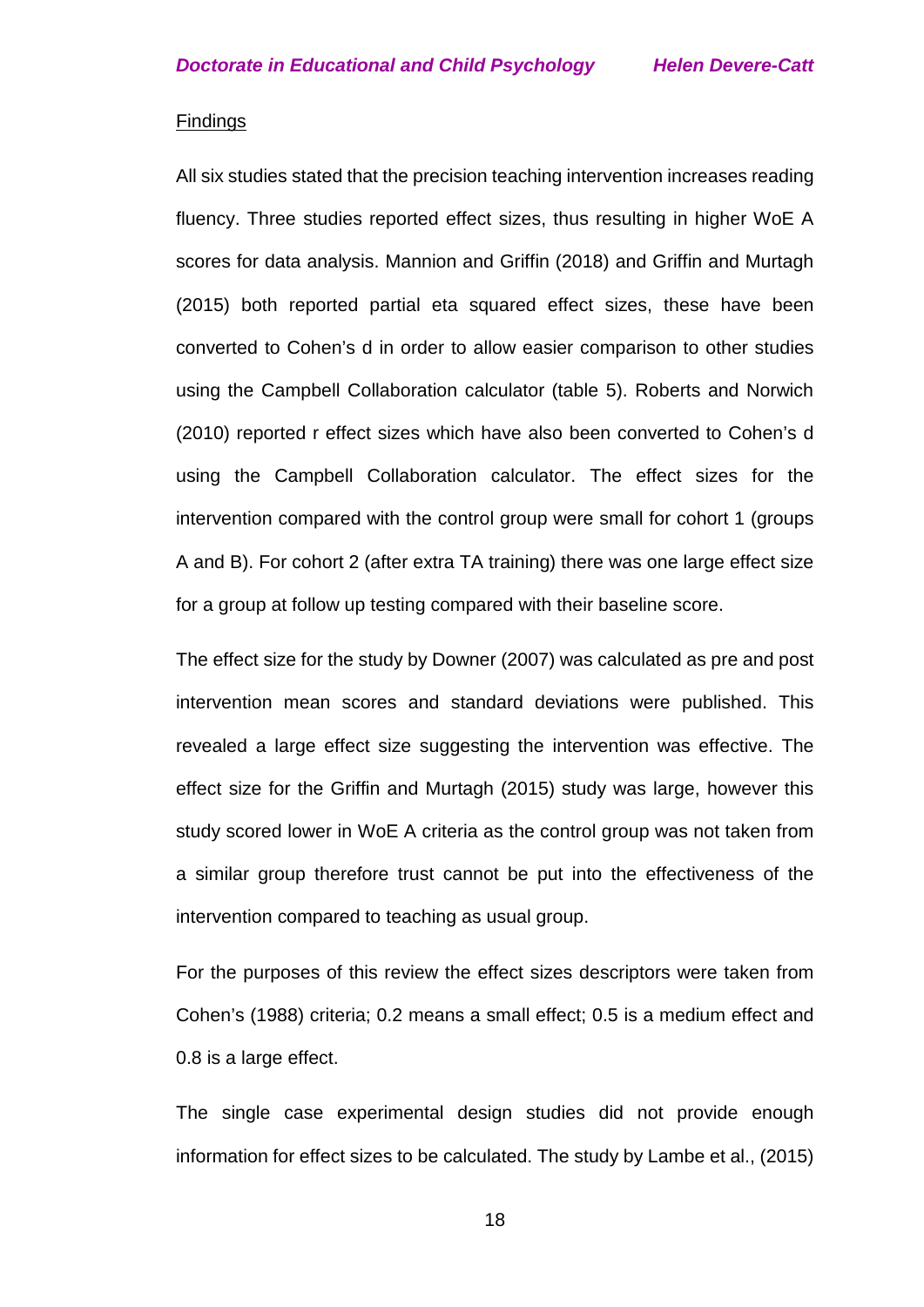provided information by graph but this was not clear enough to calculate information. The data provided (table 6) shows each child made progress in the amount of words they could read within a minute from pre intervention testing to post intervention testing. In the case of Hughes et al., (2007) this was a larger increase in scores than the participants in the control group.

Although all six studies discussed state the intervention is effective at improving reading fluency this should be taken with caution due to the small sample sizes. Cohen (1992) stated that large effect sizes are significant with 23 participants, medium with 64 participants and small with 393 participants. If we take this into consideration then the studies included should be approached with caution. Two studies used exclusively children with reading difficulties in the control group and experimental group. In contrast the other studies used either children without reading difficulties (in both groups or just control) or did not use a control group at all. Consideration must also be given to attrition bias which may have affected the equivalence of the control and experimental group (Barker, Pistrang & Elliott, 2015) which can impact the results of a study.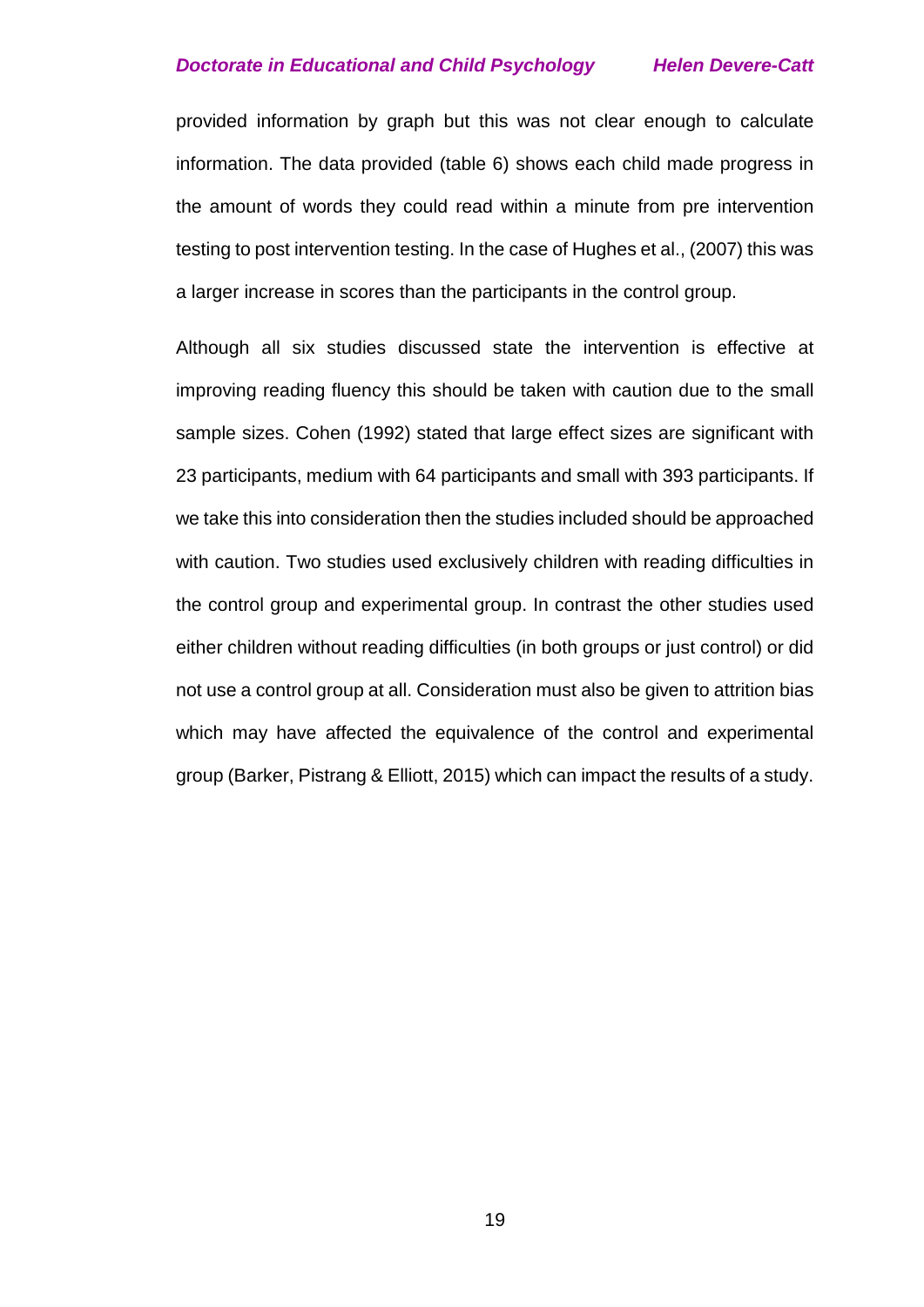# Table 5

# *Effect Sizes for Group Design Studies*

| Study          | <b>Outcome Measure</b>                        | Participant<br>sample | <b>Effect Size</b>     | Follow up<br>effect size | <b>Effect size</b><br>Descriptor | Overall WoE D |
|----------------|-----------------------------------------------|-----------------------|------------------------|--------------------------|----------------------------------|---------------|
| Downer (2007)  | $Y1,2,3,4,5$ & 6                              | Y1 and Y2             | $d = 2.169$            |                          | Large                            |               |
|                | Number of new words                           | $N=13$                |                        |                          |                                  | 1.6           |
|                | the child could instantly<br>recognise        | Y3,4,5,86<br>$N = 19$ | $d = 1.233$            |                          | Large                            | Low           |
|                | Y7 & 8<br>The Salford Reading<br>Test (1991). | Y7 and Y8<br>$N=15$   | $d = 1.378$            |                          | Large                            |               |
| Roberts &      | <b>Reading Accuracy</b>                       | $N = 77$              | Cohort $1 d=$          |                          | Small                            |               |
| Norwich (2010) | Measure (RAM) - 332<br>Commonly occurring     |                       | 0.2828                 |                          | Small                            | 2.2           |
|                | sight words from the                          |                       | Cohort $2d=$<br>0.4296 |                          |                                  | Medium        |
|                | <b>National Literacy</b><br><b>Strategy</b>   |                       |                        | Cohort 2 only            |                                  |               |
|                |                                               |                       |                        | Group C                  | Large                            |               |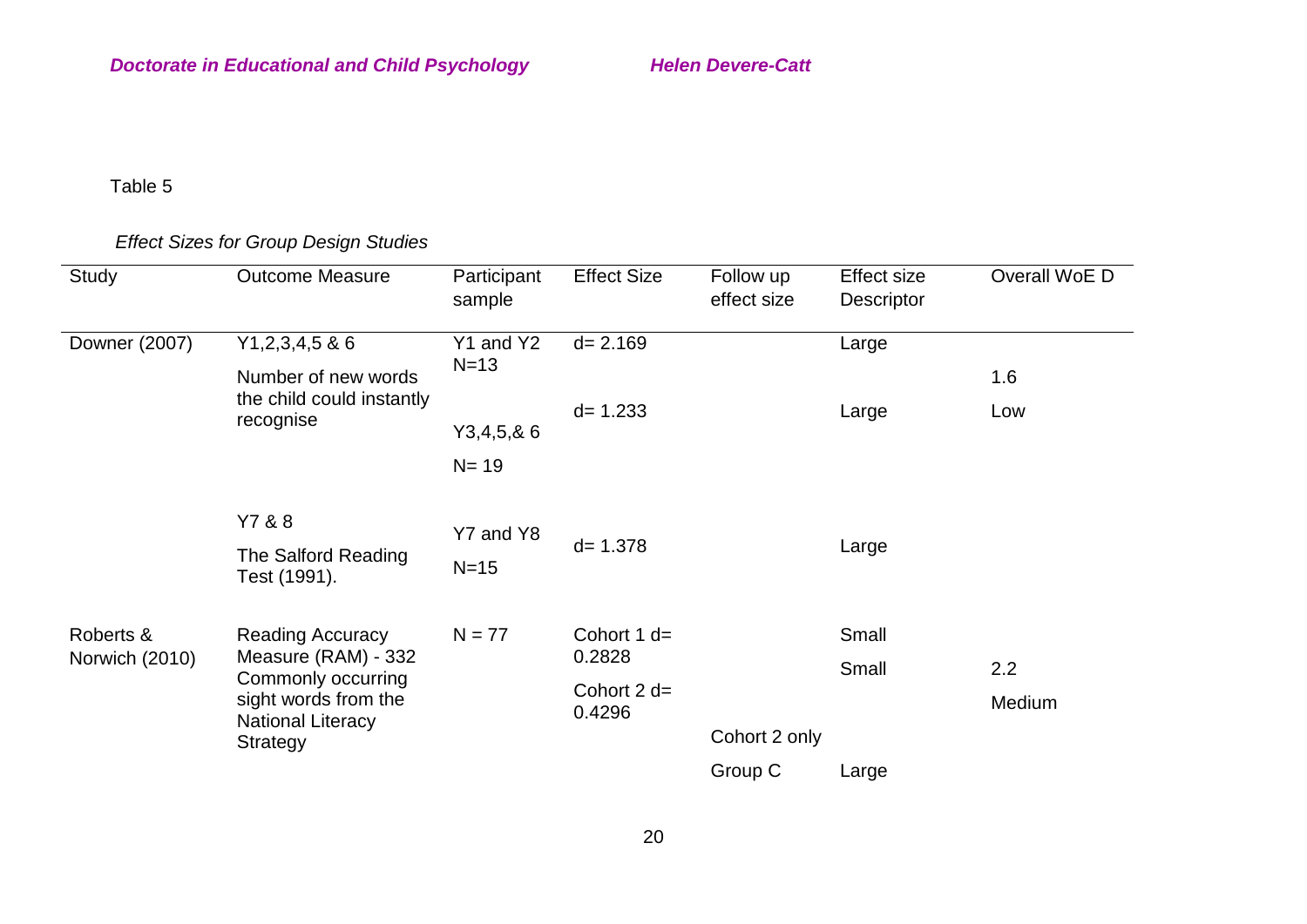| Study                        | <b>Outcome Measure</b>                                  | Participant<br>sample | <b>Effect Size</b> | Follow up<br>effect size | <b>Effect size</b><br>Descriptor | Overall WoE D  |
|------------------------------|---------------------------------------------------------|-----------------------|--------------------|--------------------------|----------------------------------|----------------|
|                              | Lists as a criterion                                    |                       |                    | $d = -1.1242$            |                                  |                |
|                              | referenced assessment                                   |                       |                    | Group D                  |                                  |                |
|                              |                                                         |                       |                    | $d = -0.42$              | Small                            |                |
| Griffin & Murtagh            | <b>Wordlists</b><br>from                                | the $N = 40$          | $d = 4.2259$       |                          | Large                            | $\overline{2}$ |
| (2015)                       | SNIP-PT-Pack.                                           |                       |                    |                          |                                  | Medium         |
|                              |                                                         |                       |                    |                          |                                  |                |
| <b>Mannion &amp; Griffin</b> | Reading from a list of                                  | $N = 36$              | $d = 1.372$        |                          | Large                            | 1.5            |
| (2018)                       | isolated Irish<br>vocabulary, selected<br>from the book |                       |                    |                          |                                  | Low            |
|                              |                                                         |                       |                    |                          |                                  |                |
|                              | Fuaimeanna agus<br>Focail 5.                            |                       |                    |                          |                                  |                |
|                              | Score in words per                                      |                       |                    |                          |                                  |                |
|                              | minute was calculated.                                  |                       |                    |                          |                                  |                |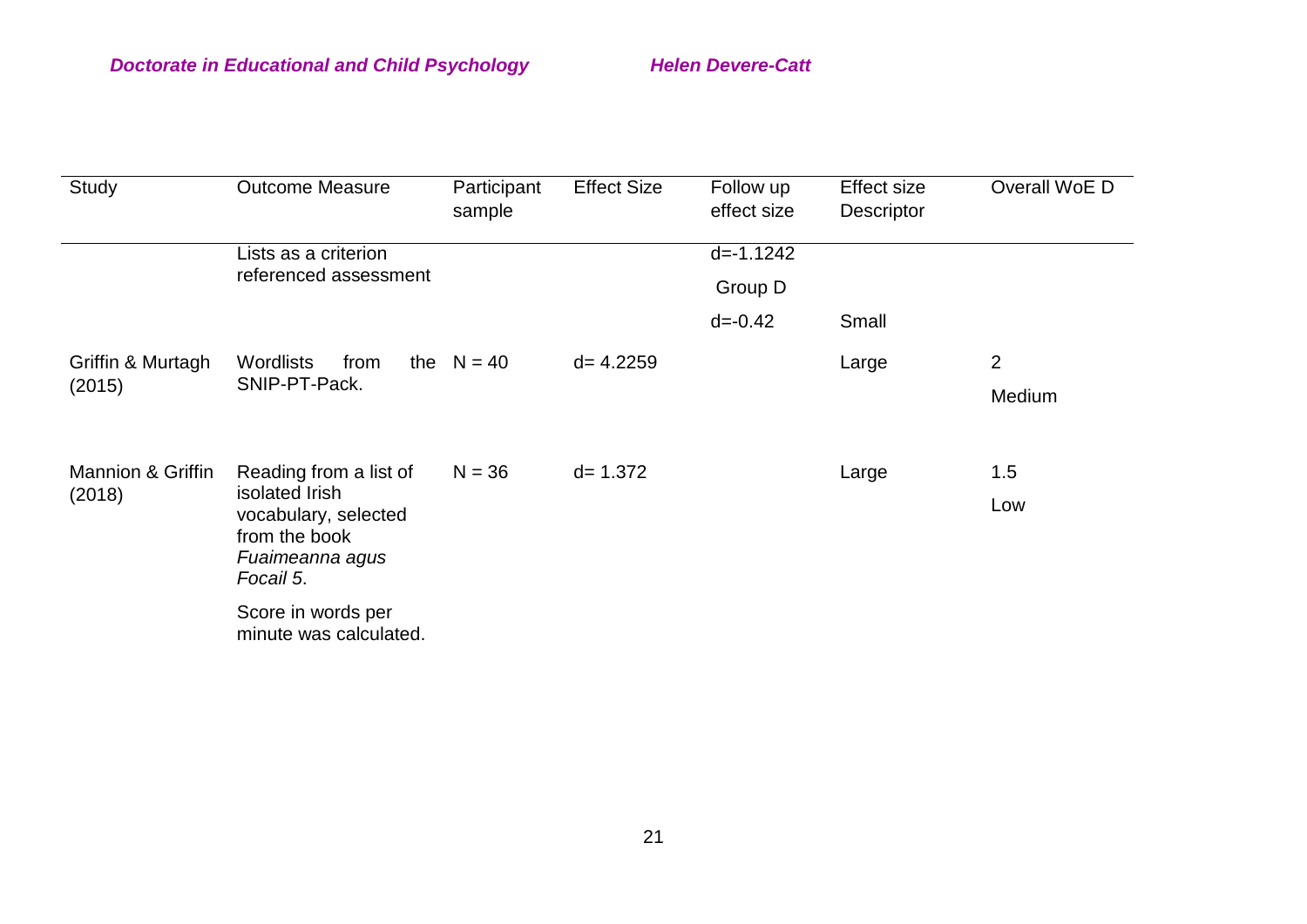# Table 6

# *Data from Single Case Experimental Design Studies*

| Author               | <b>Outcome Measure</b>         | <b>Outcomes</b>                                                         | WoE D  |
|----------------------|--------------------------------|-------------------------------------------------------------------------|--------|
| Lambe et al., (2015) | First 220 Dolch Sight words.   | Pre intervention words per minute                                       | 1.9    |
|                      | Words<br>minute<br>read<br>per | mean score                                                              | Medium |
|                      | tested.                        | 46                                                                      |        |
|                      | $N = 7$                        | Post intervention words per minute<br>mean score                        |        |
|                      |                                | 96                                                                      |        |
|                      |                                | Follow up words per minute mean<br>score                                |        |
|                      |                                | 93                                                                      |        |
| Hughes<br>et         |                                | al., First 220 Dolch Sight words. Pre intervention words per minute 1.7 |        |
| (2007)               | minute<br>Words<br>read<br>per | score                                                                   | Medium |
|                      | tested.                        | Range: 38-50 correctly read words                                       |        |
|                      | $N = 7$                        | Post intervention words per minute                                      |        |
|                      | $(Control = 2)$                | score                                                                   |        |
|                      |                                | Range: 70 - 130 correctly read words<br>per minute                      |        |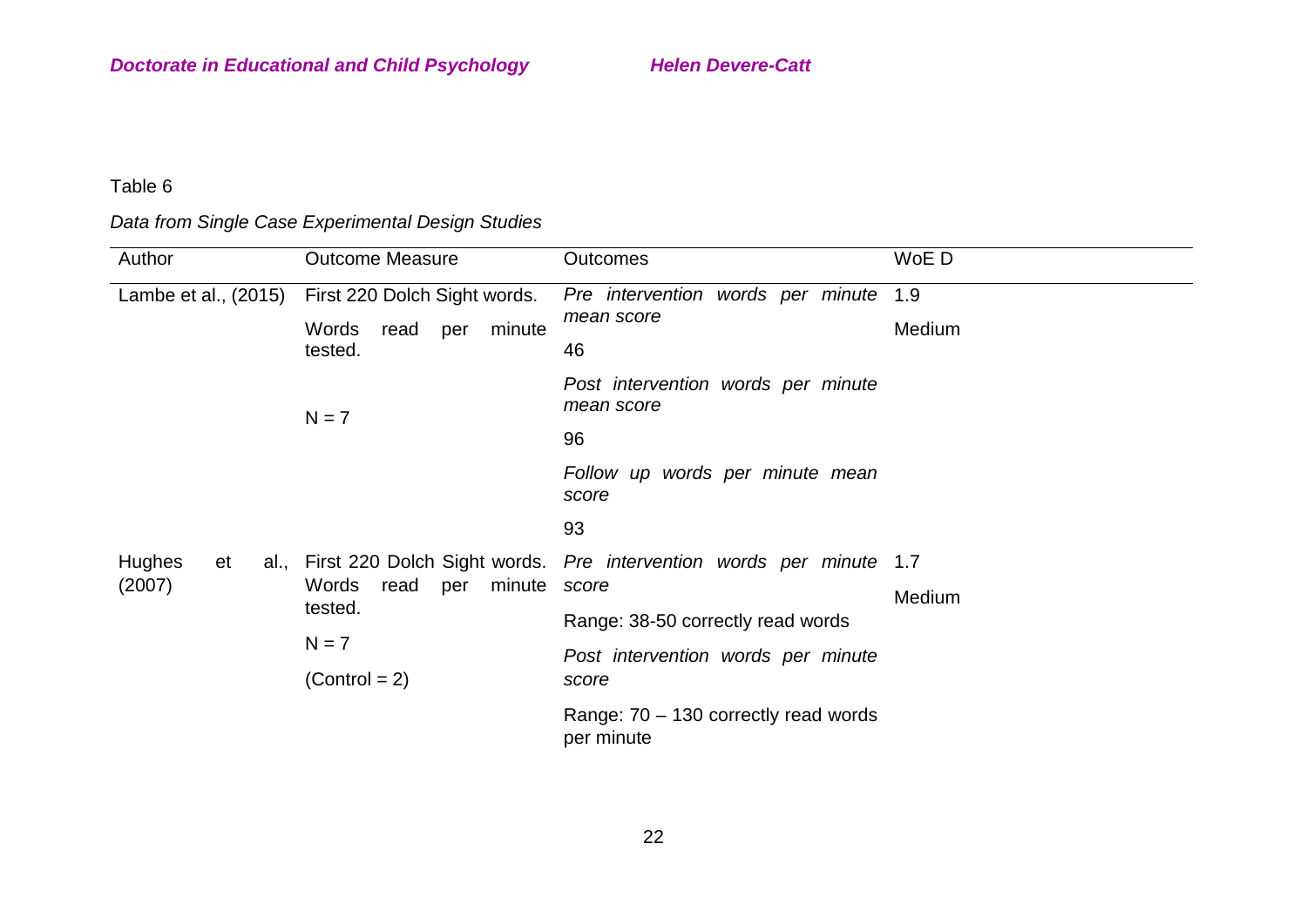#### Conclusion and Recommendations

This review investigated the effectiveness of Precision Teaching at improving reading fluency in school age children. Each study reviewed displayed impressive improvements in reading fluency as a result of the implementation of a PT intervention.

Gough's (2007) weight of evidence framework was used to evaluate the studies identified through a literature search. Four of the studies were rated as 'medium' for the overall weight of evidence criteria (WoE D) and two studies were rated 'low.' This suggests further research needs to be performed with more adherence to methodological rigour and the focus relevant to the review question.

Of the four studies where effect sizes could be calculated three found large effect sizes (Mannion & Griffin, 2018; Griffin & Murtagh, 2015; Downer, 2007). The study with the highest WoE D score (Roberts & Norwich, 2010) found a mixture of small and large effect size for the outcomes tested.

One of the studies included measured the increase in reading fluency for learning a second language (Irish) which showed a large effect size for improvement (Mannion & Griffin, 2018). This generalises the concept that PT improves reading fluency for all learners not just those with reading difficulties.

All of the studies included information on the intervention and delivery, however the lengths of the intervention (both individual sessions and the intervention as a whole) differed considerably (2 weeks to 26 weeks).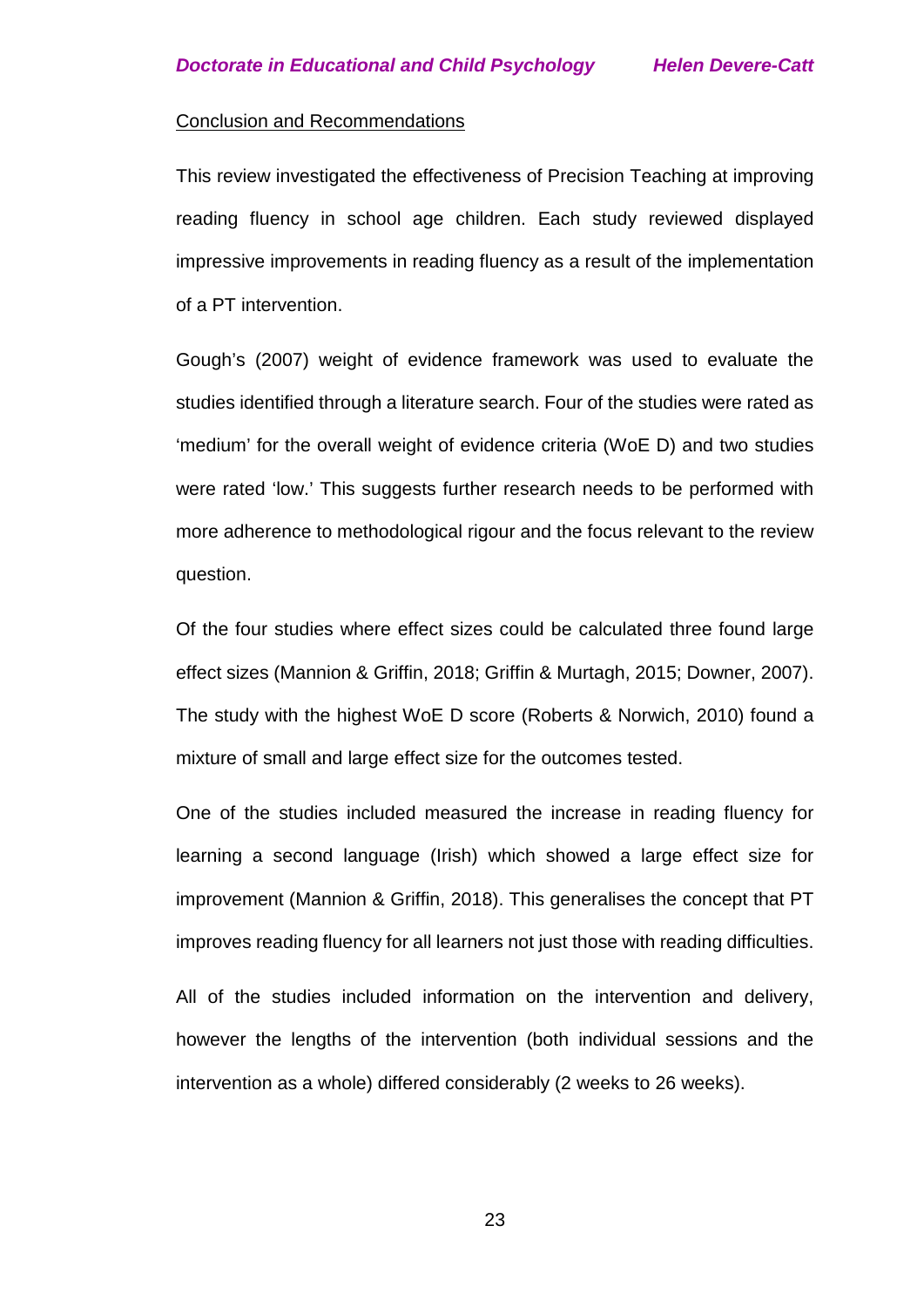The single case experimental design studies did not provide enough data to allow effective statistical analysis although the data provided did show improvements in reading fluency.

All of the studies that are part of this review took place in the UK and Ireland suggesting that the PT intervention could be generalised across English speaking countries. However, limitations of the included studies included the use of different outcome measures, differences in the length of the intervention and the lack of the use of follow up measures or control groups in most of the studies.

The current review only selected studies from 2006 onwards as this was when early reading changed due to the Rose Report (Rose, 2006) therefore there may be more rigorous research performed prior to this date providing an evidence base. In conclusion it is necessary for further research to be conducted on the use of PT to improve reading fluency.

Recommendations for future research would include; firstly ensuring studies include control groups consisting of comparable samples in order to effectively evaluate whether improvement was due specifically to the PT intervention.

There is also a necessity to include information about the ethnicity and culture of participants in order to be able to generalise findings across cultures and groups of participants. The hierarchy of learning (Haring et al., 1978) includes 'maintenance' as the third stage of acquiring a new skill, therefore the use of follow up measures to evaluate whether PT enable 'maintenance' would be an essential part of future research.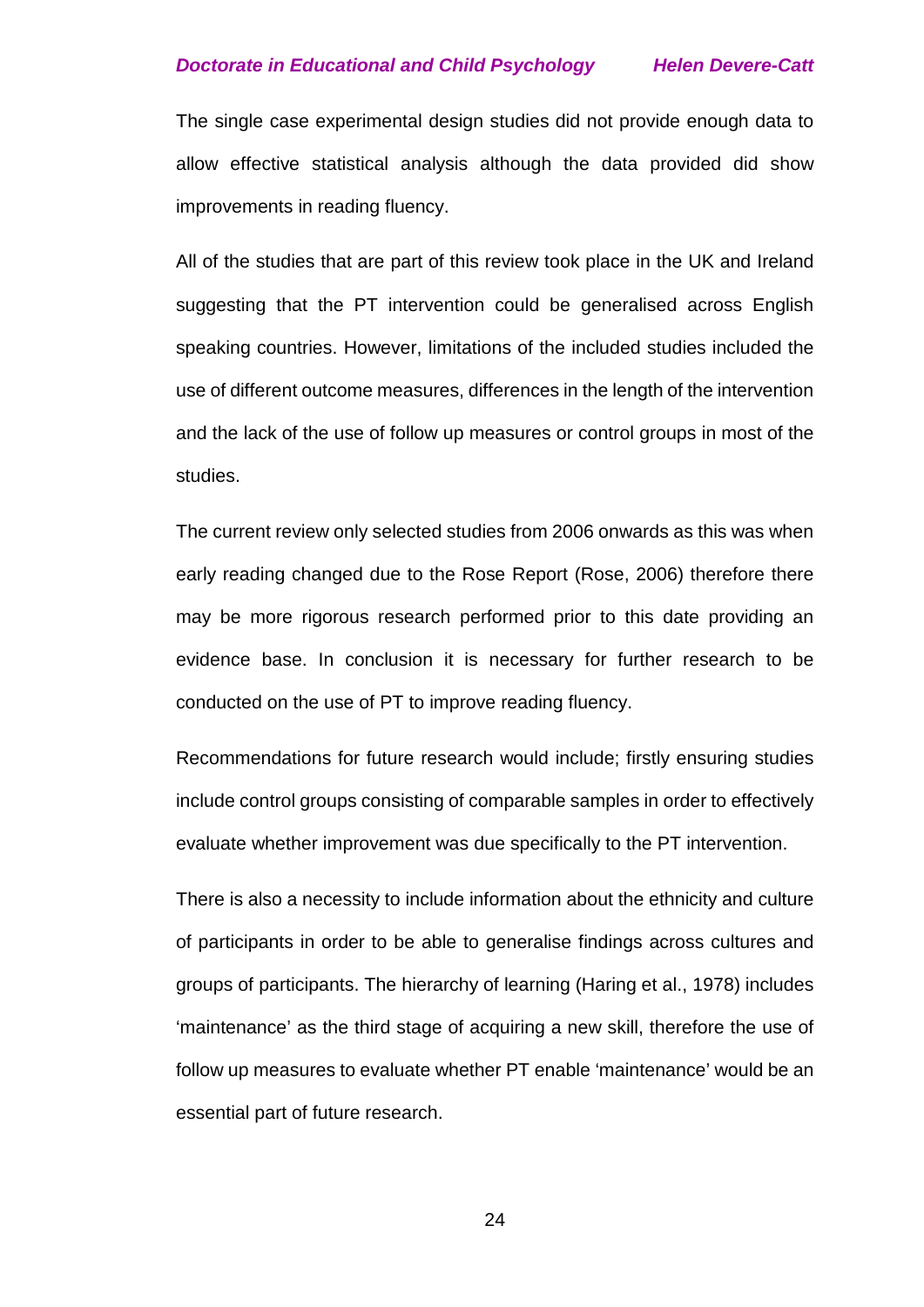Increasing the sample sizes of participants would also carry more weight to the statistical outcomes of future studies. A final consideration would be the use of more rigorous methodological designs including randomised control trials which would help to increase the validity of research.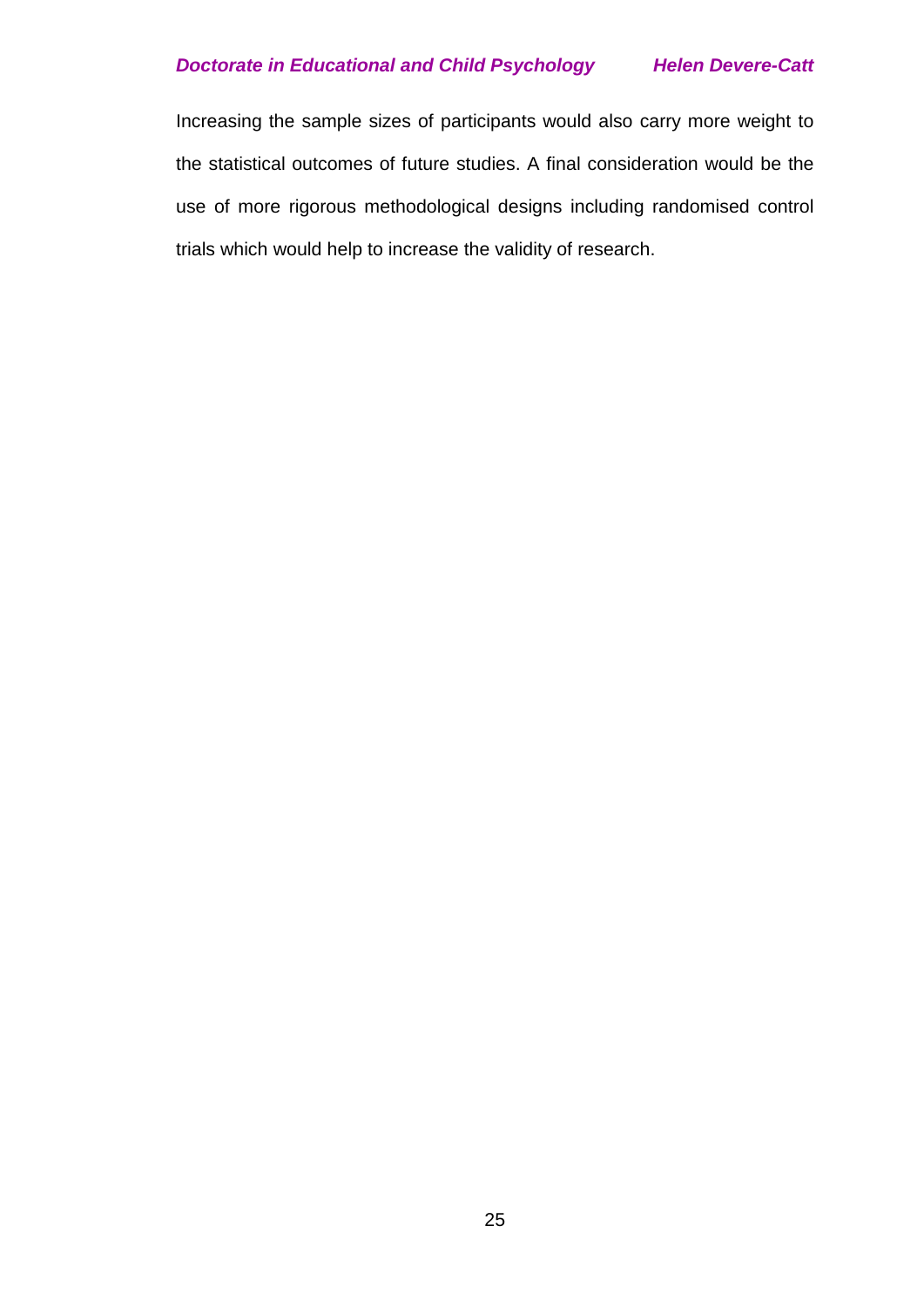## References

- Barker, C., Pistrang, N., & Elliott, R. (2015). *Research Methods in Clinical Psychology: An Introduction for Students and Practitioners*. John Wiley: Chichester.
- Binder, C. (1996). Behavioral fluency: Evolution of a new paradigm. *The Behavior Analyst*, 19,163–197.
- Brosnan, J., Moeyaert, M., Brooks Newsome, K., Healy, O., Heyvaert, M., Onghena, P., & Van den Noortgate, W. (2018), Multilevel Analysis of Multiple-baseline Data Evaluating Precision Teaching as an Intervention for Improving Fluency in Foundational Reading Skills for at Risk Readers, *Exceptionality*, 26(3), 137-161.
- Cohen, J. (1992). A power primer. *Psychological bulletin*, 112(1), 155.
- Cohen, J. (1988). *Statistical power analysis for the behavioral sciences* (2nded.).Hillsdale, NJ: Erlbaum.
- Denig, S. J. (2004). Multiple intelligences and learning styles: two complementary dimensions. *Teachers College Record,* 106(1), 96– 111.

Department of Education. (2015). *Reading the Next Steps*: DfES Publications.

- Downer, C. (2007). The National Literacy Strategy Sight Recognition Programme Implemented by Teaching Assistants: A precision teaching approach. *Educational Psychology in Practice*, 23(2), 129-143.
- Gersten, R., Fuchs, L. S., Compton, D., Coyne, M., Greenwood, C., & Innocenti, M. S. (2005). Quality indicators for group experimental and quasi-experimental research in special education. *Exceptional Children*, 71(2), 149-164.
- Griffin, C. P., & Murtagh, L. (2015). Increasing the sight vocabulary and reading fluency of children requiring reading support: the use of a Precision Teaching approach. *Educational Psychology in Practice*, 31(2), 186- 209.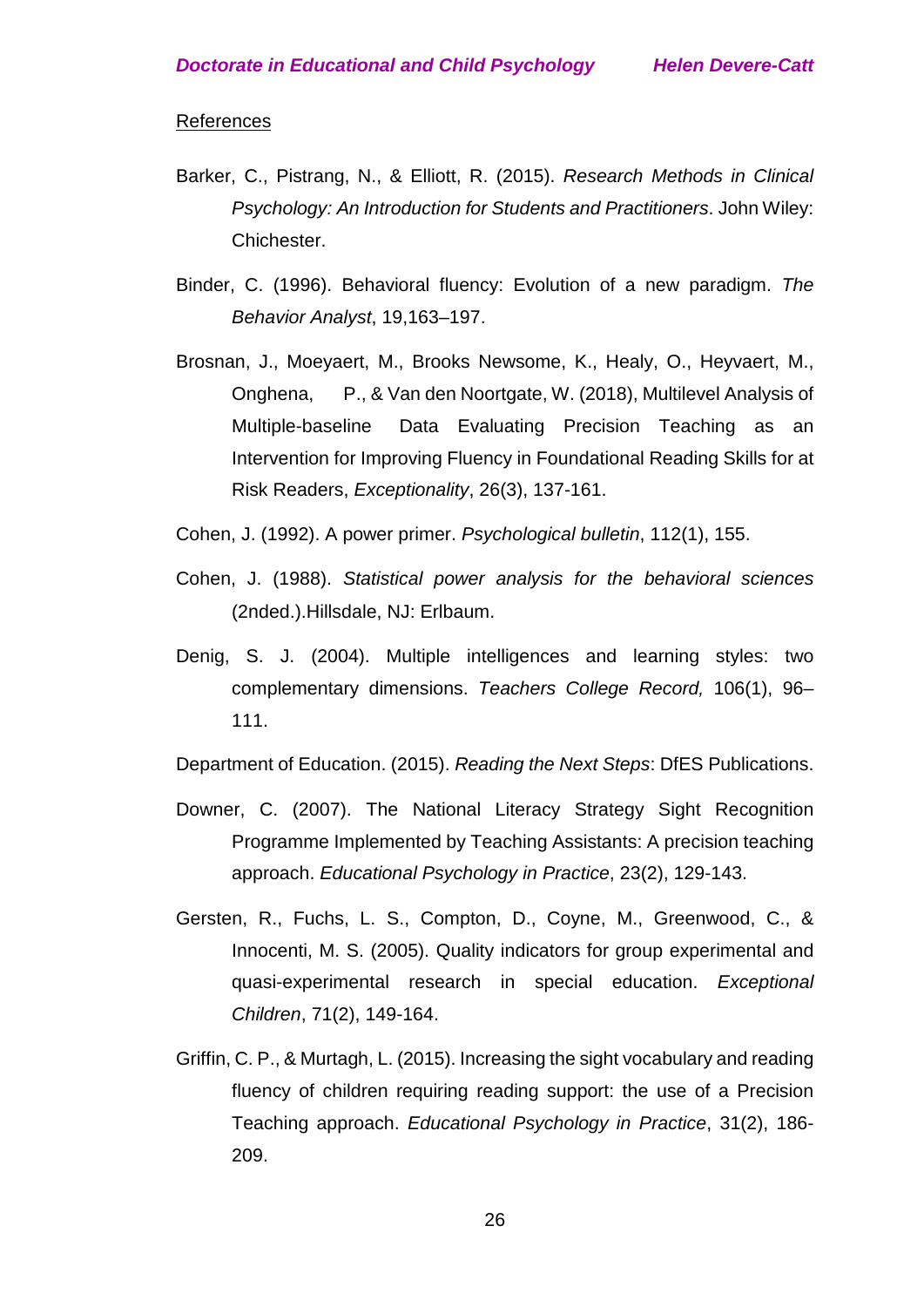- Gough, D. (2007). Weight of evidence: a framework for the appraisal of the quality and relevance of evidence. *Research Papers in Education*, 22(2), 37–41.
- Haring, N.G., Lovitt, T.C., Eaton, M.D., & Hansen, C.L. (1978). *The fourth R : Research in the classroom*. Columbus: Charles E. Merrill Publishing Co.
- Health and Care Professions Council. (2015). *Standards of Proficiency: Practitioner Psychologists*. London: Health and Care Professions Council.
- Horner, R. H., Carr, E. G., Halle, J., McGee, G., Odom, S., & Wolery, M. (2005). The use of single-subject research to identify evidence-based practice in special education, *Exceptional Children*, 71(2), 165-179.
- Hughes, J. C., Beverley, M., & Whitehead, J. (2007). Using precision teaching to increase the fluency of word reading with problem readers. *European Journal of Behavior Analysis*, 8, 221-238.
- Johnson, K., & Street, E. M. (2013). *Response to intervention and precision teaching: Creating synergy in the classroom*. New York: The Guilford Press.
- Kubina, Jr., R. M., & Yurich, K. L. (2012). *The precision teaching book*. Lemont, PA: Greatness Achieved Publishing Company.
- Lambe, D., Murphy, C., & Kelly, M. E. (2015). The impact of a precision teaching intervention on the reading fluency of typically developing children. *Behavioral Interventions*, 30, 364-377.
- Lindsley, O. R. (1964). Direct measurement and prosthesis of retarded behavior. *Journal of Education*, 147, 62-81.
- Lindsley, O. R. (1990). Precision teaching: By teachers for children. *Teaching Exceptional Children*, Spring, 10-15.
- Lindsley, O.R. 1991). Precision Teaching's Unique Legacy from B.F. Skinner. *Journal of Behavioral Education*, 1(2), 253-266.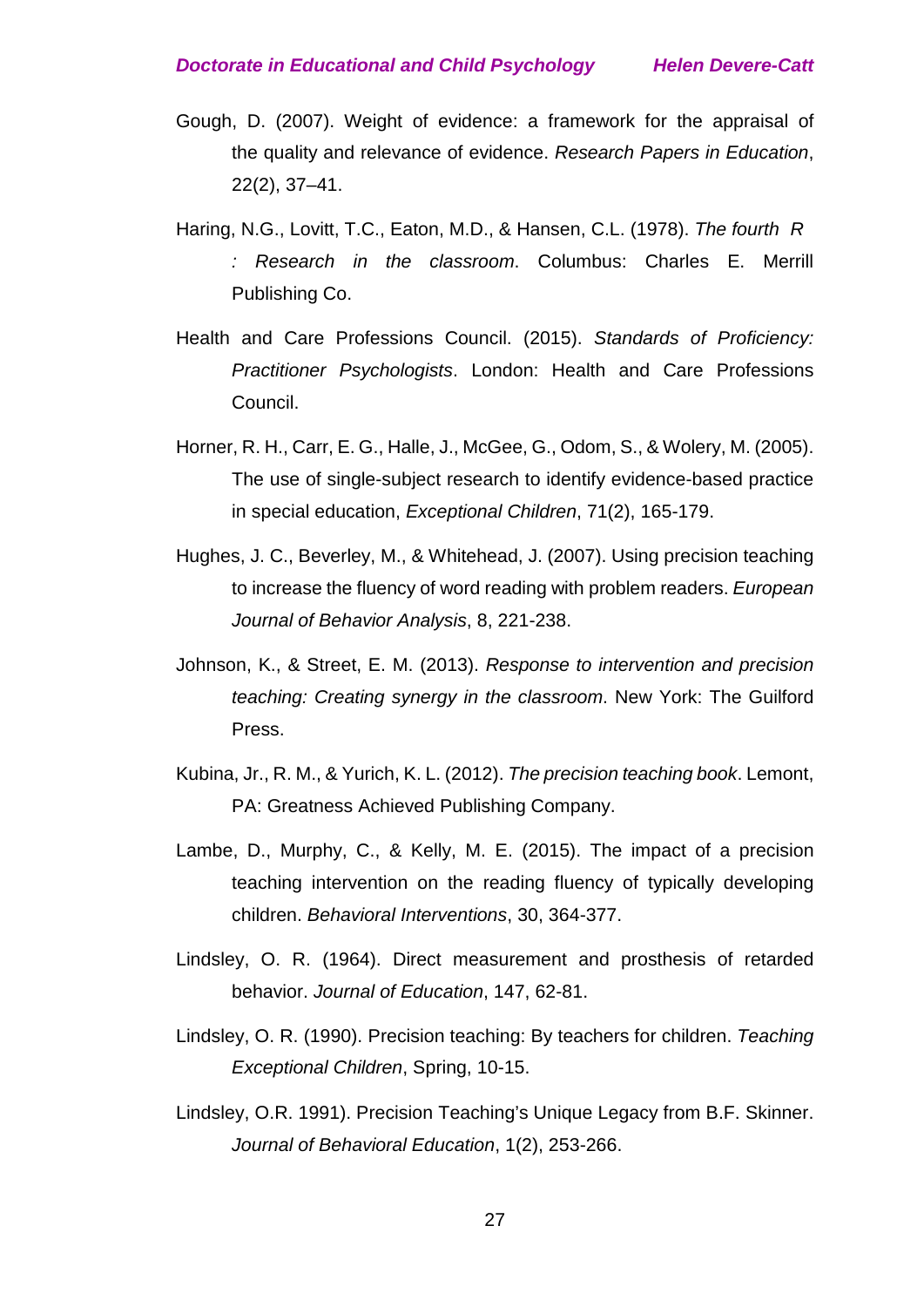Lindsley, O. R. (1992). Precision teaching: Discoveries and effects. *Journal of Applied Behavior Analysis*, *25*, 51–57.

- Mannion, L., & Griffin, C. (2018). Precision teaching through Irish: effects on isolated sight word reading fluency and contextualised reading fluency. *Irish Educational Studies*, 37(3), 391-410.
- Organisation for Economic Co-operation and Development. (2013). *[England &](https://www.oecd.org/skills/piaac/Country%20note%20-%20United%20Kingdom.pdf)  [Northern Ireland \(UK\): Country Note--Survey of Adult Skills First](https://www.oecd.org/skills/piaac/Country%20note%20-%20United%20Kingdom.pdf)  [Results](https://www.oecd.org/skills/piaac/Country%20note%20-%20United%20Kingdom.pdf)*. OECD Publications.
- Petticrew, M., & Roberts, H. (2003). Evidence, hierarchies, and typologies: horses for courses. *Journal Epidemiol Community Health*, 57, 527-529
- Radford, J., Bosanquet, P., Webster, R., Blatchford, P., & Rubie-Davies, C. (2014). Fostering learner independence through heuristic scaffolding: A valuable role for teaching assistants. *Journal of Educational Research, 63*(C), 116-126.
- Roberts, W., & Norwich, B. (2010). Using precision teaching to enhance the word reading skills and academic self-concept of secondary students: a role for professional educational psychologists. *Educational Psychology in Practice*, 26(3), 279-298.
- Rose, J. (2006). *Independent Review of the Teaching of Early Reading.*  Nottingham: DfES Publications.
- Skinner, B. F. (1977). The experimental analysis of operant behaviour. *Annals of the New York Academy of Sciences,* 291(1), 374-385.
- Snowling, M. J., & Hulme, C. (2010). Evidence-based interventions for reading and language difficulties: Creating a virtuous circle. *British Journal of Educational Psychology*, 81, 1–23.
- West, R. P., Young, K. R., & Spooner, F. (1990). Precision teaching, an introduction. *Teaching Exceptional Children*, Spring, 4-9.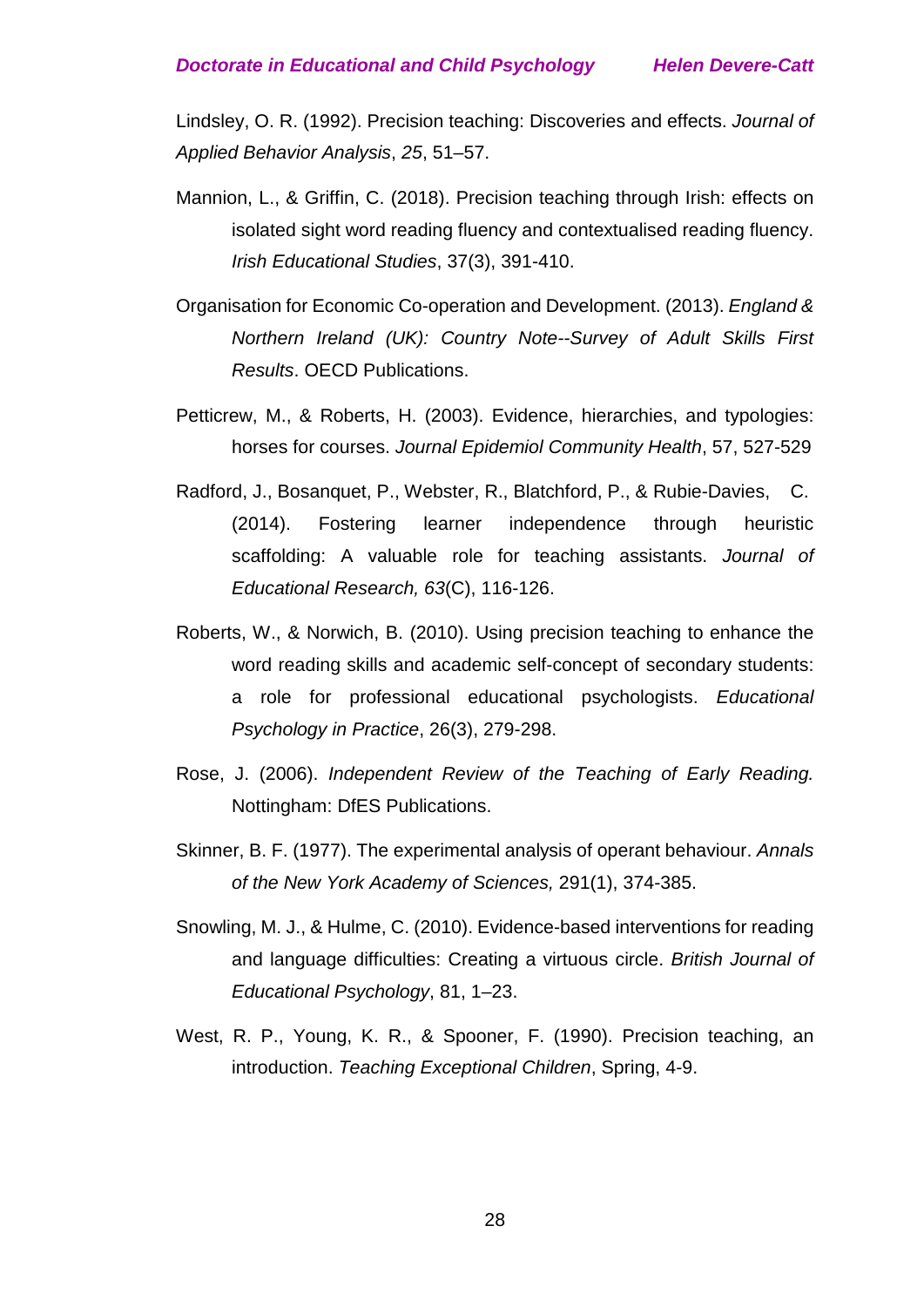# **Appendices**

# Appendix A

# *Excluded Studies from Systematic Review with Reasons*

| Reference                                                                                                                                                                                                                                                                                                                              | Reason (exclusion<br>criteria) |
|----------------------------------------------------------------------------------------------------------------------------------------------------------------------------------------------------------------------------------------------------------------------------------------------------------------------------------------|--------------------------------|
| Bennett, K., Brooks Newsome, K., & Newsome, D. (2015).<br>Assessing Functional Relations: The Utility of the Standard<br>Celeration Chart. Behavioral Development Bulletin, 20(2),<br>163-167.                                                                                                                                         | 1                              |
| Brosnan, J., Moeyaert, M., Brooks Newsome, K., Healy,<br>O., Heyvaert, M., k Onghena, P., & Noortgate, W. (2018).<br>Multilevel Analysis of Multiple-baseline Data Evaluating<br>Precision Teaching as an Intervention for Improving<br>Fluency in Foundational Reading Skills for at Risk<br>Readers, Exceptionality, 26(3), 137-161. | $2$ and $6$                    |
| Kubina, R. M. (2005). Developing reading fluency through<br>a systematic practice procedure. Reading & Writing<br>Quarterly, 21, 185-192.                                                                                                                                                                                              | $2$ and $4$                    |
| Fitzpatrick, E., McLaughlin, T. F., & Weber, K. P. (2004).<br>The effects of a first day and second day reads on reading<br>accuracy with reading mastery III textbook B for a fifth<br>grade student with learning disabilities. International<br>Journal of Special Education, 19(1), 56-63.                                         | $\overline{4}$                 |
| Hixson, M. D., Jacob, S., & Morgan, S. (2007). A<br><b>Comparison of Error Correction Procedures on Word</b><br>Reading. Journal of precision teaching and celebration, 23,<br>$2 - 13.$                                                                                                                                               | 1                              |
| Lamport Commons, M., & Goodman, S. A. (2008). Project<br>Giant Step: Ocean Hill - Brownsville and<br>the New York City School Strike. Journal of precision<br>teaching and celebration, 24, 38-42.                                                                                                                                     | $\overline{2}$                 |
| Selfridge, K. A., & Kostewicz. (2011). Reading<br>Interventions for Four Students With Learning Disabilities.<br>Journal of precision teaching and celebration, 27, 19-24.                                                                                                                                                             | $\overline{2}$                 |
| Hayes, B., Heather, A., Jones, D., & Clarke, C. (2018).<br>Overcoming barriers to using precision teaching with a<br>web-based programme, Educational<br>Psychology in Practice, 34(2), 166-174.                                                                                                                                       | 1                              |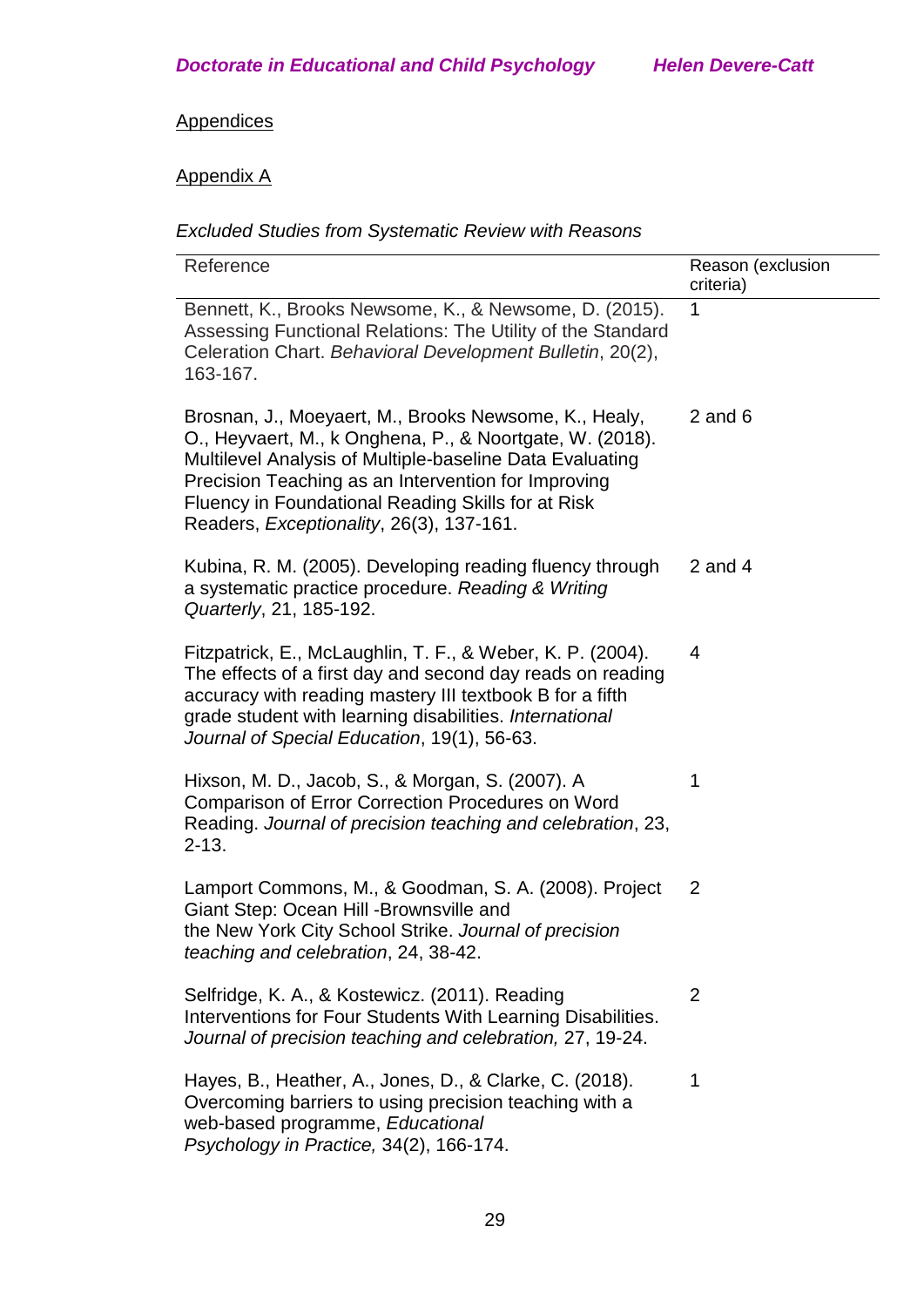# Appendix B

# *Mapping the Field*

| <b>No</b> | Author            | Country | Participants                                                                                                                                                                                                                                                                                                    | <b>Study Design</b>              | <b>Intervention Details</b>                                                                                                                                                                                                                                                                                                                         | <b>Measures</b>                                                                                                                                                                                                                                                                       | <b>Primary Outcomes</b>                                                                                                                                                                                                                                               |
|-----------|-------------------|---------|-----------------------------------------------------------------------------------------------------------------------------------------------------------------------------------------------------------------------------------------------------------------------------------------------------------------|----------------------------------|-----------------------------------------------------------------------------------------------------------------------------------------------------------------------------------------------------------------------------------------------------------------------------------------------------------------------------------------------------|---------------------------------------------------------------------------------------------------------------------------------------------------------------------------------------------------------------------------------------------------------------------------------------|-----------------------------------------------------------------------------------------------------------------------------------------------------------------------------------------------------------------------------------------------------------------------|
| 1         | Downer,<br>(2007) | England | 37 participants<br>were selected<br>across seven<br>schools.<br>1 infant $(N=13)$<br>4 junior ( $N = 19$ )<br>2 secondary (N<br>$=15$<br>Boys outnumbered<br>girls.<br>Participants were<br>selected by class<br>teachers due to<br>their slow progress<br>in reading in<br>comparison to age<br>related peers. | Quasi-<br>experimental<br>design | The intervention<br>lasted 2-26 weeks<br>depending on the<br>needs of the child.<br>1:1 4 minutes per<br>day following same<br>routine<br>1)<br>Teach/revise<br>the 5 target<br>words<br>2) Use probe<br>to test words<br>read per<br>minute.<br>3) Chart<br>number of<br>words for<br>that day on<br>SCC.<br>Record<br>4)<br>together on<br>graph. | Infant and junior<br>participants-the<br>number of new words<br>the pupil could read.<br>Secondary-The<br><b>Salford Reading Test</b><br>measured changed in<br>reading age.<br>Qualitative data was<br>also gathered on the<br>teaching assistant's<br>views on the<br>intervention. | Infant- significant<br>increase in reading<br>score<br>Junior-<br>Overall significant<br>increase in reading<br>fluency. However<br>the results were<br>fluctuating<br>according to year<br>group.<br>Secondary<br>Overall significant<br>increase in reading<br>age. |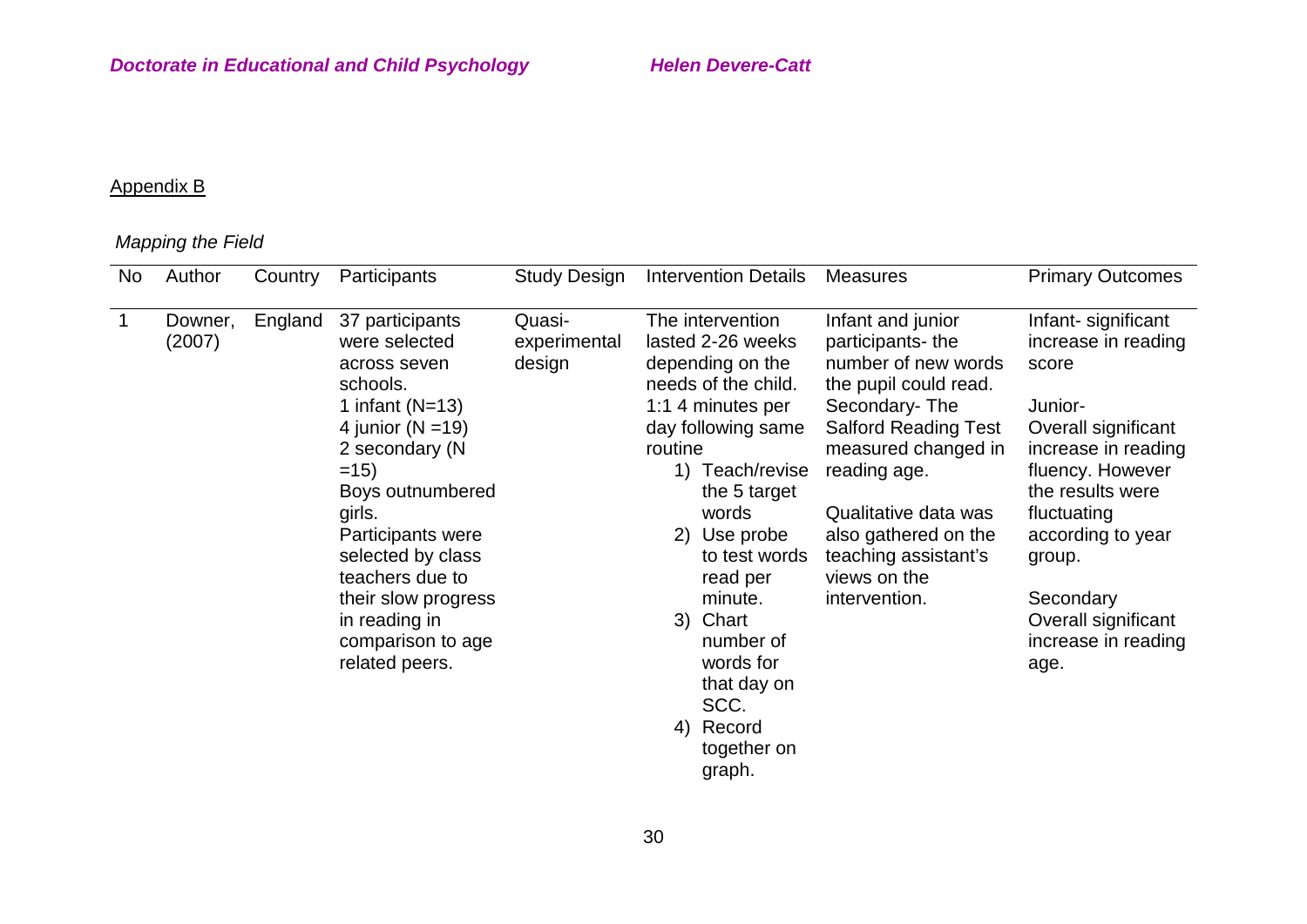| <b>No</b>      | Author                                   | Country | Participants                                                                                                                                                                                               | <b>Study Design</b>                                                                             | <b>Intervention Details</b>                                                                                                                              | <b>Measures</b>                                                                                                                                             | <b>Primary Outcomes</b>                                                                                                                                                            |
|----------------|------------------------------------------|---------|------------------------------------------------------------------------------------------------------------------------------------------------------------------------------------------------------------|-------------------------------------------------------------------------------------------------|----------------------------------------------------------------------------------------------------------------------------------------------------------|-------------------------------------------------------------------------------------------------------------------------------------------------------------|------------------------------------------------------------------------------------------------------------------------------------------------------------------------------------|
| $\overline{2}$ | Roberts<br>&<br><b>Norwich</b><br>(2010) | England | Secondary<br>students across 5<br>secondary schools<br>$N = 77.$<br>3 mainstream and<br>2 specialist<br>schools. Ages 11:4<br>to 16:2.<br>53 boys and 24<br>girls.                                         | Quasi-<br>experimental<br>Randomized<br>allocation.<br>Study run<br>twice (Cohort<br>1 and $2)$ | Cohort 1 (Groups A<br>and B) lasted 6<br>weeks and then<br>swapped.<br>Then cohort 2<br>(groups C and D)<br>repeated the study<br>over 5 week<br>period. | Word reading skills<br>measured using the<br>332 commonly<br>occurring sight words<br>from NLS.<br>Participants tested<br>before and after<br>intervention. | In cohort 1 no<br>statistical<br>difference in<br>scores. Both made<br>continuing<br>progress in their<br>word reading skills.<br>Cohort 2: after<br>intervention<br>statistically |
|                |                                          |         | Participants<br>selected by school<br>Senco's as those<br>in need of<br>additional support<br>for reading.<br>Participants<br>randomly allocated<br>to either<br>intervention group<br>or delayed control. |                                                                                                 | Daily intervention<br>following teach-<br>test-chart-review<br>structure                                                                                 | Each participant<br>completed Burden's<br>Myself as a Learner<br>scale test (pre-mid<br>and post measures<br>taken.)                                        | increased score<br>compared to<br>control.<br>Follow up<br>assessments (19<br>and 13 weeks<br>following) indicate<br>both C and D<br>continued to<br>progress.                     |
| 3              | Griffin &<br>Murtagh<br>(2015)           | Ireland | 40 primary school<br>children across<br>3 primary schools<br>$(7:4 \text{ years to } 12:2)$                                                                                                                | Quasi-<br>experimental<br>design                                                                | 10 minutes 1:1<br>daily for 8 weeks                                                                                                                      | Pupils level of sight<br>vocabulary (wordlists<br>from SNIP PT-Pack)                                                                                        | Statistically<br>significant<br>difference in<br>reading fluency                                                                                                                   |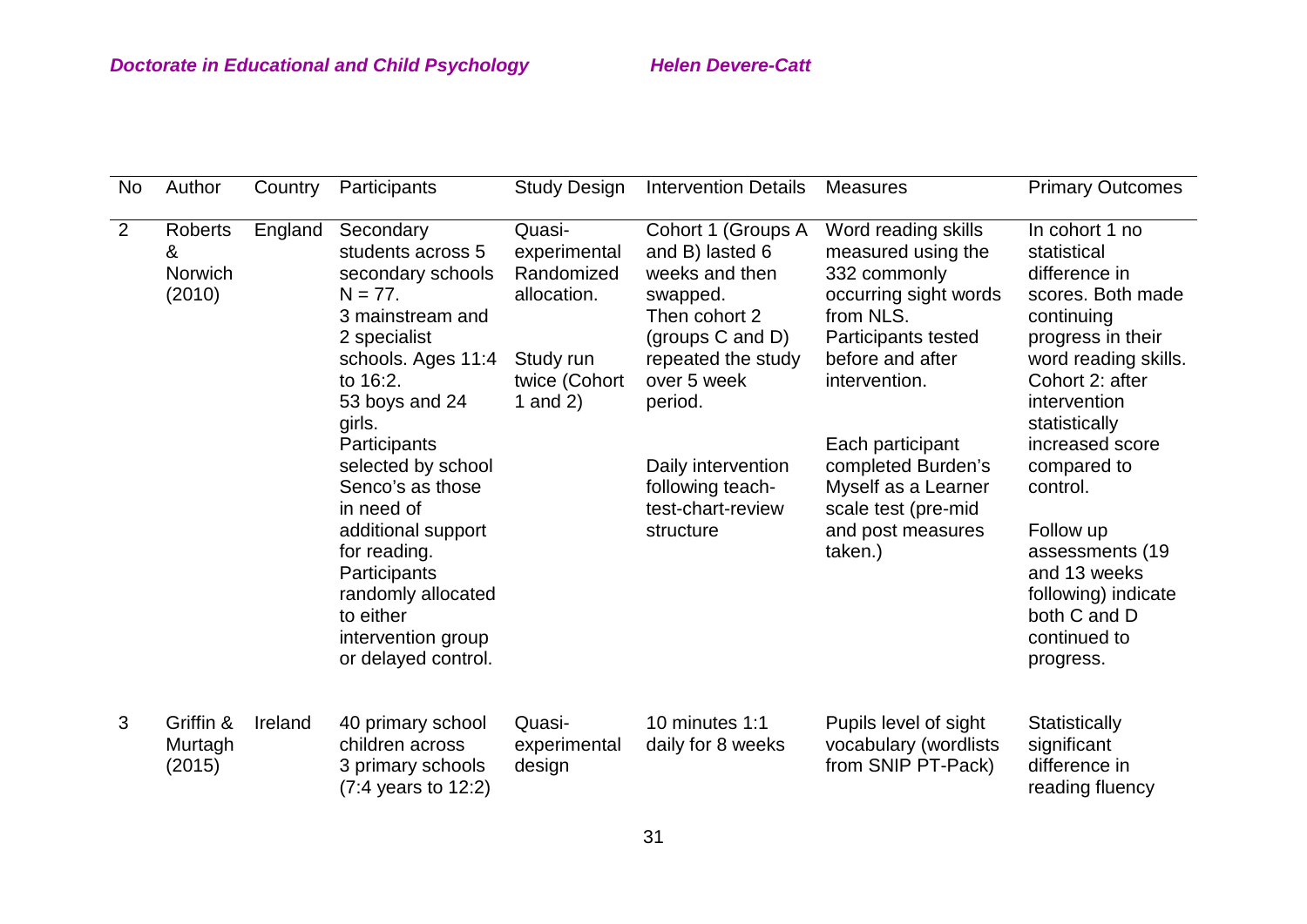| No | Author                            | Country | Participants                                                                                                                                                                        | <b>Study Design</b>                   | <b>Intervention Details</b>                                                                                                               | <b>Measures</b>                                                                           | <b>Primary Outcomes</b>                                                                          |
|----|-----------------------------------|---------|-------------------------------------------------------------------------------------------------------------------------------------------------------------------------------------|---------------------------------------|-------------------------------------------------------------------------------------------------------------------------------------------|-------------------------------------------------------------------------------------------|--------------------------------------------------------------------------------------------------|
|    |                                   |         | Experimental<br>group-20 children<br>already attending<br>learning support                                                                                                          |                                       | Teach-test-chart-<br>review structure                                                                                                     | <b>Gray Oral Reading</b><br><b>Test measured overall</b><br>reading ability score.        | and reading<br>comprehension for<br>pre to post test                                             |
|    |                                   |         | for reading.<br>Control: pupils not<br>receiving any<br>specialist reading<br>support at that<br>time.                                                                              |                                       |                                                                                                                                           | Qualitative data also<br>gathered from<br>teachers and<br>experimental group.             | Statistically<br>significant increase<br>in overall reading<br>ability from pre to<br>post test. |
| 4  | Lambe<br>et al.<br>(2015)         | Ireland | 7 participants from<br>a primary school.<br>$(7:2 \text{ to } 8:4 \text{ years})$<br>No participants<br>identified as<br>having any reading<br>difficulties.<br>4 girls and 3 boys. | Single case<br>experimental<br>design | Over 6 weeks (20<br>minutes 3 days a<br>week)<br>2 phases<br>Say all fast<br>1)<br>a minute<br>every day<br>shuffled<br>Dolch story<br>2) | <b>Baseline</b><br><b>SAFMEDS cards</b><br>read-score kept                                | Reading fluency<br>increased.                                                                    |
| 5  | <b>Hughes</b><br>et al.<br>(2007) | Wales   | 7 pupils (11-12<br>years) from a<br>secondary school.<br>5 were randomly<br>assigned to the PT                                                                                      | Single case<br>experimental<br>design | 20 minute 1:1<br>session 3-4 times a<br>week for 10<br>Weeks.                                                                             | <b>Group Reading test 2</b><br>(GRT 2) and the<br>Vocabulary Scale of<br>the Middle Years | All PT children<br>increased their<br>reading word<br>frequency<br>significantly                 |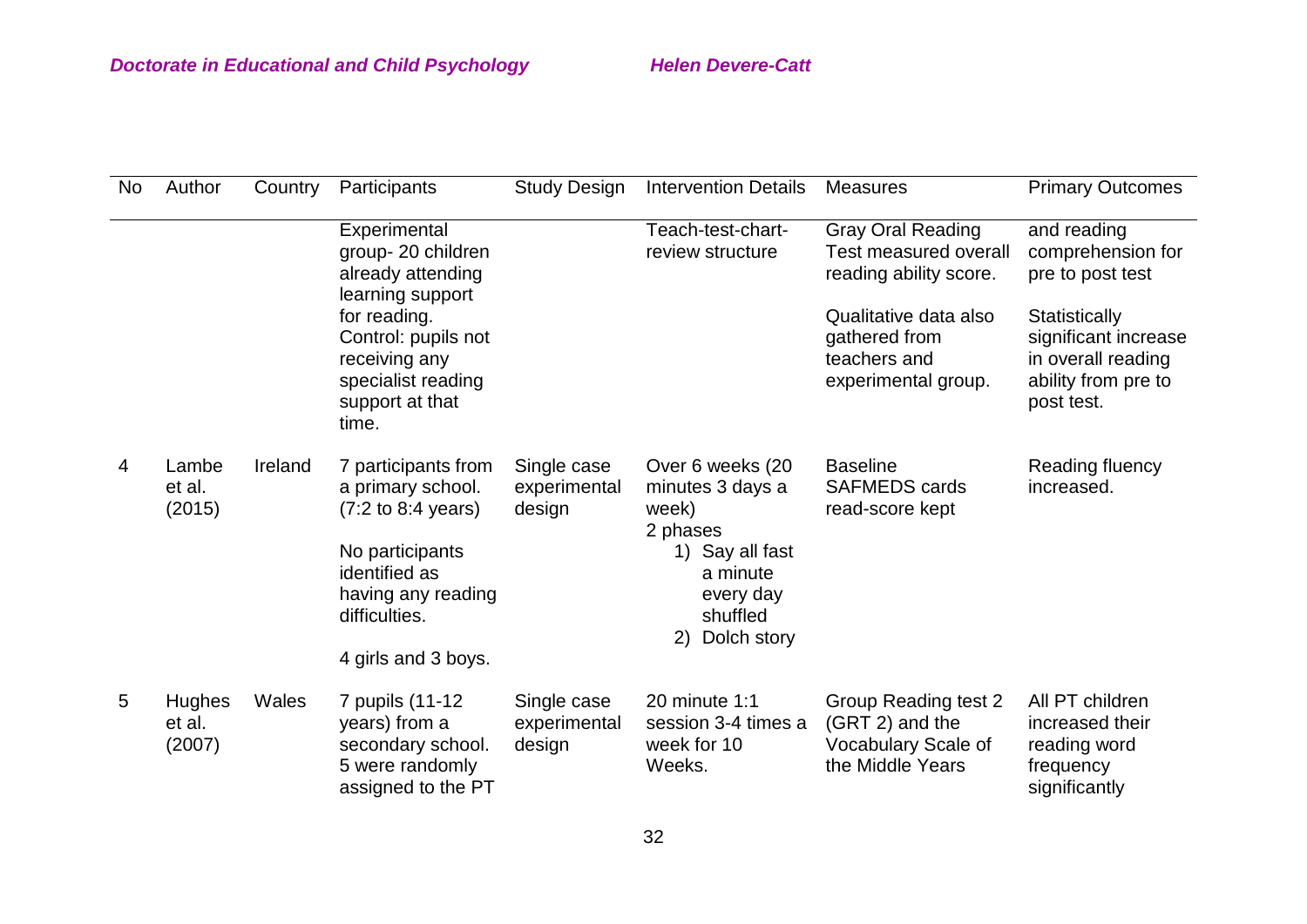| No | Author                                | Country | Participants                                                                                                                                                                                                   | <b>Study Design</b>              | <b>Intervention Details</b>                                                                                                                                                  | <b>Measures</b>                                                                                                                       | <b>Primary Outcomes</b>                                                                                                                                                                                                                 |
|----|---------------------------------------|---------|----------------------------------------------------------------------------------------------------------------------------------------------------------------------------------------------------------------|----------------------------------|------------------------------------------------------------------------------------------------------------------------------------------------------------------------------|---------------------------------------------------------------------------------------------------------------------------------------|-----------------------------------------------------------------------------------------------------------------------------------------------------------------------------------------------------------------------------------------|
|    |                                       |         | intervention and 2<br>to treatment as<br>usual (TAU) for<br>reading support.                                                                                                                                   |                                  | TAU group were<br>supported by a TA<br>for the same<br>amount of time.                                                                                                       | <b>Information System</b><br>(MidYIS) year 7.                                                                                         | <b>TAU children</b><br>showed little effect<br>on their reading<br>frequency.                                                                                                                                                           |
| 6  | <b>Mannion</b><br>& Griffin<br>(2018) | Ireland | 36 primary school<br>students.<br>Participants<br>randomly assigned<br>to experimental<br>and control<br>N= 18 per group<br>14 males and 22<br>females.10-12<br>years.<br>All participants<br>were required to | Quasi-<br>experimental<br>design | Children in pairs 10<br>minutes per day<br>implemented by<br>teacher and using<br>a fluency probe on<br>Excel. Children<br>recorded on probe<br>themselves.<br>Over 3 weeks. | Read list of<br>1)<br>isolated Irish<br>vocabulary<br>2)<br>Read a piece<br>οf<br>contextualised<br>Irish text taken<br>from Sin E 6. | Significant<br>difference between<br>the experimental<br>and control groups<br>for increase in<br>scores for isolated<br>sight word reading<br>fluency and<br>contextualised<br>reading fluency in<br>post intervention<br>test scores. |
|    |                                       |         | be learning Irish as<br>a second language<br>in school. No<br>participants came<br>from a background<br>where Irish was<br>spoken at home.                                                                     |                                  | Control engaged in<br>typical teaching of<br>Irish with their class<br>teacher.                                                                                              |                                                                                                                                       |                                                                                                                                                                                                                                         |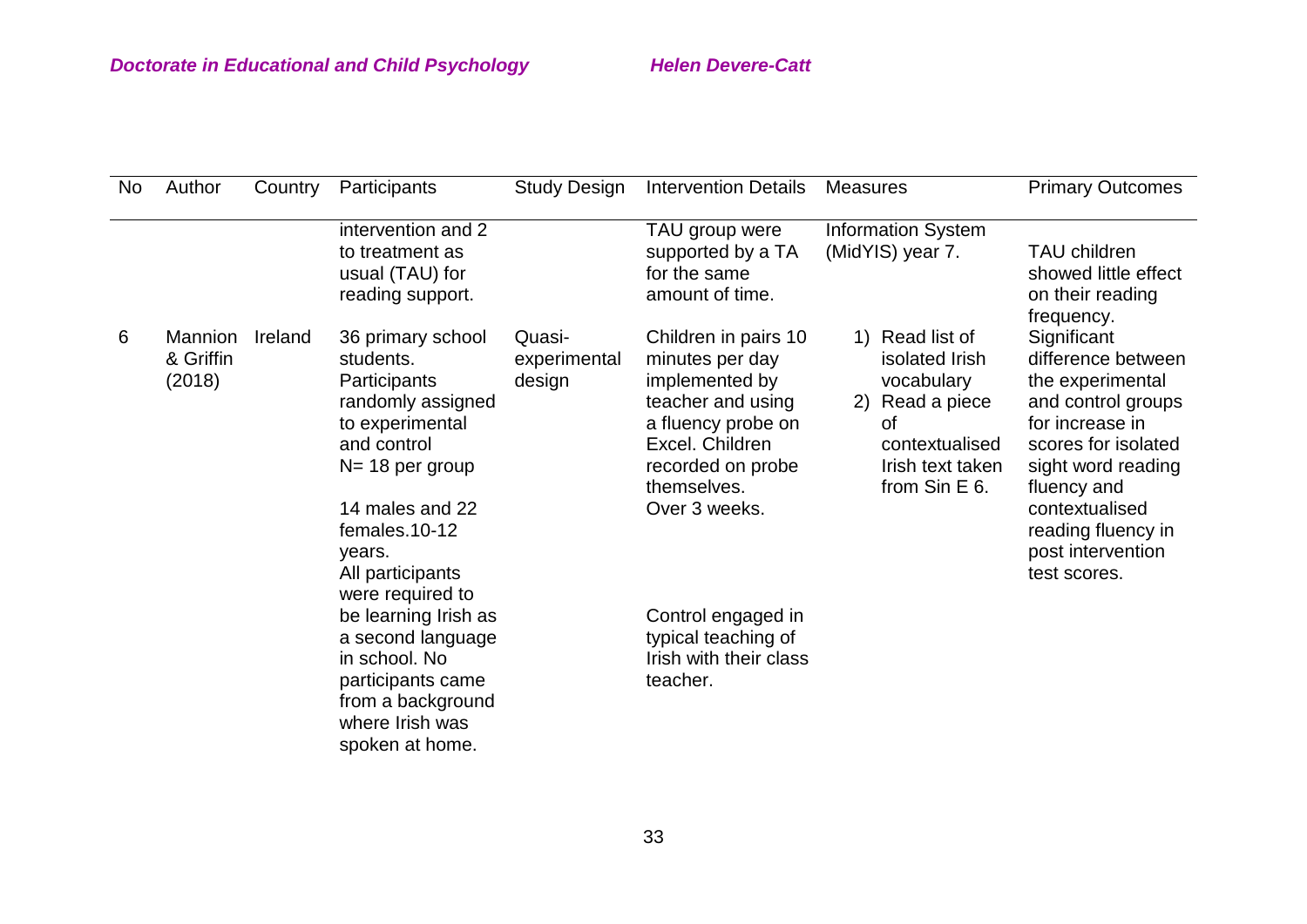# Appendix C - Weight of Evidence

### Weight of Evidence A – Methodological quality of the research

Two different coding protocols were used to review the studies within this review. The four quasi experimental studies were evaluated using the Gersten et al. (2005) protocol in full. The total score was calculated by adding together the scores from the essential criteria (more than  $9 = 1$ , less than  $9 = 0$ ) and desirable criteria (4 or more = 2, less than  $4 = 1$ ,  $0 = 0$ ). For example the study by Downer (2007) had 4 essential criteria scoring 0 and 3 desirable criteria scoring 1, resulting in an overall WoE A score of 1. Table C 1 displays the ratings found after reviewing.

# Table C 1

*Judgement Ratings for Quasi-Experimental Design Studies*

| Study                                   |   | Essential Criteria Desirable Criteria | WoE A      |
|-----------------------------------------|---|---------------------------------------|------------|
| Downer (2007)                           | 4 | 3                                     | $1$ (low)  |
| <b>Roberts</b><br>& 5<br>Norwich (2010) |   | 4                                     | 2 (medium) |
| Griffin & Murtagh 8<br>(2015)           |   | 4                                     | 2 (medium) |
| Mannion & Griffin 7<br>(2018)           |   | 2                                     | $1$ (low)  |

The coding protocol from Horner et al. (2005) was used to review the two single case experimental design studies. Both of these papers indicate quality ratings for different areas of methodological design used in a study. Table C3 displays the ratings found after reviewing.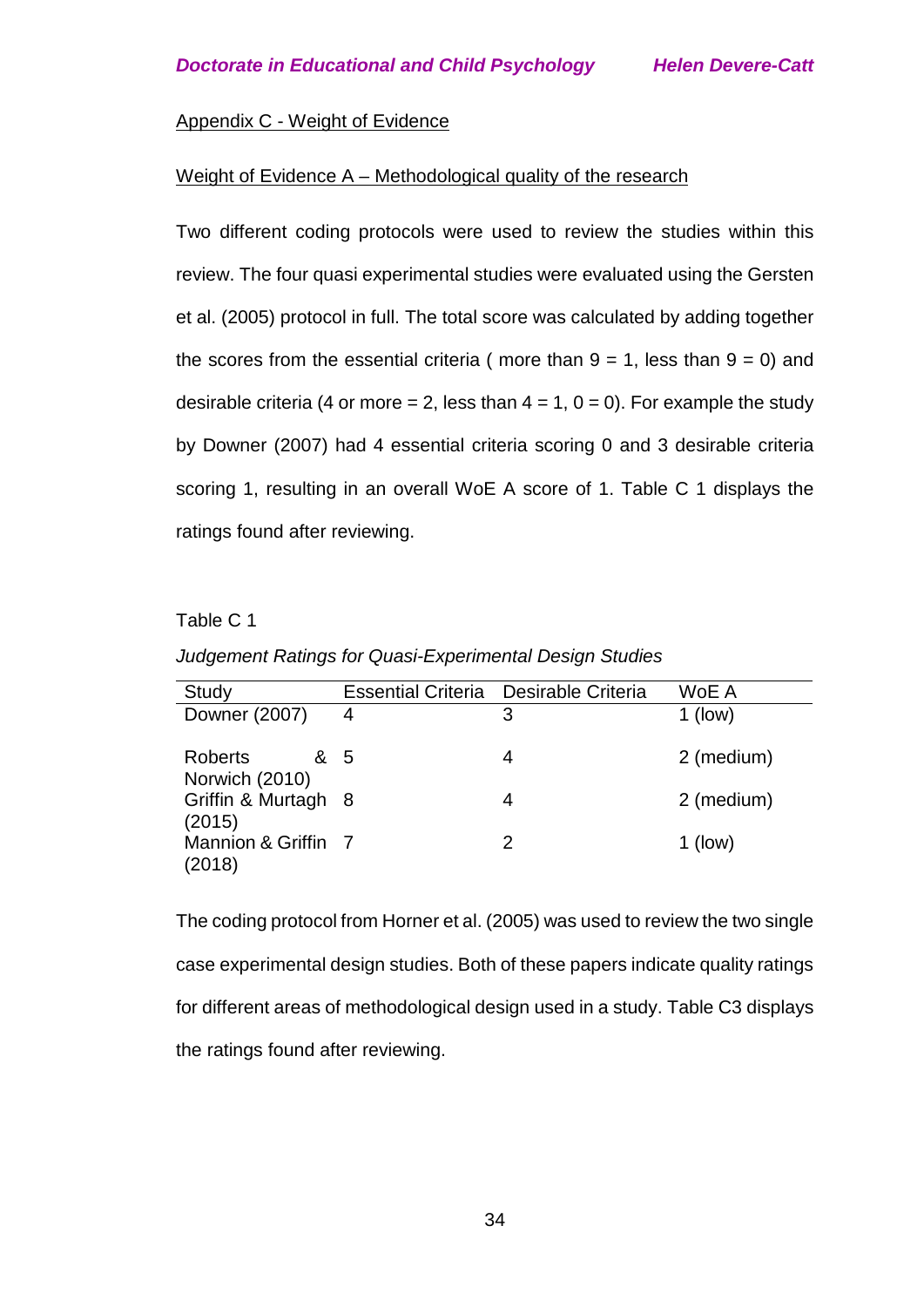# Table C 2

## *Judgement Ratings for Single Case Experimental Designs*

| Study                | WoE A      | Rationale                                                   |
|----------------------|------------|-------------------------------------------------------------|
| Lambe et al. (2015)  | 2 (medium) | Based on judgment<br>criteria from Horner et<br>al. (2005). |
| Hughes et al. (2007) | $1$ (low)  |                                                             |

# Weight of Evidence B: Appropriateness of Design

The weight of evidence B was evaluated using the hierarchy from Petticrew and Roberts (2003) who stated that in order to answer a question of 'effectiveness' the studies most appropriate to use should follow this system of weighting. Table C 3 displays WoE B criteria: (systematic literature reviews have been removed from the list). Table C 4 displays the judgments made for the studies included in this review.

# Table C 3

| <b>WoE B Criteria</b> |  |
|-----------------------|--|
|-----------------------|--|

| Weighting  | <b>Description</b>                                    |
|------------|-------------------------------------------------------|
| High       | Randomised control trials<br>1.                       |
| (3 points) |                                                       |
| Medium     | 2. Cohort studies, quasi-experimental studies, single |
| (2 points) | case experimental designs                             |
| Low        | 3. Qualitative research, survey, case control, non-   |
| (1 point)  | experimental evaluation                               |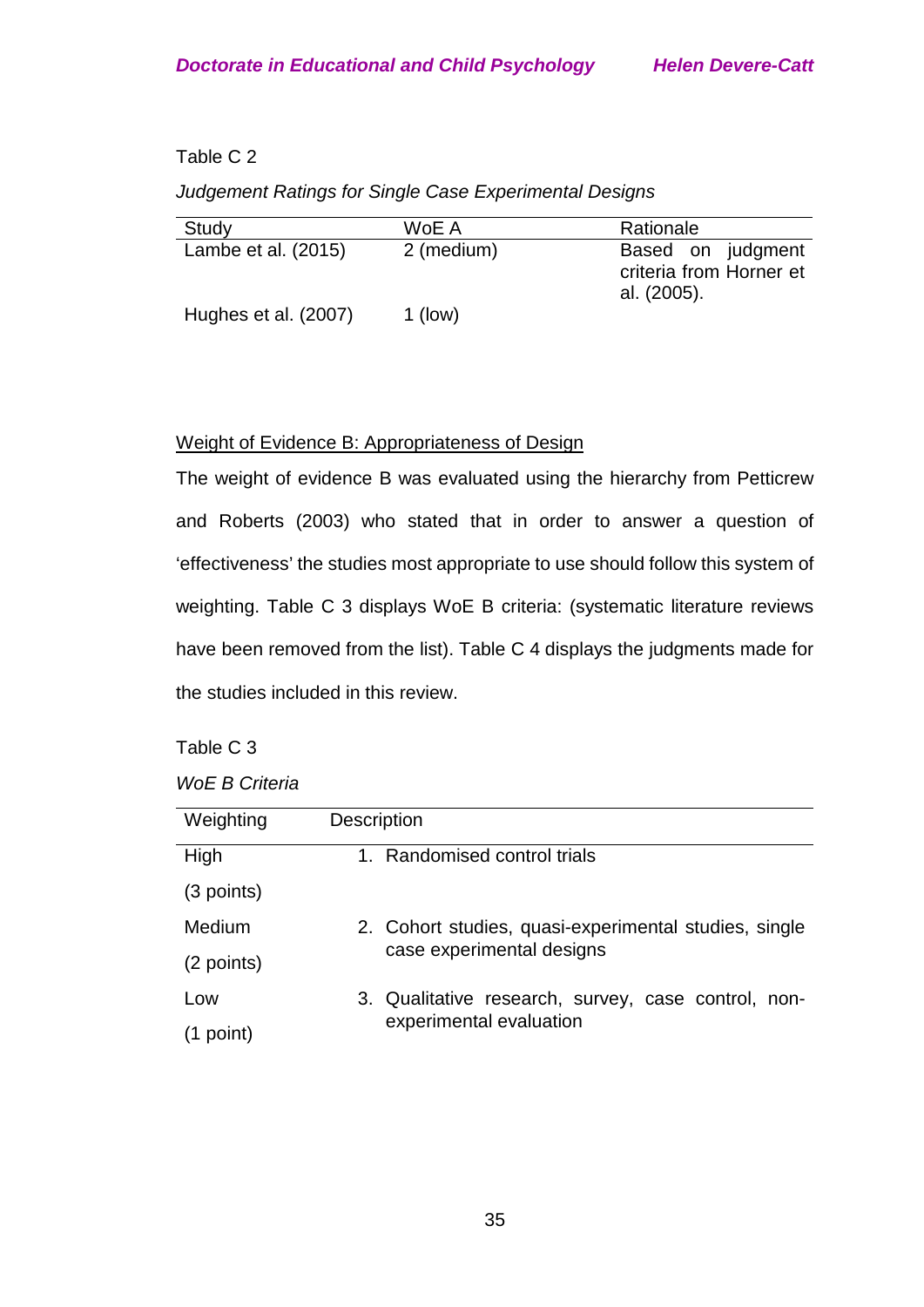# Table C 4

*WoE B Judgments*

| Study                    | Weight of Evidence B |
|--------------------------|----------------------|
| Downer, (2007)           | $\mathcal{P}$        |
| Roberts & Norwich (2010) | 2                    |
| Griffin & Murtagh (2015) | 2                    |
| Lambe et al. (2015)      | $\mathcal{P}$        |
| Hughes et al. (2007)     | 2                    |
| Mannion & Griffin (2018) | 2                    |

# Weight of Evidence C – Topic relevance

The weight of evidence C questions were developed to review how appropriate the design of the study was to the review question. The scores have been found by finding the average of the judgements from criteria A to D.

Table C 5 displays the criteria used to evaluate the studies. Table C 6 displays the ratings for each study.

# Table C 5

*WoE C Criteria*

| Criteria                         | Ratings                                                                                                   | Rationale                                                    |
|----------------------------------|-----------------------------------------------------------------------------------------------------------|--------------------------------------------------------------|
| A Setting and<br>Interventionist | 3. Intervention is carried To see if the<br>out outside classroom<br>in 1:1 condition with<br>teacher/TA. | intervention is<br>replicable within a<br>mainstream school. |
|                                  | 2. Intervention is carried<br>out inside classroom<br>setting with teacher/TA.                            |                                                              |
|                                  | 1. Intervention is carried<br>out within the<br>classroom in pairs with<br>computer support.              |                                                              |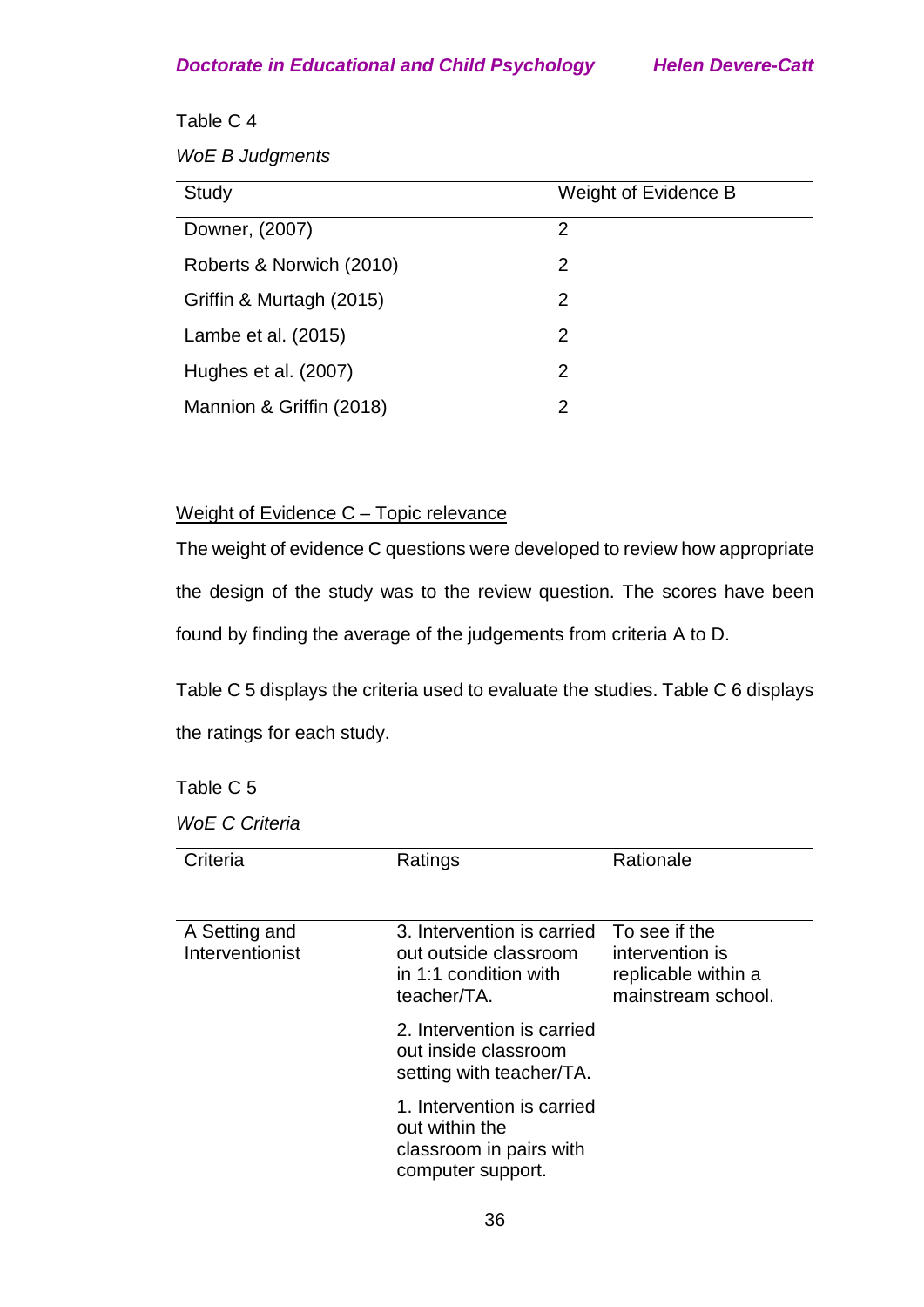| Criteria                                           | Ratings                                                                                                     | Rationale                                                                                                           |  |
|----------------------------------------------------|-------------------------------------------------------------------------------------------------------------|---------------------------------------------------------------------------------------------------------------------|--|
| <b>B</b> Identification of<br>Participants         | 3. Participants are<br>screened explicitly<br>before being selected<br>for intervention                     | To see whether the<br>intervention has an<br>effect on participants<br>dependent on their<br>level of difficulties. |  |
|                                                    | 2. Participants are<br>chosen by school staff<br>based on their<br>appropriateness for the<br>intervention. |                                                                                                                     |  |
|                                                    | 1. There is no clear<br>rationale for selection of<br>participants.                                         |                                                                                                                     |  |
| C Measurement of<br>reading fluency<br>improvement | 3. The effects of the<br>intervention on reading<br>fluency are present at<br>follow up assessment.         | To see if the<br>intervention has results<br>that are long lasting<br>with the participants.                        |  |
|                                                    | 2. The effects of the<br>intervention are not<br>evident at follow up<br>assessment.                        |                                                                                                                     |  |
|                                                    | 1. No follow up<br>assessment is<br>conducted.                                                              |                                                                                                                     |  |
| D Use of control Group                             | 3. Control group is used To understand whether<br>and alternative<br>provision is described.                | the intervention has<br>had an effect on the                                                                        |  |
|                                                    | 2. Control group is used<br>but no explanation of<br>alternative provision/<br>lack of is described.        | children's reading that<br>would not have<br>happened anyway.                                                       |  |
|                                                    | 1. No control group is<br>used.                                                                             |                                                                                                                     |  |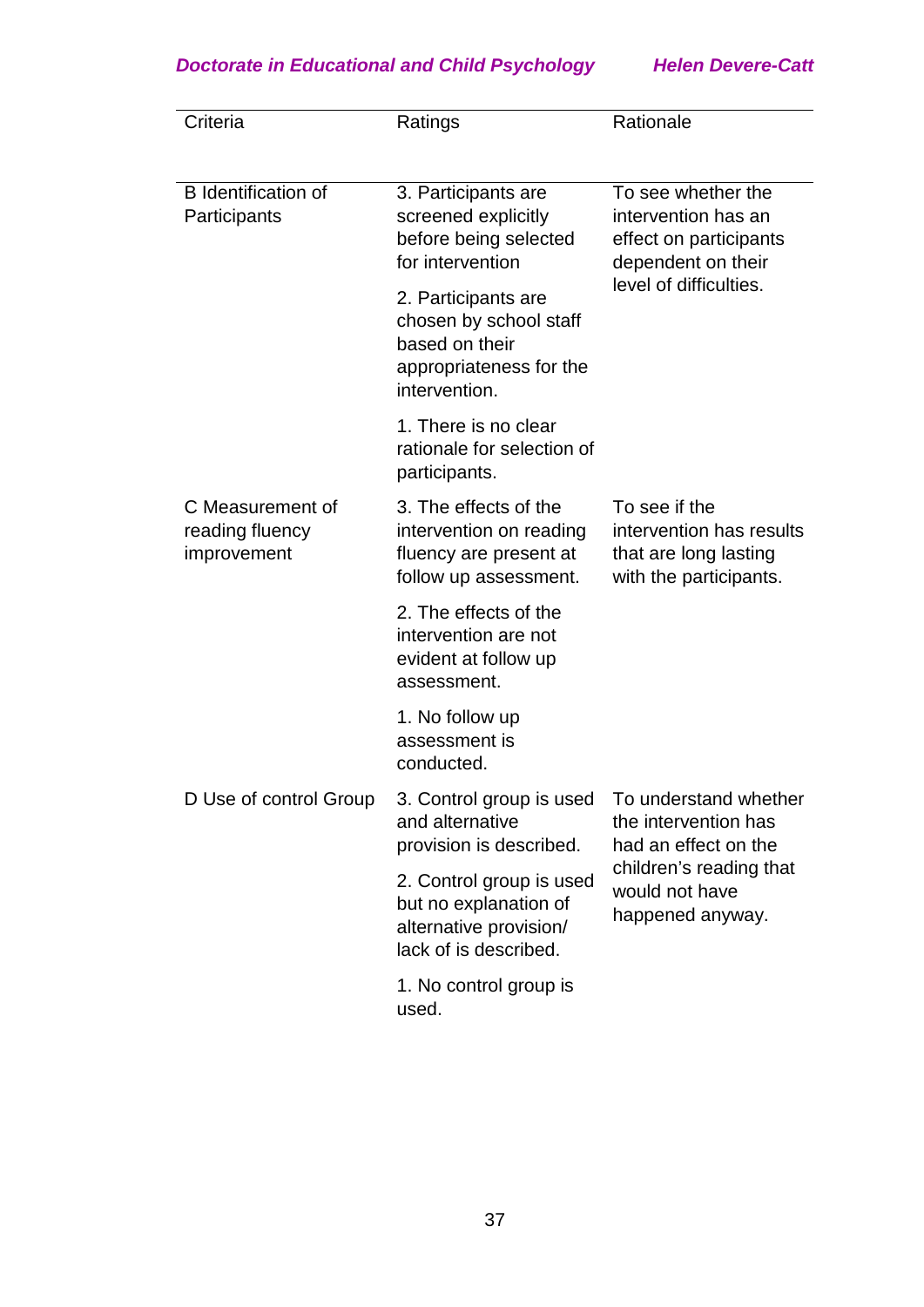# Table C 6

*Scores for WoE C*

| <b>Study</b>                                 | Criteria<br>A  | Criteria<br>B  | Criteria<br>С  | Criteria<br>D  | WoE C          |
|----------------------------------------------|----------------|----------------|----------------|----------------|----------------|
| Downer<br>(2007)                             | $\overline{3}$ | $\overline{2}$ | $\overline{1}$ | $\overline{1}$ | 1.8            |
| Roberts &<br>Norwich<br>(2010)               | 3              | $\overline{2}$ | 3              | $\overline{2}$ | 2.5            |
| Griffin &<br>Murtagh<br>(2015)               | 3              | $\overline{2}$ | 1              | $\overline{2}$ | $\overline{2}$ |
| Lambe,<br>Murphy &<br>Kelly (2015)           | 3              | 1              | 1              | 1              | 1.5            |
| Hughes,<br>Beverley &<br>Whitehead<br>(2007) | $\overline{2}$ | $\overline{2}$ | 1              | 3              | $\overline{2}$ |
| Mannion &<br><b>Griffin (2018)</b>           | 1              | $\overline{2}$ | 1              | $\overline{2}$ | 1.5            |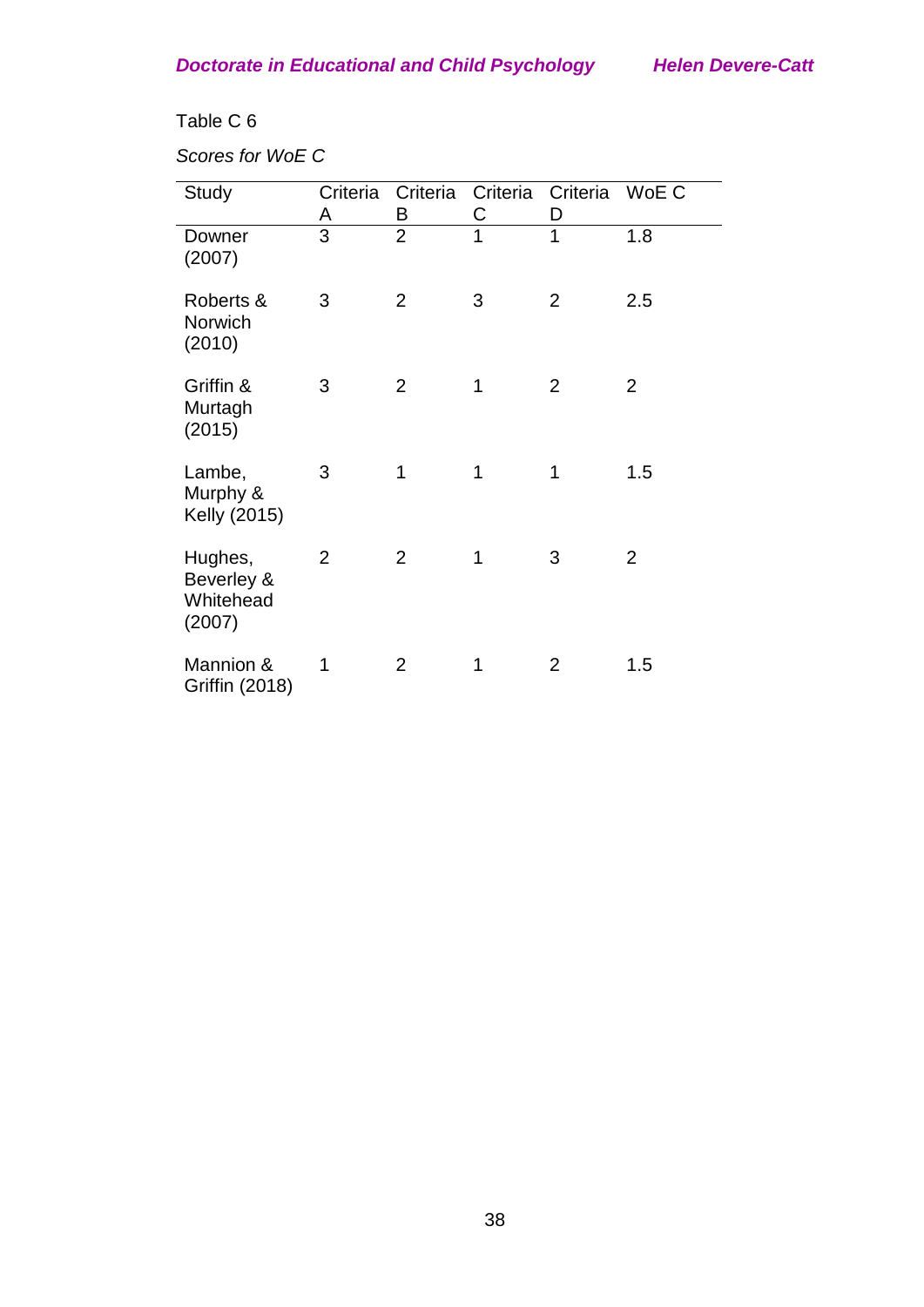# Appendix D – Weight of Evidence A Coding Protocol

**Coding protocol**: Gersten, R., Fuchs, L. S., Compton, D., Coyne, M., Greenwood, C, & Innocenti, M. (2004). Quality indicators for group experimental and quasiexperimental research in special education. *Exceptional Children*, 71,149-164.

**Study**: Downer, C. (2007). The National Literacy Strategy Sight Recognition Programme Implemented by Teaching Assistants: A precision teaching approach. *Educational Psychology in Practice*, 23(2), 129.

### **Essential and Desirable Quality Indicators for Group Experimental and Quasi-Experimental Research Articles and Reports**

#### **Essential Quality Indicators - Quality indicators for describing participants**

Was sufficient information provided to determine/confirm whether the participants demonstrated the disability(ies) or difficulties presented?

☐Yes

**XNo** 

☐N/A

☐Unknown/Unable to Code

Were appropriate procedures used to increase the likelihood that relevant characteristics of participants in the sample were comparable across conditions?

☐Yes

☒No

☐N/A

☐Unknown/Unable to Code

Was sufficient information given characterizing the interventionists or teachers provided? Did it indicate whether they were comparable across conditions?

☒Yes

☐No

☐N/A

☐Unknown/Unable to Code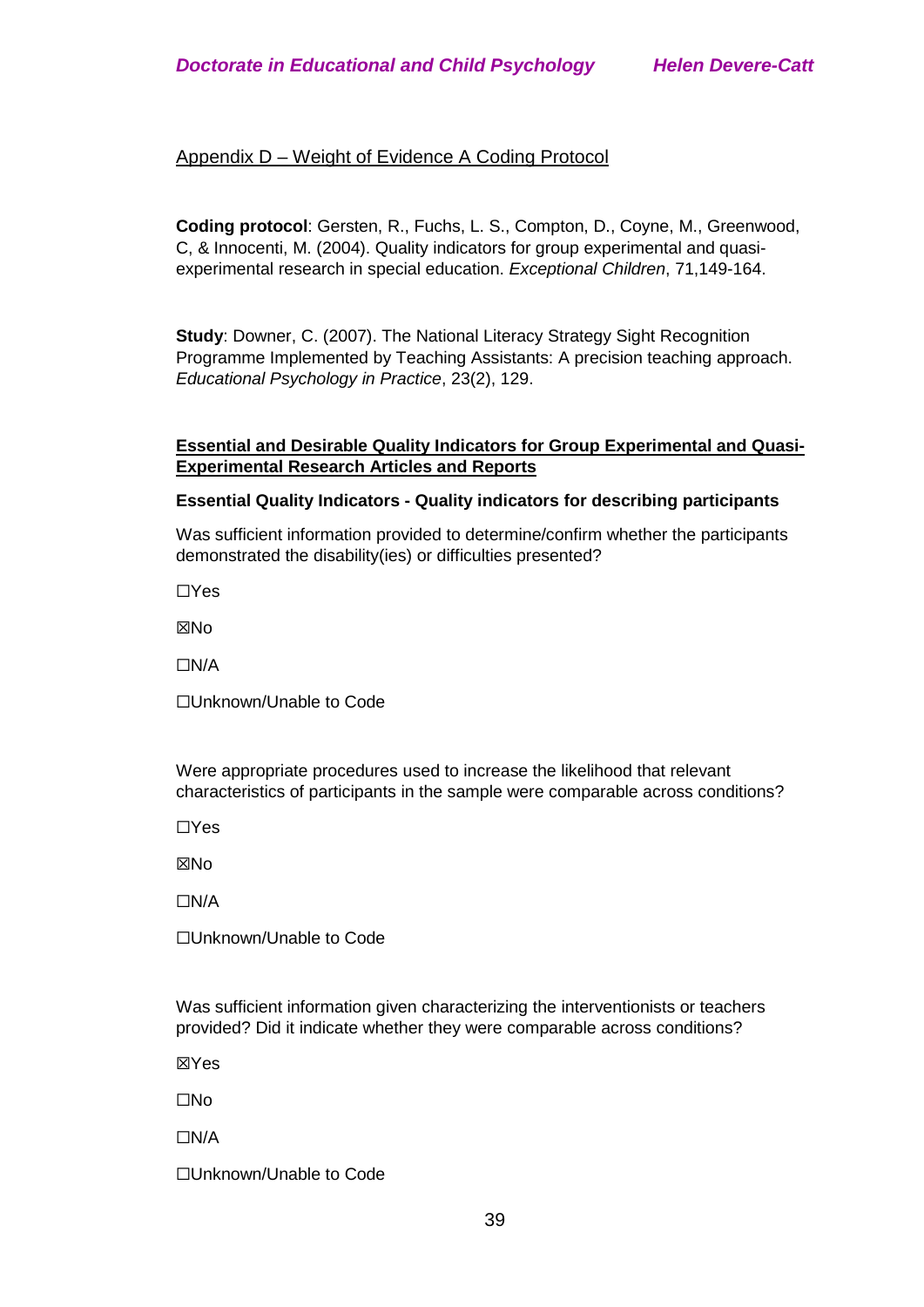### **Essential Quality Indicators - Quality indicators for Implementation of the Intervention and Description of Comparison Conditions**

Was the intervention clearly described and specified?

☒Yes

☐No

☐N/A

☐Unknown/Unable to Code

Was the fidelity of implementation described and assessed?

☐Yes

**⊠No** 

☐N/A

☐Unknown/Unable to Code

Was the nature of services provided in comparison conditions described?

☐Yes

☐No

☒N/A

☐Unknown/Unable to Code

#### **Essential Quality Indicators – Quality Indicators for Outcome Measures**

Were multiple measures used to provide an appropriate balance between measures closely aligned with the intervention and measures of generalised performance?

☐Yes

☒No

☐N/A

☐Unknown/Unable to Code

Were outcomes for capturing the intervention's effect measured at the appropriate times?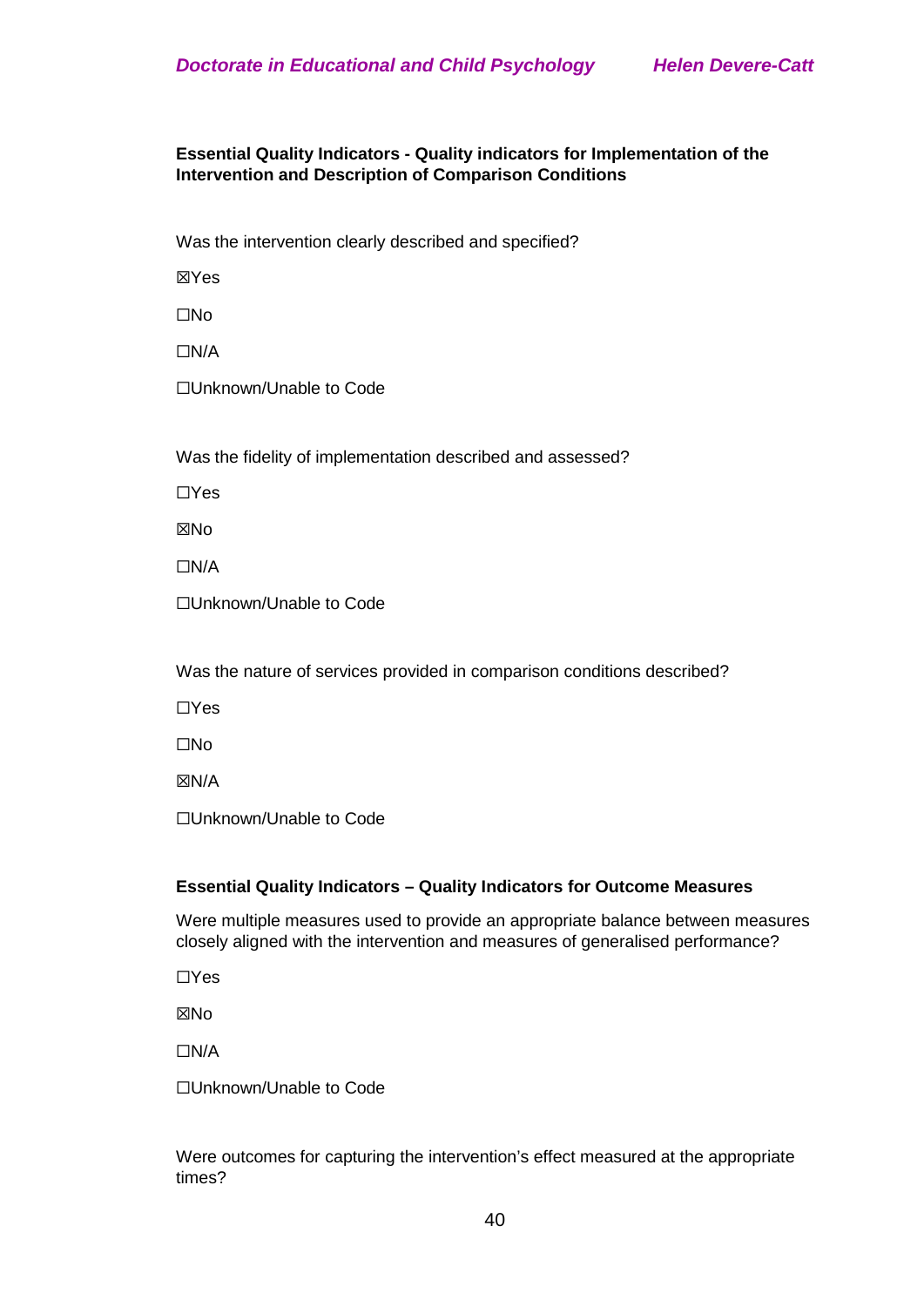☒Yes

☐No

☐N/A

☐Unknown/Unable to Code

# **Essential Quality Indicators – Quality Indicators for Data Analysis**

Were the data analysis techniques appropriately linked to key research questions and hypotheses? Were they appropriately linked to the limit of analysis in the study?

☒Yes

☐No

☐N/A

☐Unknown/Unable to Code

Did the research report include not only inferential statistics but also effect size calculations?

☐Yes

**XNo** 

☐N/A

☐Unknown/Unable to Code

# **Essential Quality Indicators Total Score: 4**

# **Desirable Quality Indicators**

Was data available on attrition rates among intervention samples? Was severe overall attrition documented? If so, is attrition comparable across samples? Is overall attrition less than 30%?

☒Yes

☐No

☐N/A

☐Unknown/Unable to Code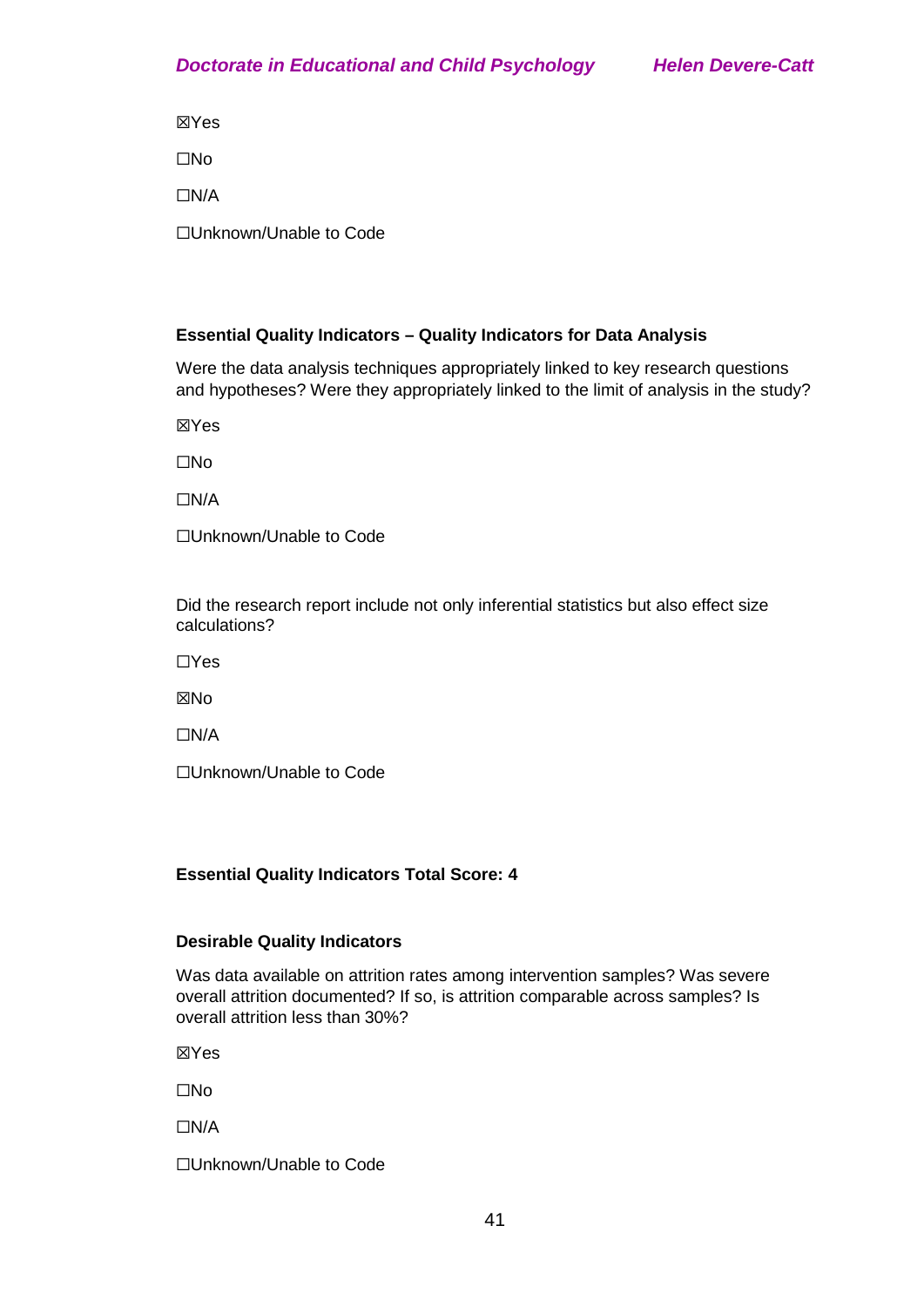Did the study provide not only internal consistency reliability but also test-retest reliability and interrater reliability (when appropriate) for outcome measures? Were data collectors and/or scorers blind to study conditions and equally (un)familiar to examinees across study conditions?

☐Yes

**XNo** 

☐N/A

☐Unknown/Unable to Code

Were outcomes for capturing the intervention's effect measured beyond an immediate post-test?

☐Yes

**XNo** 

☐N/A

☐Unknown/Unable to Code

Was evidence of the criterion-related validity and construct validity of the measures provided?

☐Yes

☒No

☐N/A

☐Unknown/Unable to Code

Did the research team assess not only surface features of fidelity implementation (e.g. number of minutes allocated to the intervention or teacher/interventionist following procedures specified), but also examine quality of implementation?

☒Yes

☐No

☐N/A

☐Unknown/Unable to Code

Was any documentation of the nature of instruction or series provided in comparison conditions?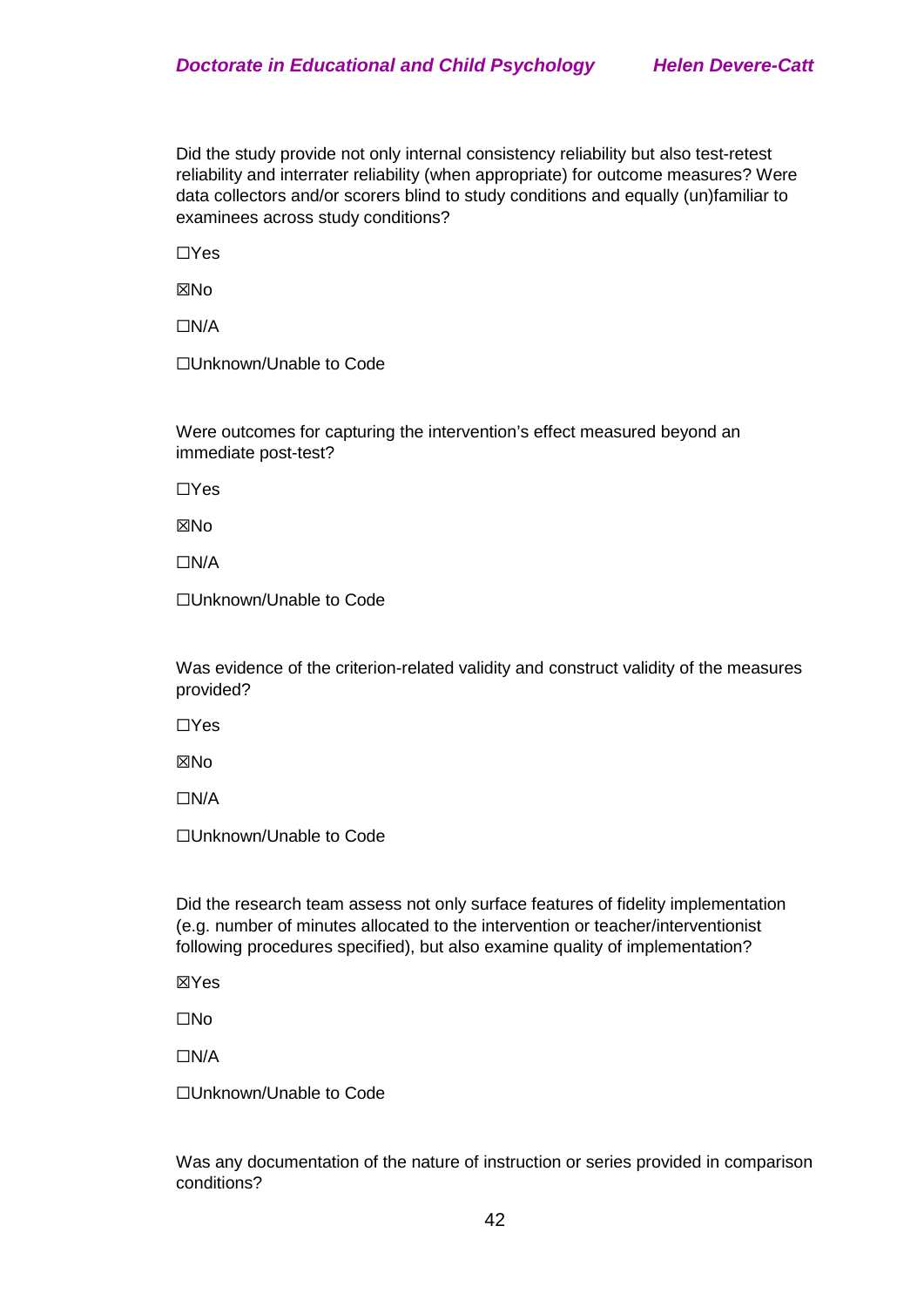☐Yes

☐No

☒N/A

☐Unknown/Unable to Code

Did the research report include actual audio or videotape excerpts that capture the nature of the intervention?

☐Yes

☒No

☐N/A

☐Unknown/Unable to Code

Were results presented in a clear, coherent fashion?

☒Yes

☐No

☐N/A

☐Unknown/Unable to Code

# **Desirable Quality Indicators Total Score: 3**

|                                                                                          | Total | <b>Score</b> |
|------------------------------------------------------------------------------------------|-------|--------------|
| <b>Essential Quality</b><br><b>Indicators</b>                                            |       |              |
|                                                                                          | 4     | 0            |
| Total of $>9$ = Score 1                                                                  |       |              |
| Total of $< 9$ = Score 0                                                                 |       |              |
| <b>Desirable Quality</b>                                                                 |       |              |
| <b>Indicators</b>                                                                        |       |              |
| Total of $\geq 4$ = Score 2<br>Total of $<$ 4 = Score 1<br>Total $0 =$ Score 0           | 3     |              |
| <b>Total Score</b><br>$(3 = High Quality; 2 = Acceptable Quality; <2 = Poor$<br>Quality) |       |              |

# **Study Rating: Poor Quality**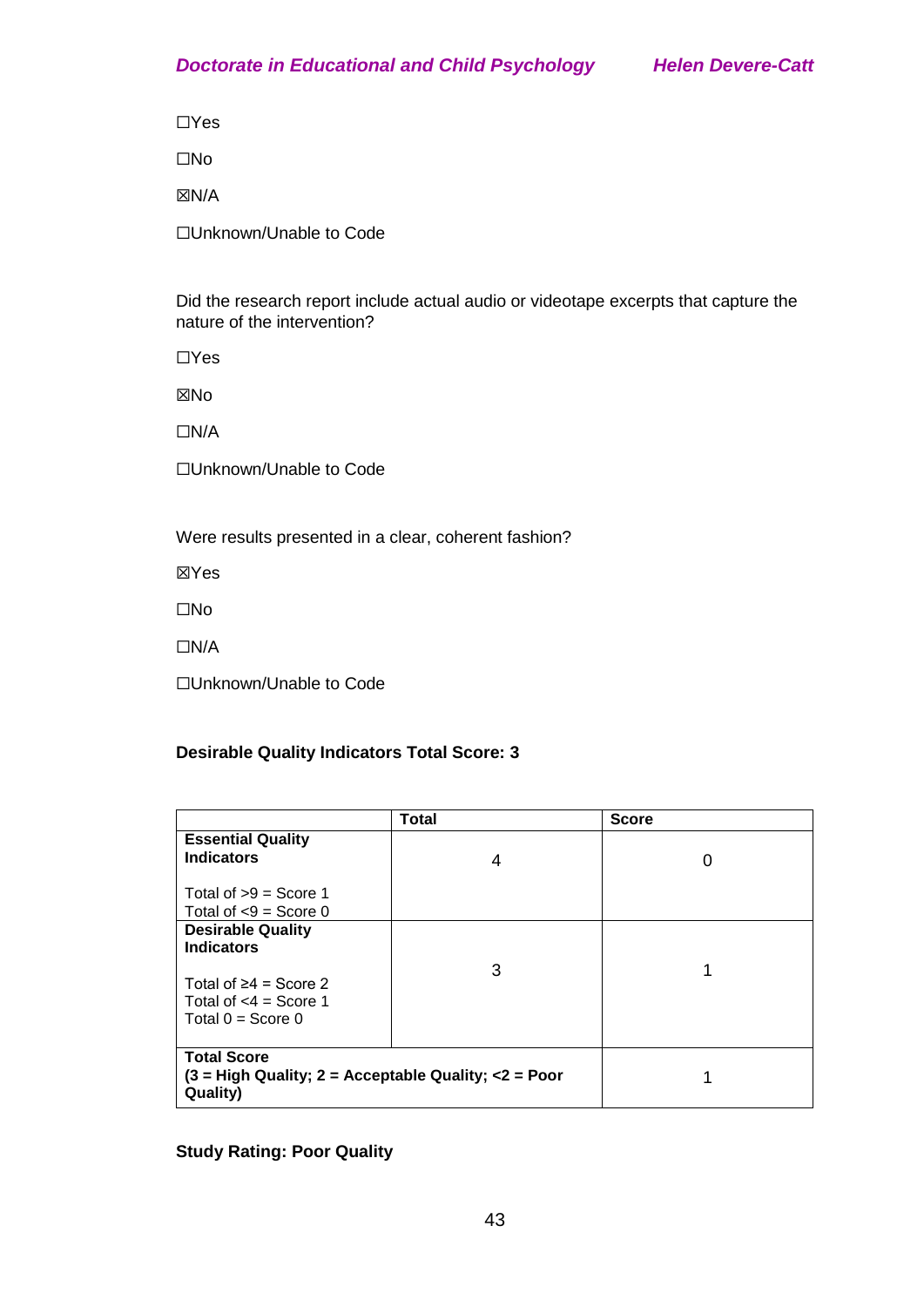**Coding Protocol:** Horner, R. H., Carr, E. G., Halle, J., McGee, G., Odom, S., & Wolery, M.(2005). The use of single-subject research to identify evidence-based practice in special education. *Exceptional Children*, 71(2), 165-179)

**Study**: Lambe, D., Murphy, C., & Kelly, M. E. (2015). The impact of a precision teaching intervention on the reading fluency of typically developing children. *Behavioral Interventions*, 30, 364-377.

#### **Section A: Description of Participants and Setting**

- 1) Participants are described with sufficient detail to allow others to select individuals with similar characteristics; (e.g., age, gender, disability, diagnosis).
	- Yes
	- No
	- N/A
	- Unknown/Unable to Code
- 2) The process for selecting participants is described with replicable precision.
	- Yes
	- No
	- N/A
	- Unknown/Unable to Code
- 3) Critical features of the physical setting are described with sufficient precision to allow replication
	- Yes
	- No
	- N/A
	- Unknown/Unable to Code

#### **Overall Weighting of evidence: 1**

#### **Section B: Dependent Variable**

- 1) Dependent variables are described with operational precision.
	- Yes
	- No
	- N/A
	- Unknown/Unable to Code
- 2) Each dependent variable is measured with a procedure that generates a quantifiable index.
	- Yes
	- No
	- N/A
	- Unknown/Unable to Code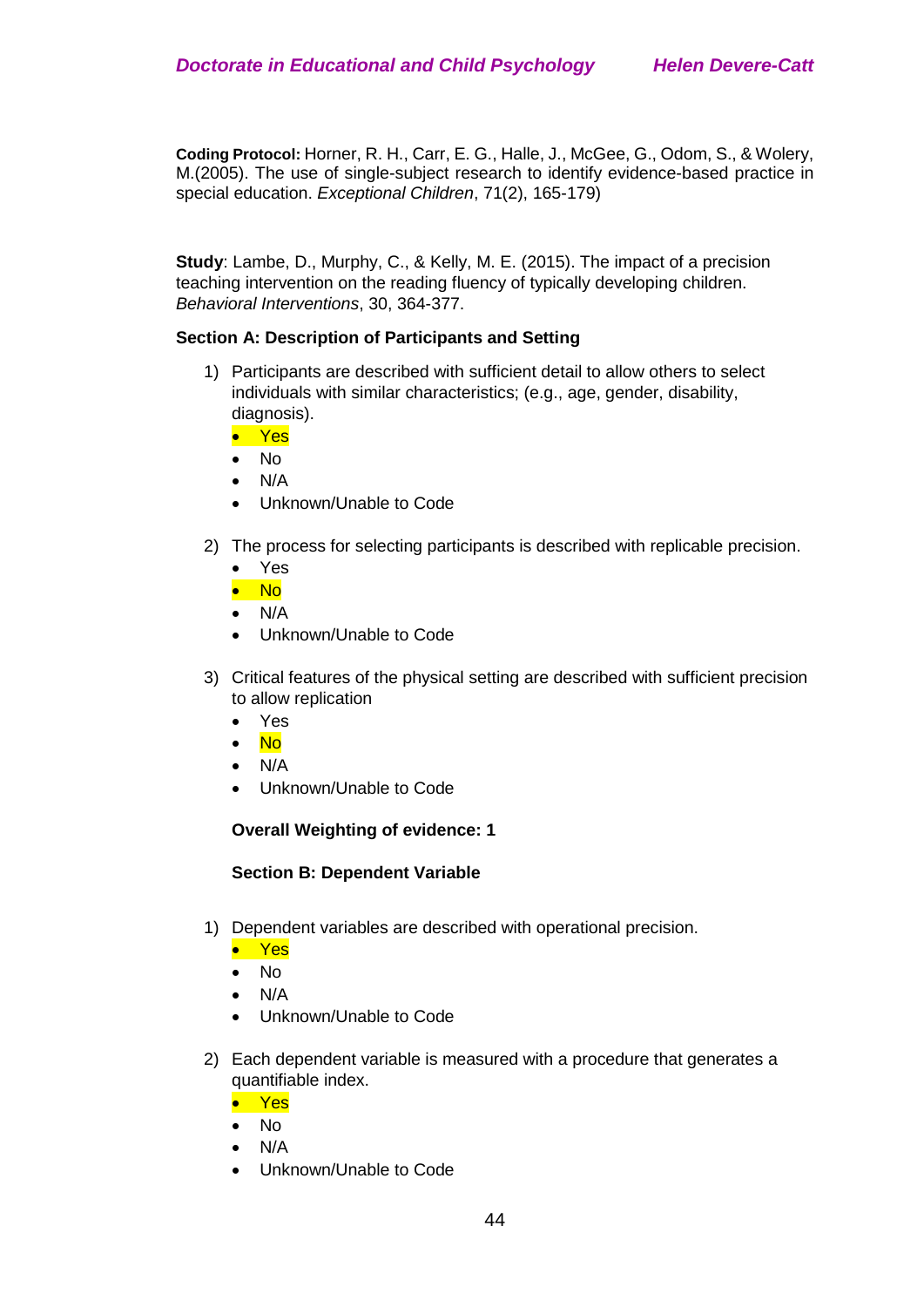- 3) Measurement of the dependent variable is valid and described with replicable precision.
	- Yes
	- No
	- N/A
	- Unknown/Unable to Code
- 4) Dependent variables are measured repeatedly over time.
	- Yes
	- No
	- N/A
	- Unknown/Unable to Code
- 5) Data are collected on the reliability or inter-observer agreement associated with each dependent variable, and IOA levels meet minimal standards {e.g.,  $IOA = 80\%$ ; Kappa = 60%).
	- Yes
	- No
	- N/A
	- Unknown/Unable to Code

## **Overall Weighting of Evidence: 3**

#### **Section C: Independent Variable**

- 1) Independent variable is described with replicable precision.
	- Yes
	- No
	- N/A
	- Unknown/Unable to Code
- 2) Independent variable is systematically manipulated and under the control of the experimenter.
	- Yes
	- No
	- N/A
	- Unknown/Unable to Code
- 3) Overt measurement of the fidelity of implementation for the independent variable is highly desirable.
	- Yes
	- No
	- N/A
	- Unknown/Unable to Code

# **Overall Weighting of Evidence: 2**

# **Section D: Baseline**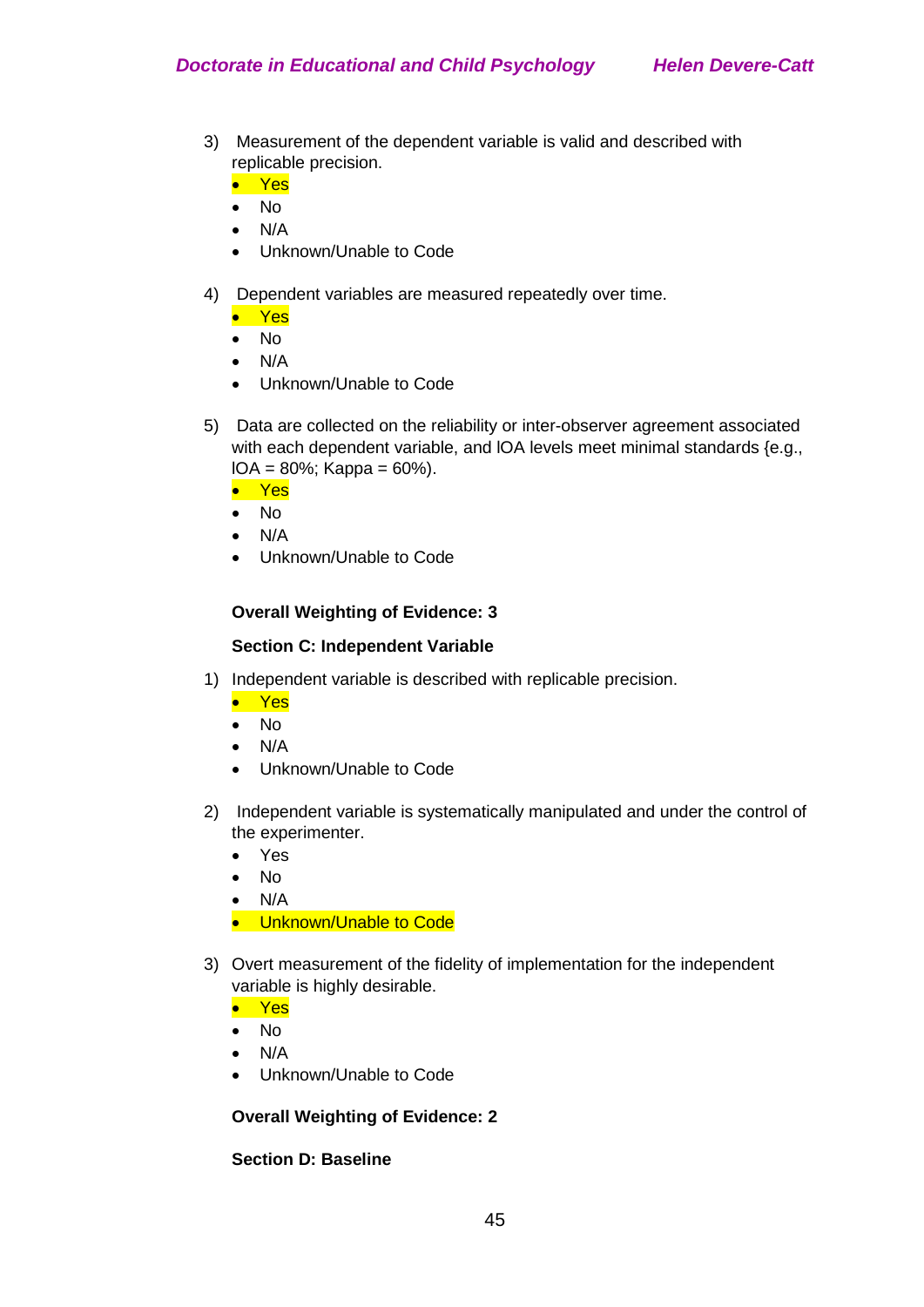- 1) The majority of single-subject research studies will include a baseline phase that provides repealed measurement of a dependent variable and establishes a pattern of responding that can be used to predict the pattern of future performance, if introduction or manipulation of the independent variable did not occur.
	- Yes
	- No
	- N/A
	- Unknown/Unable to Code
- 2) Baseline conditions are described with replicable precision.
	- Yes
	- No
	- N/A
	- Unknown/Unable to Code

## **Overall Weighting of Evidence: 2**

#### **Section E: Experimental Control/ Internal Validity**

- 1) The design provides at least three demonstrations of experimental effect at three different points in time.
	- Yes
	- No
	- N/A
	- Unknown/Unable to Code
- 2) The design controls for common threats to internal validity (e.g., permits elimination of rival hypotheses).
	- Yes
	- No
	- N/A
	- Unknown/Unable to Code
- 3) The results document a pattern that demonstrates experimental control.
	- Yes
	- No
	- N/A
	- Unknown/Unable to Code

#### **Overall Weighting of Evidence: 2**

#### **Section F: External Validity**

- 1) Experimental effects are replicated across participants, settings, or materials to establish external validity.
- Yes
- No
- N/A
- Unknown/Unable to Code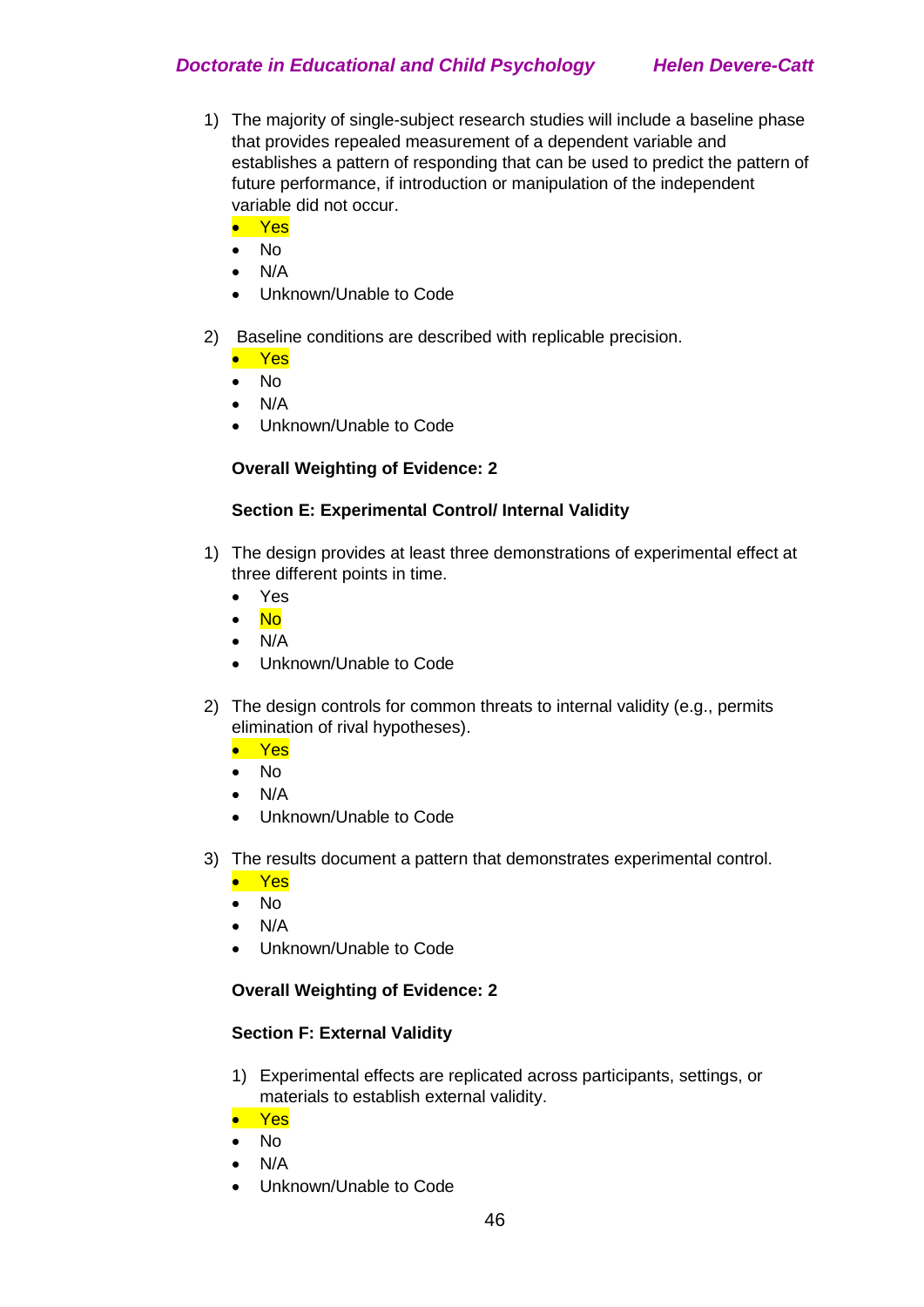# **Overall Weighting of Evidence: 3**

# **Section G: Social Validity**

- 1) The dependent variable is socially important.
	- Yes
	- No
	- N/A
	- Unknown/Unable to Code
- 2) The magnitude of change in the dependent variable resulting from the intervention is socially important.
- Yes
- No
- $\bullet$  N/A
- Unknown/Unable to Code
	- 3) Implementation of the independent variable is practical and cost effective.
- Yes
- No
- N/A
- Unknown/Unable to Code
	- 4) Social validity is enhanced by implementation of the independent variable over extended time periods, by typical intervention agents, in typical physical and social contexts.
- Yes
- No
- N/A
- Unknown/Unable to Code

# **Overall Weighting of Evidence: 2**

Ratings of Evidence

- A: 1
- B: 3
- C: 2
- D: 2
- E: 2
- $F: 3$
- G: 2